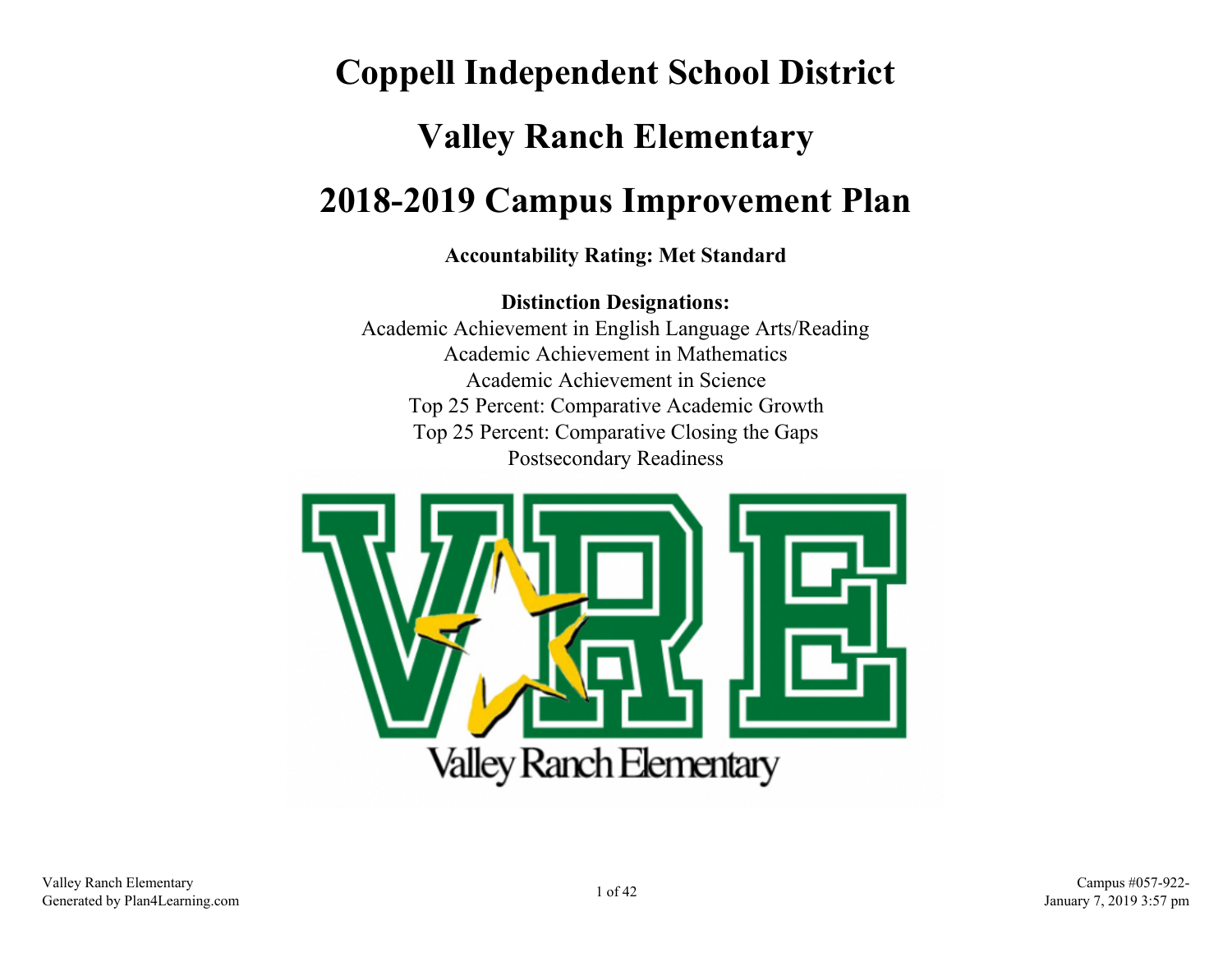# **Mission Statement**

Working together, we are committed to creating profound learning experiences for each child, while nurturing meaningful relationships, to positively impact our world.

# **Guiding Purpose**

Collaboratively develop the whole child through engaging learning experiences in a safe environment to prepare our next generation of leaders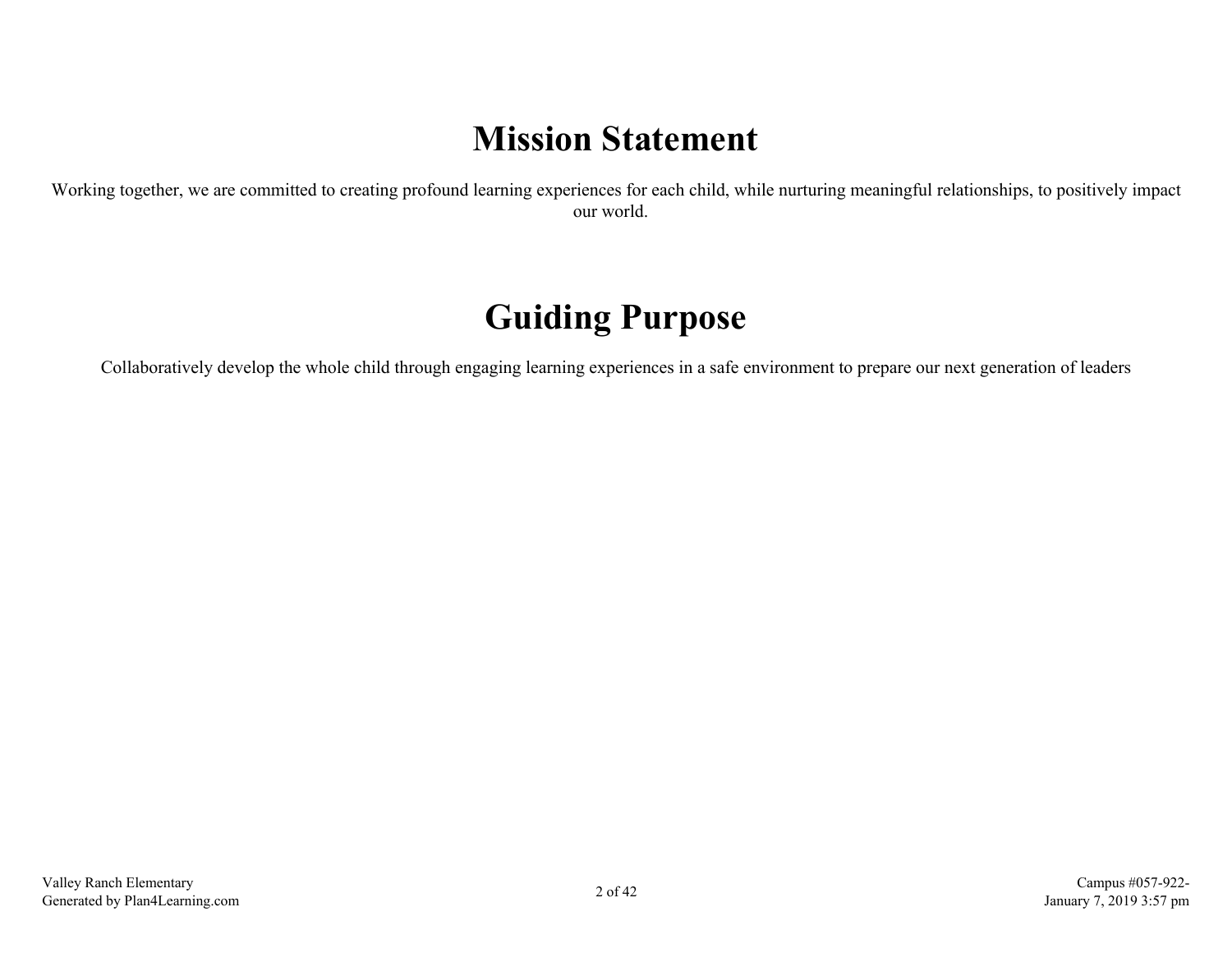### **Table of Contents**

| Goal 1: Personal Growth and Experiences: We as CISD will achieve our full potential by learning at high levels and taking ownership of our          |  |
|-----------------------------------------------------------------------------------------------------------------------------------------------------|--|
| Goal 2: Authentic Contributions: We as CISD will demonstrate personal responsibility and integrity by using our unique passions, gifts, and talents |  |
|                                                                                                                                                     |  |
| Goal 4: Organizational Improvement and Strategic Design: We as CISD will engage in the continuous improvement process for the betterment of         |  |
|                                                                                                                                                     |  |
|                                                                                                                                                     |  |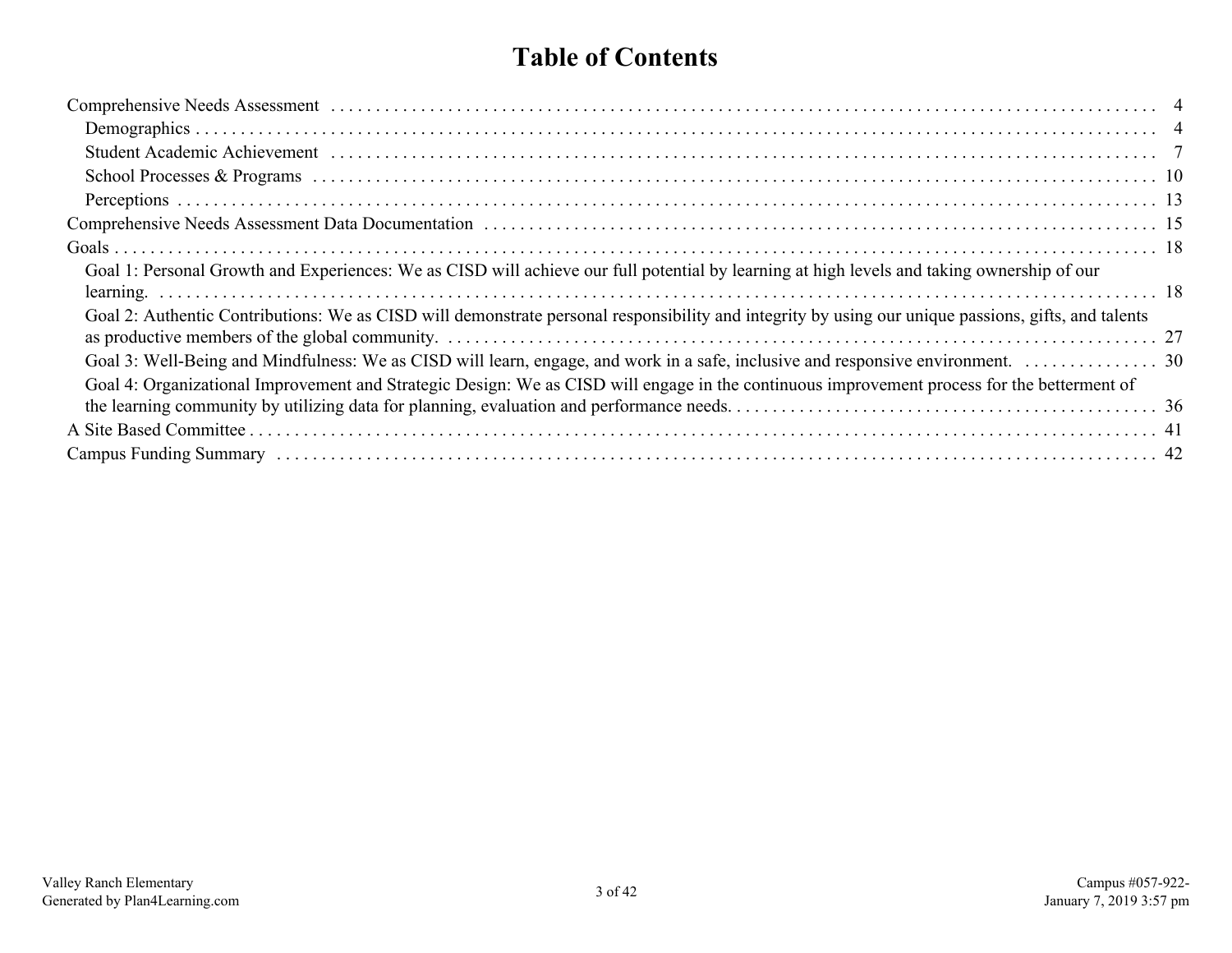# **Comprehensive Needs Assessment**

## <span id="page-3-0"></span>**Demographics**

#### **Demographics Summary**

#### **DEMOGRAPHICS**

Valley Ranch Elementary is in Coppell ISD, a suburban district with 10 elementary schools, 3 middle schools, 2 high schools, a freshman campus and an alternative placement school. Valley Ranch Elementary serves a predominantly Asian student population in grades K-5. In the 2017-18 school year, total enrollment was 628 which represents a decrease of 10.3% since 2013-14 (700 learners).

In 2017-18, the K -5 student population was 87.4% Asian, 4.8% White, 3.2% Hispanic, 2.1% African American, 0.3% Native Hawaiian/Pacific Islander, 0 % American Indian/Alaskan Native and 2.2% Two or More ethnicities. Females made up 49.2% of the learners and males represented 50.8%. Our economically disadvantaged percentage was 5.1%.

Our K-5 English Learner (EL) population consisted of 231 learners that made up 36.8% of our campus. The top 5 foreign languages spoken by this student group were: Telugu (23.8%), Hindi (19.0%), Tamil (16.4%), Kannada(Kanarese) (6.9%), and Urdu (5.6%). Additionally, 4.8% of our ELs were also economically disadvantaged.

Our 61 gifted and talented learners in K-5 constituted 9.7% of our population. Our gender split in the GT group was 39.3% female and 60.7% male. Of the four major ethnic groups, our GT learners were 95.1% Asian, 3.3% White, 0% Hispanic and 0% African American learners.

We had 35 learners in K-5 that qualified for special education services, which represented 5.6% of our population. There were 8 learners with 504 accommodations, which was 1.3% of the total enrollment.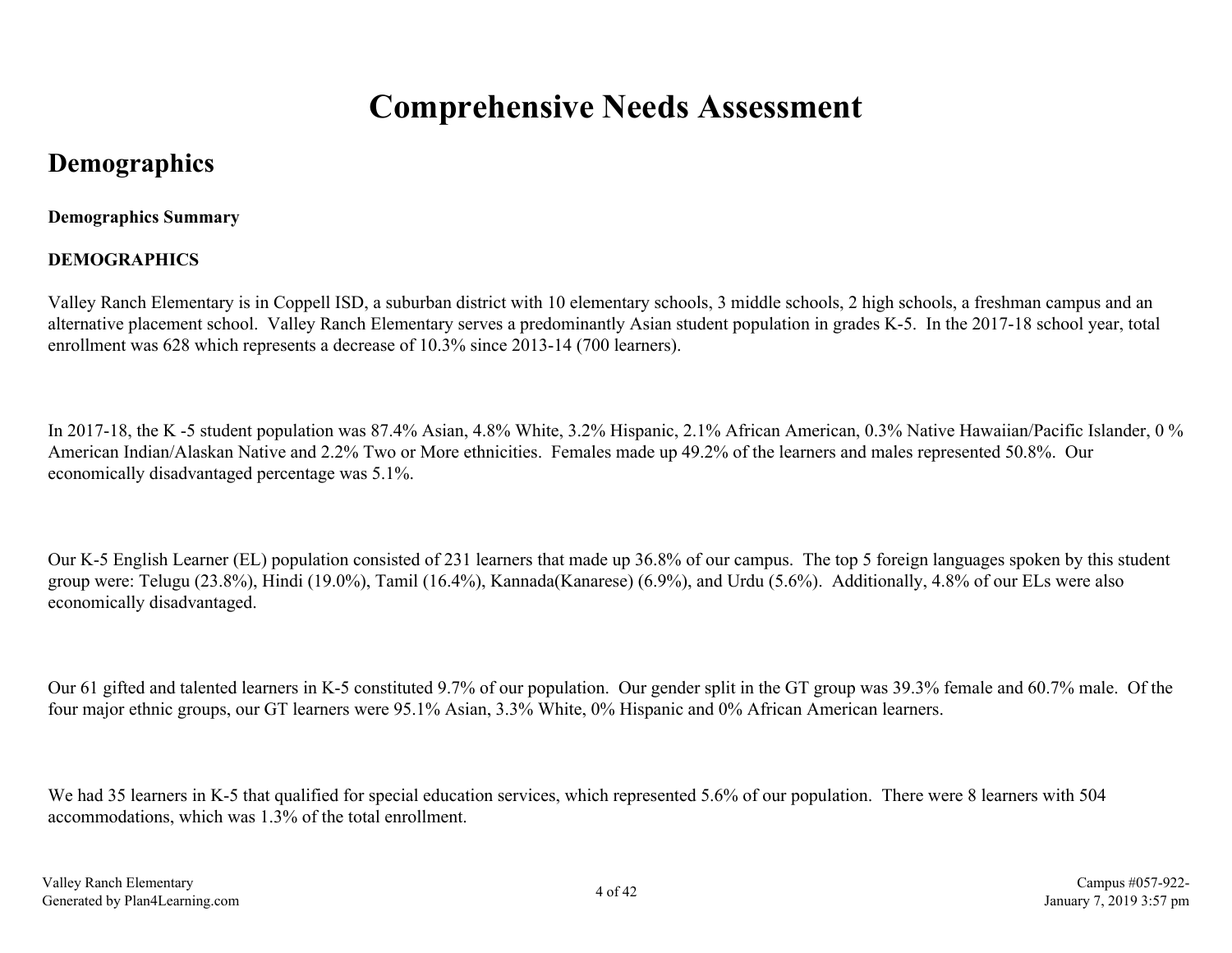The average daily attendance for our campus in 2017-18 was 96.4%, a decrease of 0.6% from the prior year.

#### **STAFFING**

Valley Ranch Elementary employed 37 teachers and 5 instructional aides in the 2017-18 school year. The number of teachers remained the same from the prior year while the number of aides increased by 1. The ethnic breakdown for the teaching staff was 2.7% Asian, 86.5% White, 5.4% Hispanic, 5.4% African American, 0% Native Hawaiian/Pacific Islander, 0% American Indian/Alaskan Native and 0% Two or More ethnicities. Females made up 97.3% of the staff and males represented 2.7%.

Overall, our teachers had a varying level of professional experience: 24.3% (9) were new to teaching with 0-1 years of experience, 37.8% (14) had 2-5 years, 8.1% (3) had 6-10 years, 16.2% (6) had 11-15 years, 5.4% (2) had 16-20 years, and 8.1% (3) had more than 20 years. Looking at longevity within the district, 43.2% of our teachers had 0-1 years in the district, 32.4% had 2-5 years, 2.7% had 6-10 years, 13.5% had 11-15 years, 8.1% had 16-20 years and 0% had more than 20 years. The average years of professional experience were 6.94 with 4.89 years in the district.

Advanced degrees were held by 18.9% of our teachers: 7 with master's degrees and 0 with doctorates. Our campus principal had 37 years of career experience in a professional position (not necessarily as a principal) and 17 years in Coppell. Our assistant principal(s) had an average of 15 years of professional experience and 3 years in the district.

Our teacher retention rate from 2016-17 to 2017-18 was 75.7%. For educational aides, it was 50%. We hired 9 new teachers in 2017-18. The characteristics of our new teachers were as follows: 100% White, 100% female, 44.4% new to teaching, 44.4% with 2-5 years of professional experience, 11.1% with 6-10 years and 66.7% new to the district. The average years of professional experience were 2.13 with 0.75 years in the district. 22.2% of our new teachers had advanced degrees.

#### **Demographics Strengths**

There are many strengths at Valley Ranch Elementary.

• The student population is 84% Asian and they value education which is a strength for our school.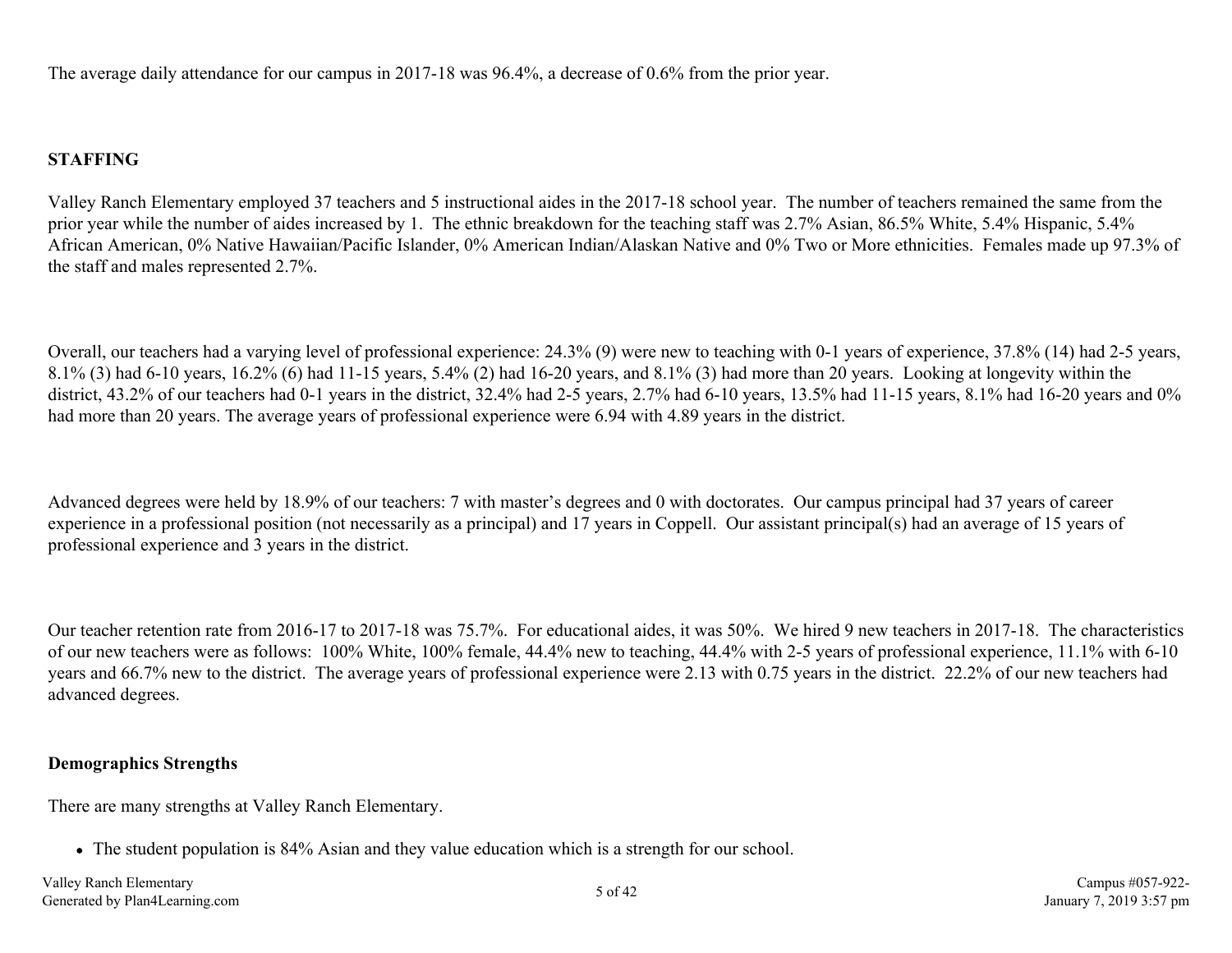- Our community involvement with stakeholders is a strength.
- Our entire staff is committed to the success for all learners.
- We provide support for all staff, with an open door policy and believe in the Professional Learning Community process.
- We have a campus level mentor program that supports all new educators to our campus.
- We have an effective campus mentor leader program.
- Our staff is able to understand the value of a Professional Learning Community and take action for the betterment of all learners.
- The parents of our learners have a high level of education, which leads to an effective Parent Teacher Organization for the campus.

#### **Problem Statements Identifying Demographics Needs**

**Problem Statement 1**: There is an increase of learners who continue to be tardy to school on a daily basis. **Root Cause**: Parents don't have an urgency to get their child to school on time.

**Problem Statement 2**: Our mobility rate is 17.7%, as compared to the state at 16.2% and the district at 6.9%. **Root Cause**: Job relocation for parents, family in India, purchase a home, visas have expired.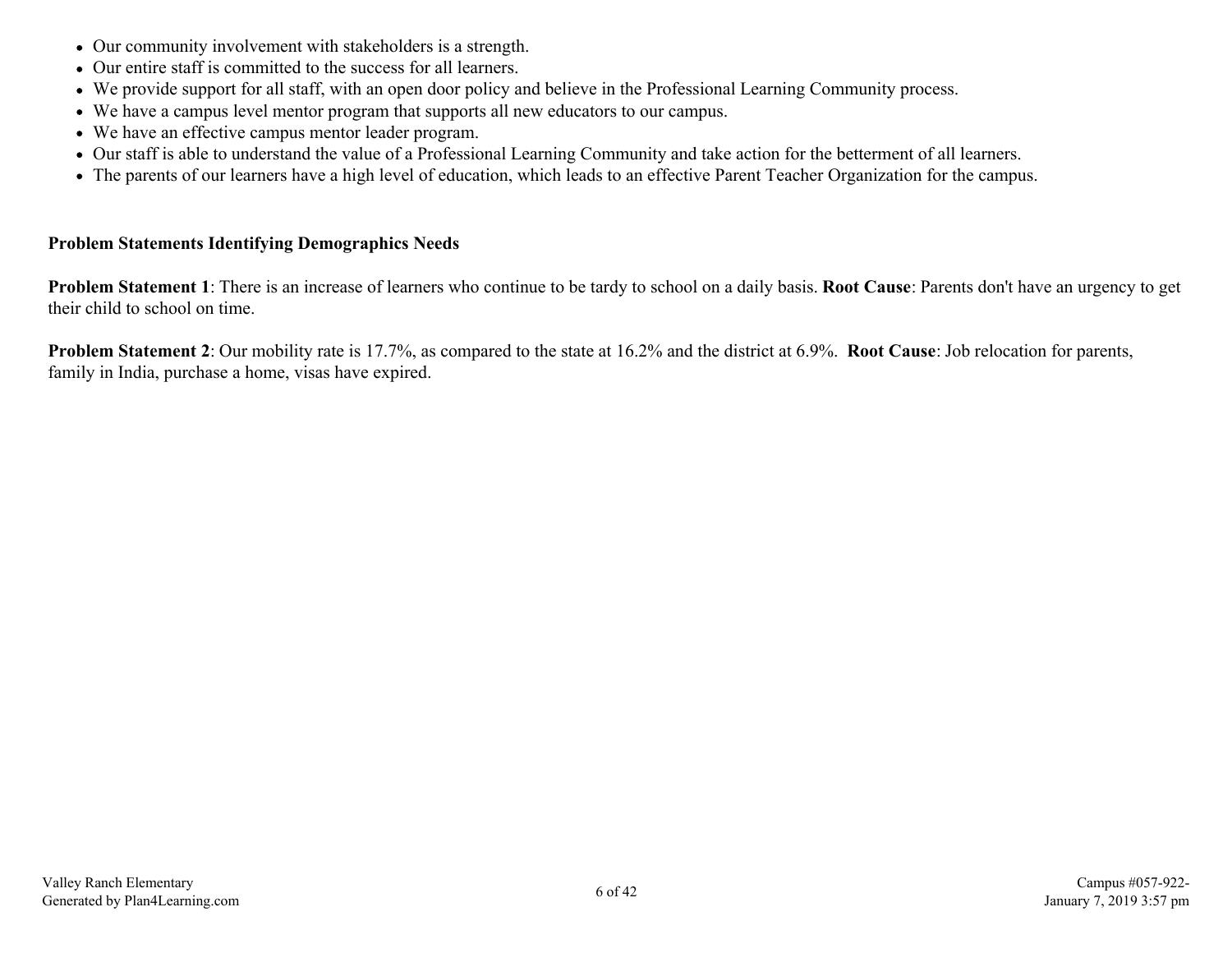### <span id="page-6-0"></span>**Student Academic Achievement**

#### **Student Academic Achievement Summary**

All schools in Texas are assessed using 4 state accountability areas. TEA Ratings for the 2017-2018 school year are noted below. Valley Ranch Elementary showed improvement in all four indices.

Index 1: Student Achievement - Met Standard

Index 2: Student Progress -Met Standard

Index 3: Closing Performance Gaps - Met Standard

Index 4: Post-secondary Readiness - Met Standard

 This year VRE received six out of six for the "Distinction Designations" by the state for the academic indicators as part of the 2018 Academic Accountability Indicators report.

On the 2018 STAAR, the following scores for all grades show the percentage at approaches grade level or above.

Reading:

3rd grade: 94% (+5%)

4th grade: 92% (-3%)

5th grade: 98% (+7%)

#### Math:

3rd grade: 97% (+2%)

4th grade: 94% (-1%)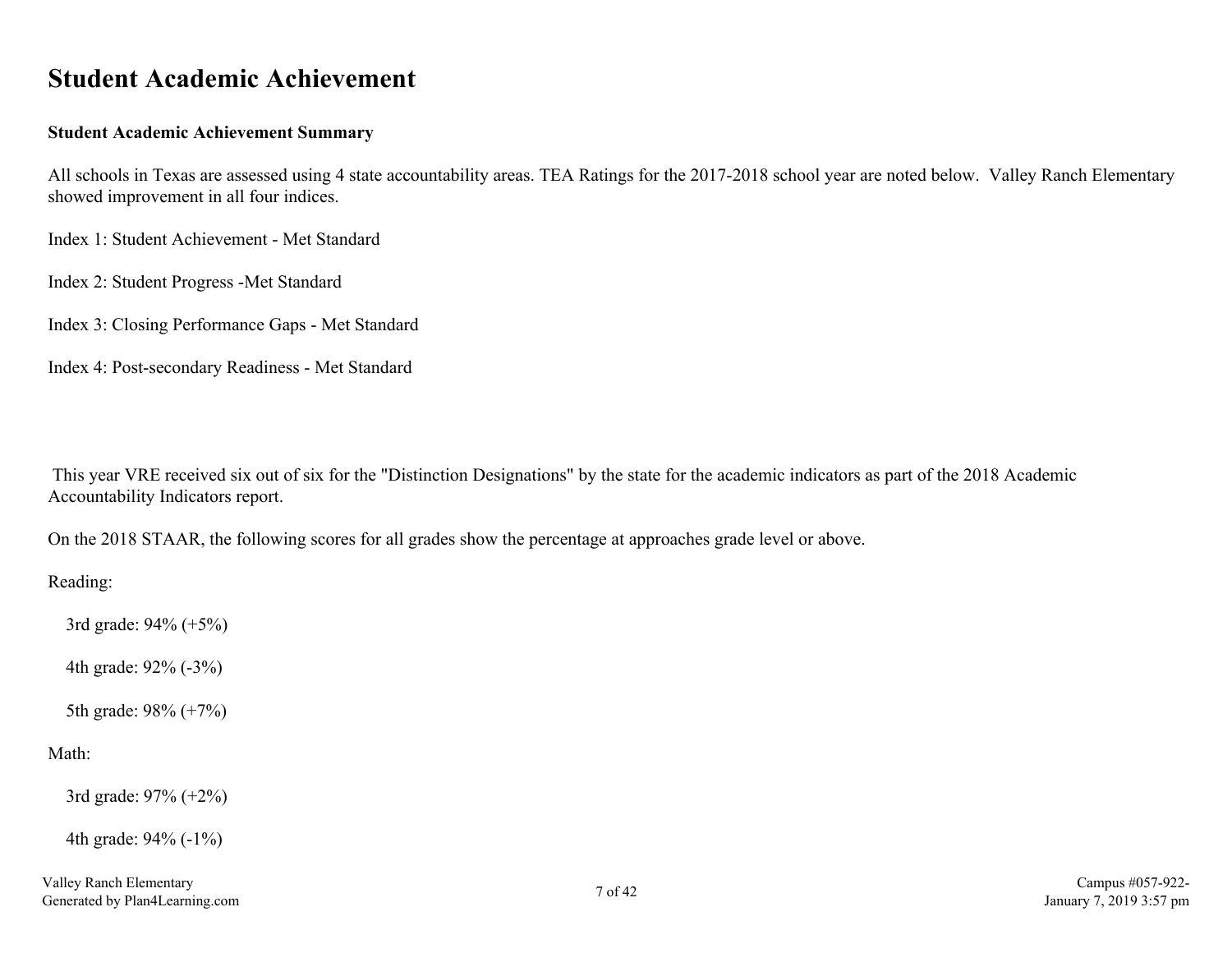5th grade: 99% (+5%)

#### Writing:

4th grade: 89% (-3%)

#### Science:

5th grade: 98% (+9%)

| Math      | Approaches | Meet      | <b>Masters</b> |
|-----------|------------|-----------|----------------|
| 3rd Grade | 97 89%     | $92.63\%$ | 70.53%         |
| 4th Grade | 93.81%     | 77.88%    | 56 64%         |
| 5th Grade | 98.98%     | 92 86%    | 76.53%         |

| READING   | Approaches | Meets  | <b>Masters</b> |
|-----------|------------|--------|----------------|
| 3rd Grade | 94 74%     | 74 74% | 48 42%         |
| 4th Grade | 90.27%     | 76 11% | 53 10%         |
| 5th Grade | 97 96%     | 87 76% | 64 29%         |

| <b>Writing/Science</b> | Approaches | Meets  | <b>Masters</b> |
|------------------------|------------|--------|----------------|
| 4th Grade Writing      | 87.5%      | 73.21% | 41.07%         |
| 5th Grade Science      | 97.96%     | 77.55% | 55.10%         |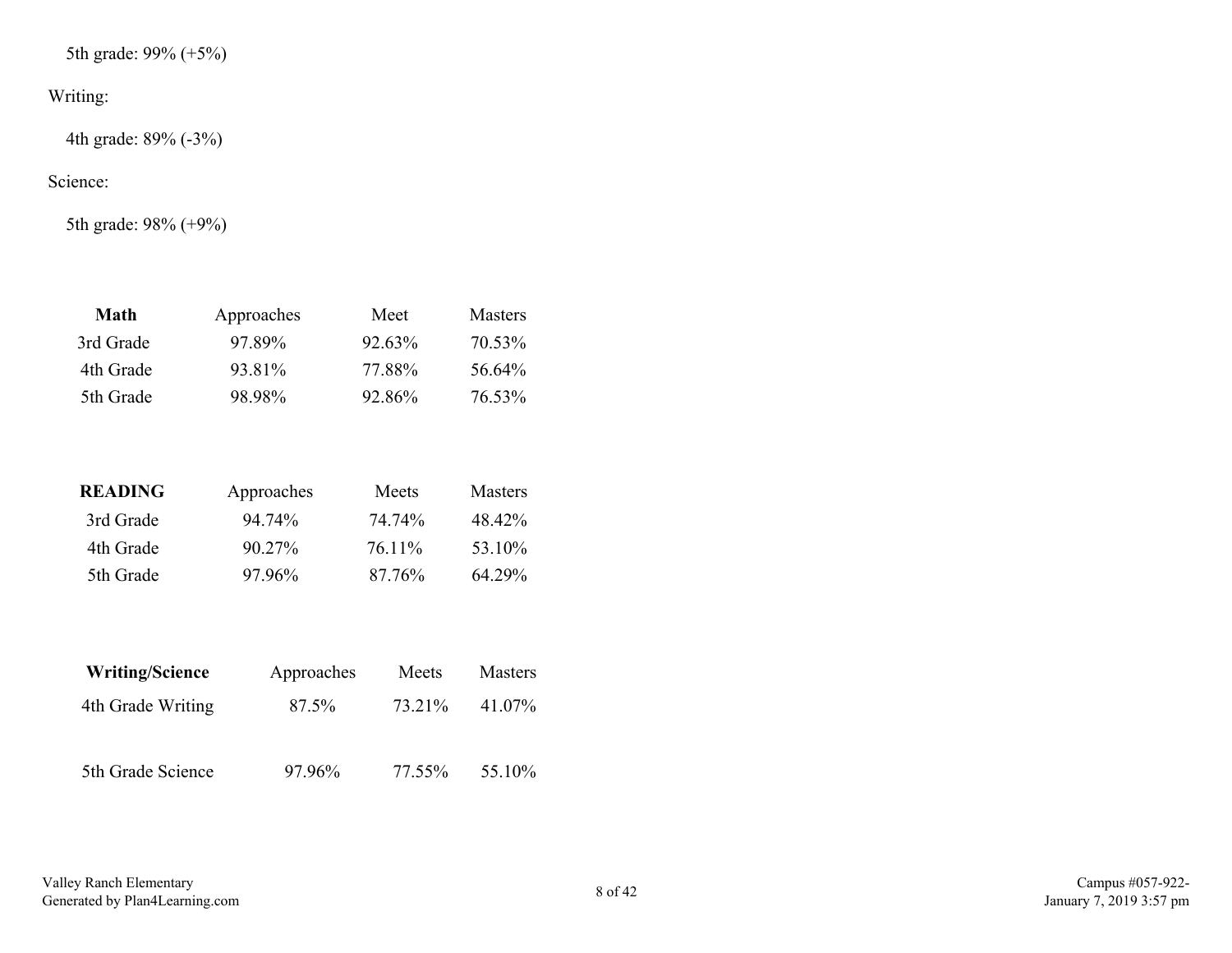A deep analysis of the above scores by grade level and student groups reveals that almost all student groups have shown growth when comparing the 2017/2018 STAAR data with the 2016/2017 STAAR data. Intervention and extension strategies will be implemented based on student and campus needs to ensure maximum growth in all populations.

#### **Student Academic Achievement Strengths**

The campus is proud of many different student achievement strengths including:

- 3rd grade LEP showed improvement from the 2017 STAAR data to the 2018 STAAR data.
- There has been a school-wide focus on science which resulted in an increase of 9% points in the 2018 STAAR data.
- The data shows that VRE is effectively closing the achievement gap for the same group of learners over a three-year timeframe.

#### **Problem Statements Identifying Student Academic Achievement Needs**

**Problem Statement 1**: Student performance in the area of writing decreased across student population groups. **Root Cause**: Insufficient application of writing strategies across grade levels and content areas.

**Problem Statement 2**: There is an inadequate number of 3-5 grade learners moving from the "Approaches" standard to the "Meets" standard when analyzing current and longitudinal STAAR data. **Root Cause**: There is a high percentage of EL learners and the campus mobility rate (17.1%).

**Problem Statement 3**: Research shows that between 5-12% of learners have dyslexia. We are significantly below the research identified data for identification of learners with dyslexia. **Root Cause**: Based on our high LEP learner population, there is a challenge to determine whether learners who have spelling, writing and/or phonics struggles are language acquisition concerns or dyslexia concerns.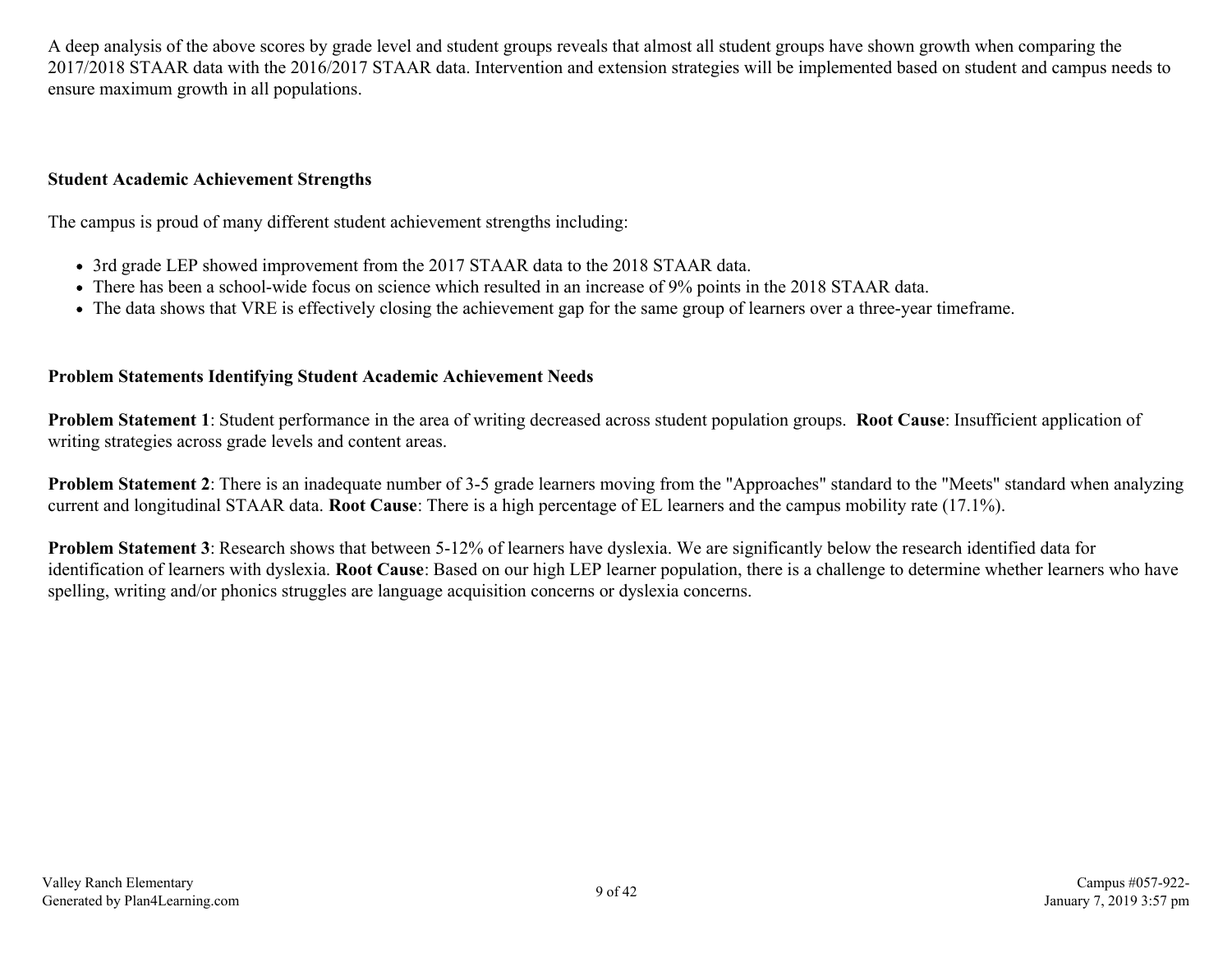### <span id="page-9-0"></span>**School Processes & Programs**

#### **School Processes & Programs Summary**

The curriculum, instruction, and assessment focus at Valley Ranch Elementary are guided by the TEKS and Coppell ISD expectations. With the CISD Learning framework; the TEKS and CISD expectations promote collaboration, communication, creative thinking, critical thinking, information literacy, problem-solving, and social contribution.

Assessment is a critical component when it comes to decision making. Valley Ranch Elementary is implementing a pre-assessment, common formative assessment, and post-assessment format to ensure we are adequately addressing student needs and measuring student outcomes. Weekly team planning meetings and PLC meetings are held to target lesson planning, data review, strategic planning and professional learning.

Paraprofessionals are included in staff development activities. Grade levels are provided with a daily common planning time and provided with a PBL planning time once per 3-4 times per school year to address long-range goals and assessment development. Intervention time is built into the daily schedule to provide time for remediation and enrichment. Student progress is routinely monitored and instruction is adjusted accordingly.

Professional development needs are determined based on demonstrated and observed needs. Staff meetings are provided for all teaching staff to reinforce teacher learning by discussing training, implementation, and sharing articles. Teachers are encouraged to attend both district and out of district professional development to help build capacity. Multiple teacher leadership opportunities are offered at the campus and district level. Teachers observe each other in a collaborative learning spirit. Creating innovative learners who can actively find and solve problems is at the core of our focus. Programs such as Genius Hour and various service learning opportunities allow students to demonstrate connections with the greater Coppell/Valley Ranch community. We also believe all students should have the opportunity to be educated in an emotionally and physically safe environment. When data indicates that student learning is being impacted, Valley Ranch staff immediately work to determine the cause and adjust instruction and/or practices to ensure student success. Instructional time is protected and teachers and students in order to maximize instruction.

Valley Ranch Elementary has one cart of MacBook Airs (20) and enough iPads so that grades K-5 are at 1:1 ratio. These devices are used on a regular basis. Educators make a point of using technology whenever appropriate to enhance and/or demonstrate student learning. We also have a Digital Learning Coach who assists our teachers with exposure to new technology and designing classroom lessons using technology.

This year Valley Ranch Elementary is implementing the Leader In Me program. This program is based on Stephen Covey's book: "7 Habits of Highly Effective People." Learners, parents, and educators have embraced this philosophy and embedded it in our school culture. We have had training and will continue the Leader In Me training over the next three years.

There is a lack of School Resource Officer presence on our campus and police coverage in our community. Many attempts have been made to have an SRO available to our school.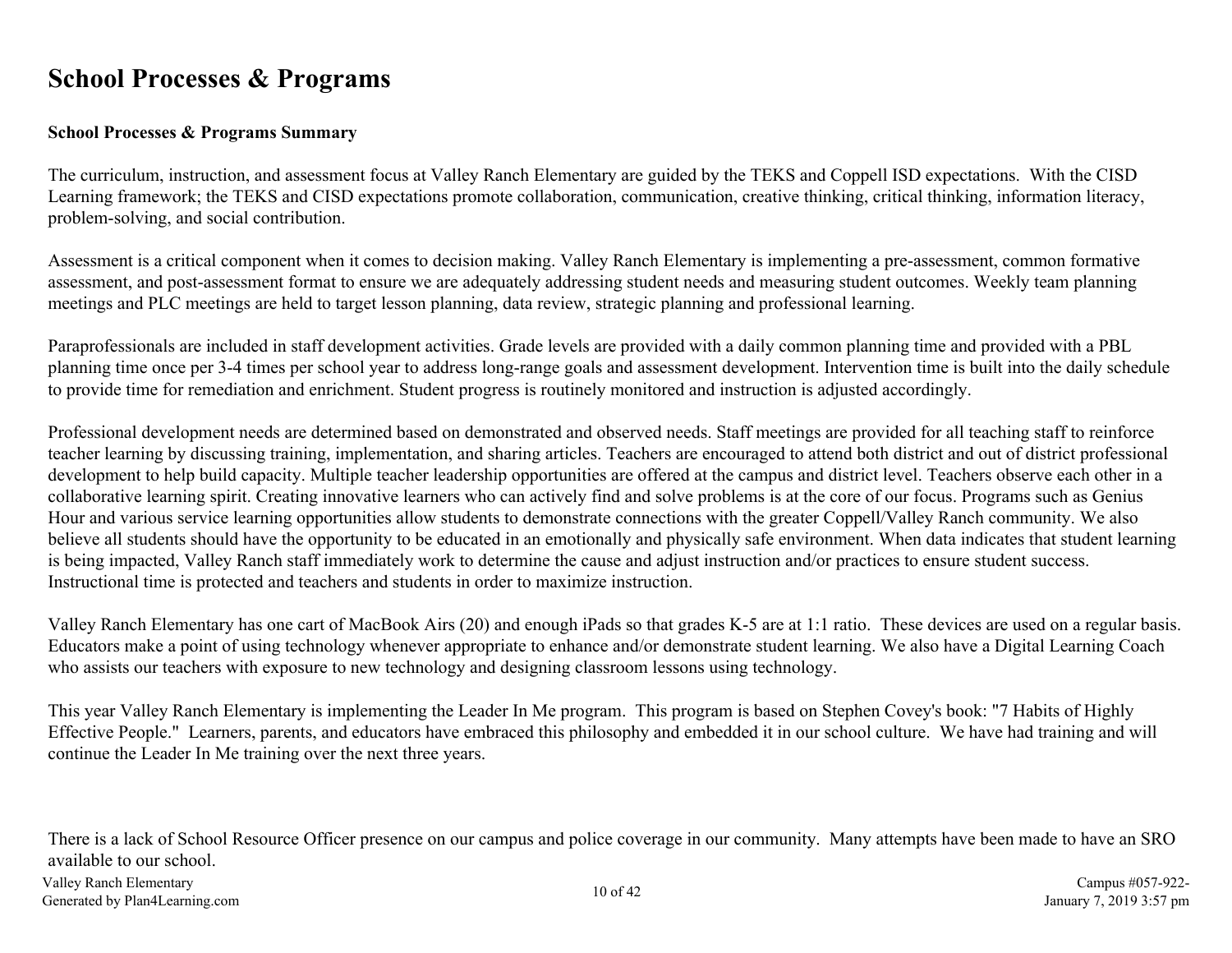#### **School Processes & Programs Strengths**

Valley Ranch Elementary's process and program strengths include:

- 1. Collaborative planning processes ensure equity in instruction.
- 2. Relationship building between learners, educators, and parents enhances our school community and instructional integrity.
- 3. Ability to interpret and use common assessment data to drive instruction.
- 4. Educators are immersed in collaborative meetings where decisions are made to answer the four Professional Learning Community questions:
- a) What do we want our learners to know?
- b) How will they learn it?
- c) What do we do if they don't know it?
- d) What do we do if they already know it?

During this time our educators work together to write Common Formative Assessment (CFA), review data and determine next steps for learners. These Professional Learning Community meetings happen on a six-day rotation. The specials team is actively involved during this time with the learners to give an extension of learning for art, PE, and music. The specials team also in Professional Learning Community and are given the time to collaborate with each other and their district level counterparts.

#### **Problem Statements Identifying School Processes & Programs Needs**

**Problem Statement 1**: Differentiated instructional practices need to be increased to ensure maximum student growth. **Root Cause**: Educators need to be checking for prior knowledge at the beginning of a unit through a pre-assessment process.

**Problem Statement 2**: The Common Formative Assessment (CFA) creation process needs to become more refined. **Root Cause**: There is a lack of understanding on how to create a CFA, interpret CFA data and then determine next steps.

**Problem Statement 3**: There is a need to strengthen the school culture and climate. **Root Cause**: There is not a consistent plan to address strengthening the school culture and climate.

Valley Ranch Elementary Valley Ranch Elementary Campus #057-922-<br>Generated by Plan4Learning.com 11 of 42 Campus #057-922-<br>Generated by Plan4Learning.com 3:57 pm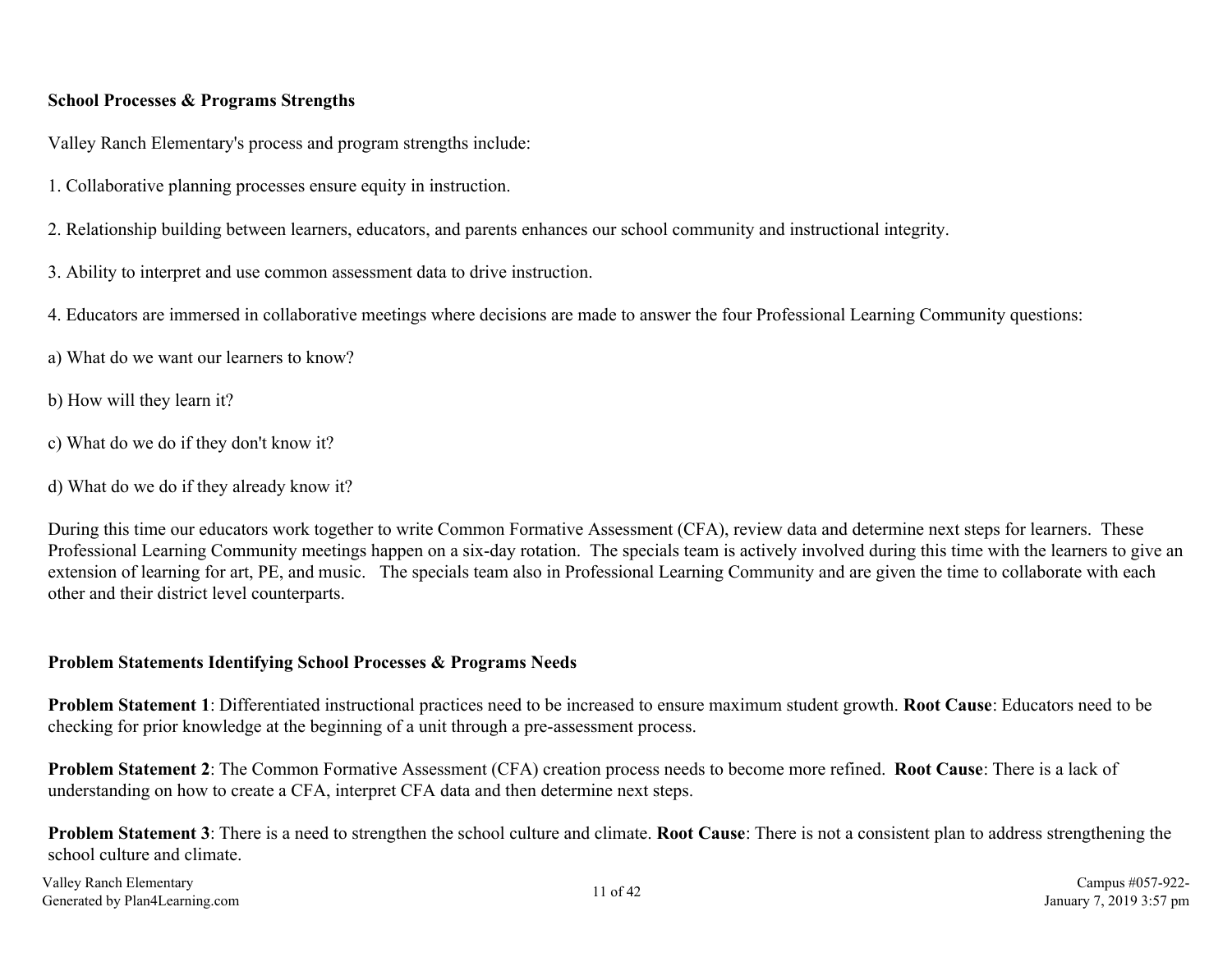**Problem Statement 4**: There is not a School Resource Officer assigned to our school. **Root Cause**: We are a Coppell ISD school, located in Irving, Texas.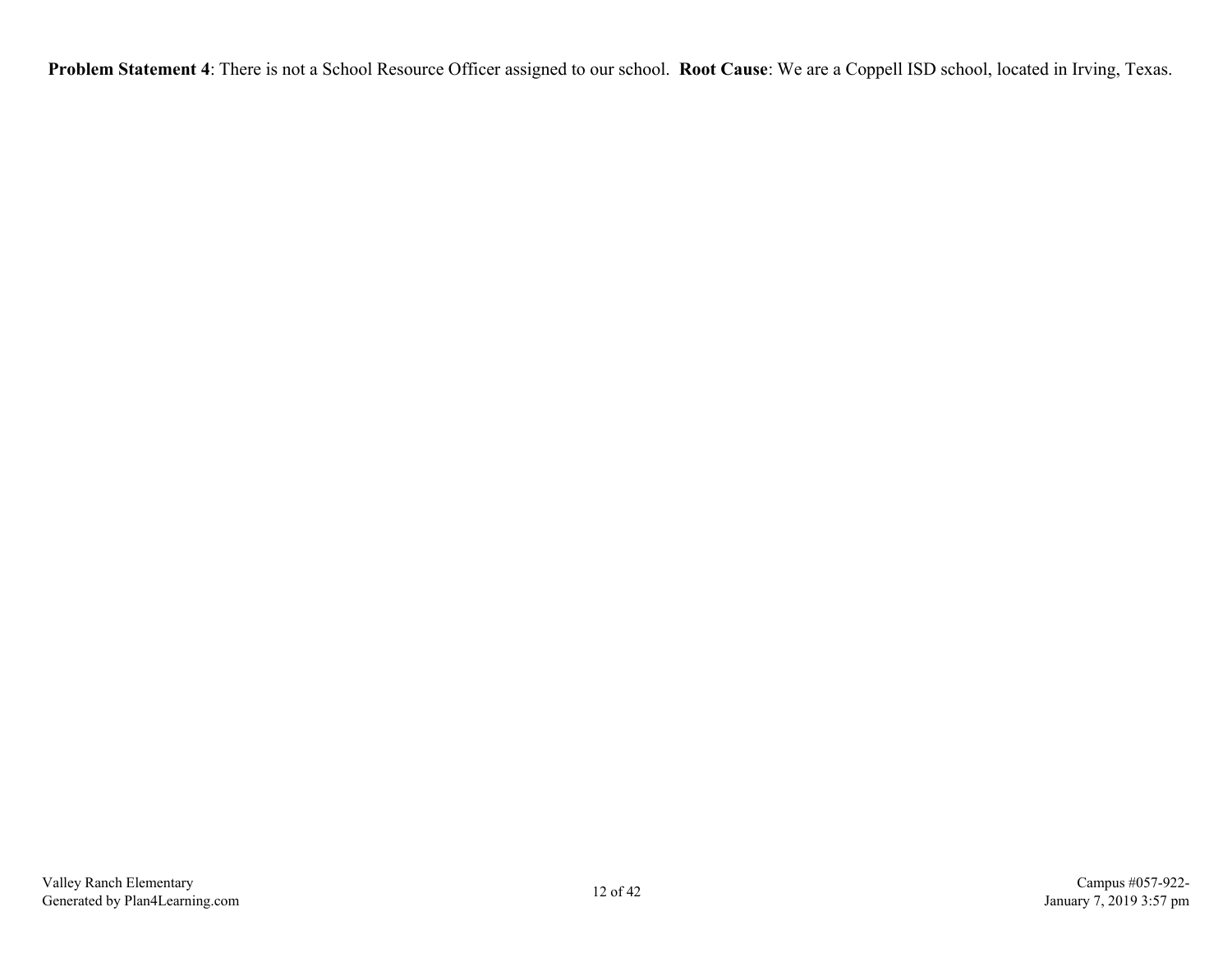### <span id="page-12-0"></span>**Perceptions**

#### **Perceptions Summary**

Valley Ranch Elementary works to ensure our school is a family-friendly environment. Family involvement is a key component of learner success and it is imperative to us that we support parents by creating a climate that is responsive and communicative in nature allowing the school and family to work as partners in the educational process. Various opportunities for family engagement are offered each year. VRE has an active Parent Teacher Organization. The campus website is regularly updated with important information and serves as a repository for school-based schedules, forms, reporting procedures, contact links, etc. Valley Ranch Elementary is an extremely diverse community with over 28 spoken languages. Valley Ranch Elementary utilizes several social media outlets to help keep parents informed regarding the outstanding learning experiences occurring on our campus. Parent/community nights such as Meet the Teacher, Leader In Me, curriculum nights, fall and spring content based parent meetings and movie nights all serve to help bring parents and school staff together toward a common purpose. In addition, we encourage our parents to participate in professional development. For example, two parents participated in the August Leader In Me training.

VRE's parents, educators, and learners take pride in our school and the school's reputation for success. VRE is perceived to be a safe and positive environment with a strong focus on academic success and building character.

Our mobility rate is over 17% and is continuing to increase over previous years.

One of the core beliefs at Valley Ranch Elementary is that students learn best in an environment where relationships are carefully formed, differences are valued and mistakes are seen as opportunities to learn and grow. As a Leader In Me campus, we give learners leadership opportunities on a daily basis and practice the 7 Habits of Highly Effective People every day. The 7 Habits are practiced by the educators and the learners.

Campus discipline data reflects minimal office referrals with strong classroom management practices set in place by the educators. The educators dedicate time at the beginning of the school and are proactive in teaching and practicing routines. This sets the foundation for the entire school year.

#### **Perceptions Strengths**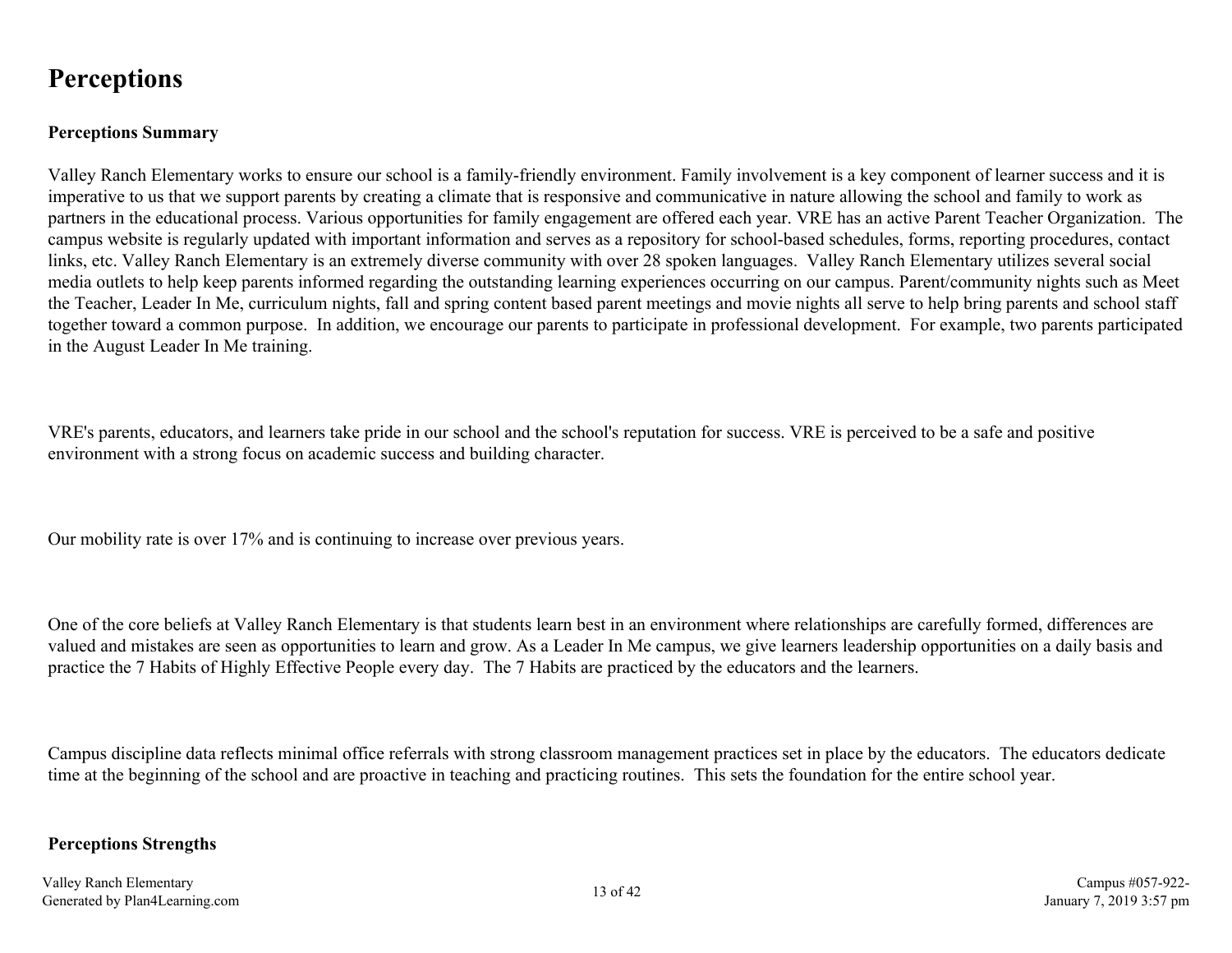Valley Ranch Elementary has a multitude of culture and climate strengths.

- Active volunteer program which enhances parental commitment to our school
- Family events which focus on the importance of a positive relationship between home and school Special Friend's Day, Jump Rope for Heart, Grade Level Musicals, Field Days, etc.
- Variety of communication methods used to contact parents and keep them informed (weekly update, website, School Messenger/Parent Link)
- Utilization of parent volunteers to support special events (field day, science fair, book fair, community night)
- Maintaining relationships with business partners (Los Colinas Federal Credit Union, Omni Hotel)
- Campus Improvement Team
- Social media platforms
- Leader In Me to help with building leadership in learners
- Safe and Drug-Free Schools program emphasizing good character traits and making good decisions (Red Ribbon Week)
- Counseling program which includes guidance lessons, reinforcement of core essentials and character, and new student lunches emphasizing good character traits and making good decisions.
- Use of Raptor to ensure the safety of our educators and learners
- Use of 4th and 5th-grade students as members of the Safety Patrol and Leadership Council and 3rd, 4th and 5th grade learners for various other leadership roles.
- Master schedule to ensure a limited number of students on the playground at a time

#### **Problem Statements Identifying Perceptions Needs**

**Problem Statement 1**: Our school's mobility rate is 17.7% , which is the highest in the district. **Root Cause**: Our school is located in a transient area with many apartment complexes and our parents whose employment is determined by work visas.

**Problem Statement 2**: Valley Ranch Elementary experiences a limited engagement on the part of families from other countries with cultural differences. **Root Cause**: Families are often unfamiliar with the expectations and practices of the US school system.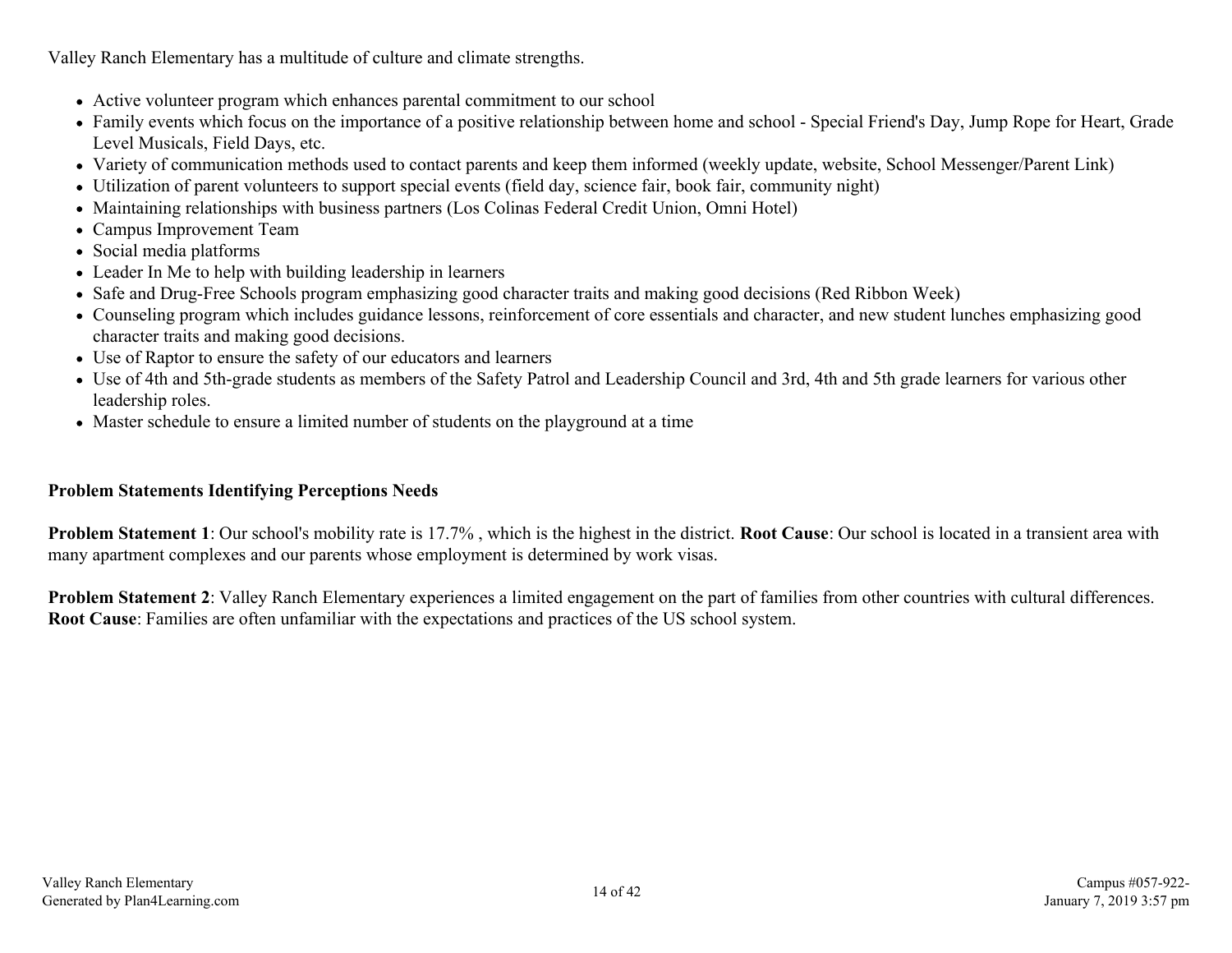# **Comprehensive Needs Assessment Data Documentation**

<span id="page-14-0"></span>The following data were used to verify the comprehensive needs assessment analysis:

#### **Improvement Planning Data**

- District goals
- Campus goals
- Current and/or prior year(s) campus and/or district improvement plans
- Campus and/or district planning and decision making committee(s) meeting data
- State and federal planning requirements

#### **Accountability Data**

- Texas Academic Performance Report (TAPR) data
- Domain 1 Student Achievement
- Domain 2 Student Progress
- Domain 3 Closing the Gaps
- Critical Success Factor(s) data
- Accountability Distinction Designations
- Federal Report Card Data

#### **Student Data: Assessments**

- State and federally required assessment information (e.g. curriculum, eligibility, format, standards, accommodations, TEA information)
- State of Texas Assessments of Academic Readiness (STAAR) current and longitudinal results, including all versions
- STAAR Released Test Ouestions
- STAAR EL Progress Measure data
- Texas English Language Proficiency Assessment System (TELPAS) results
- Student Success Initiative (SSI) data for Grades 5 and 8
- Local diagnostic reading assessment data
- SSI: Istation Indicators of Progress (ISIP) accelerated reading assessment data for Grades 3-5 (TEA approved statewide license)
- Local diagnostic math assessment data
- Local benchmark or common assessments data
- Student failure and/or retention rates
- Running Records results
- Observation Survey results
- Istation Indicators of Progress (ISIP) reading assessment data for Grades PK-2

#### **Student Data: Student Groups**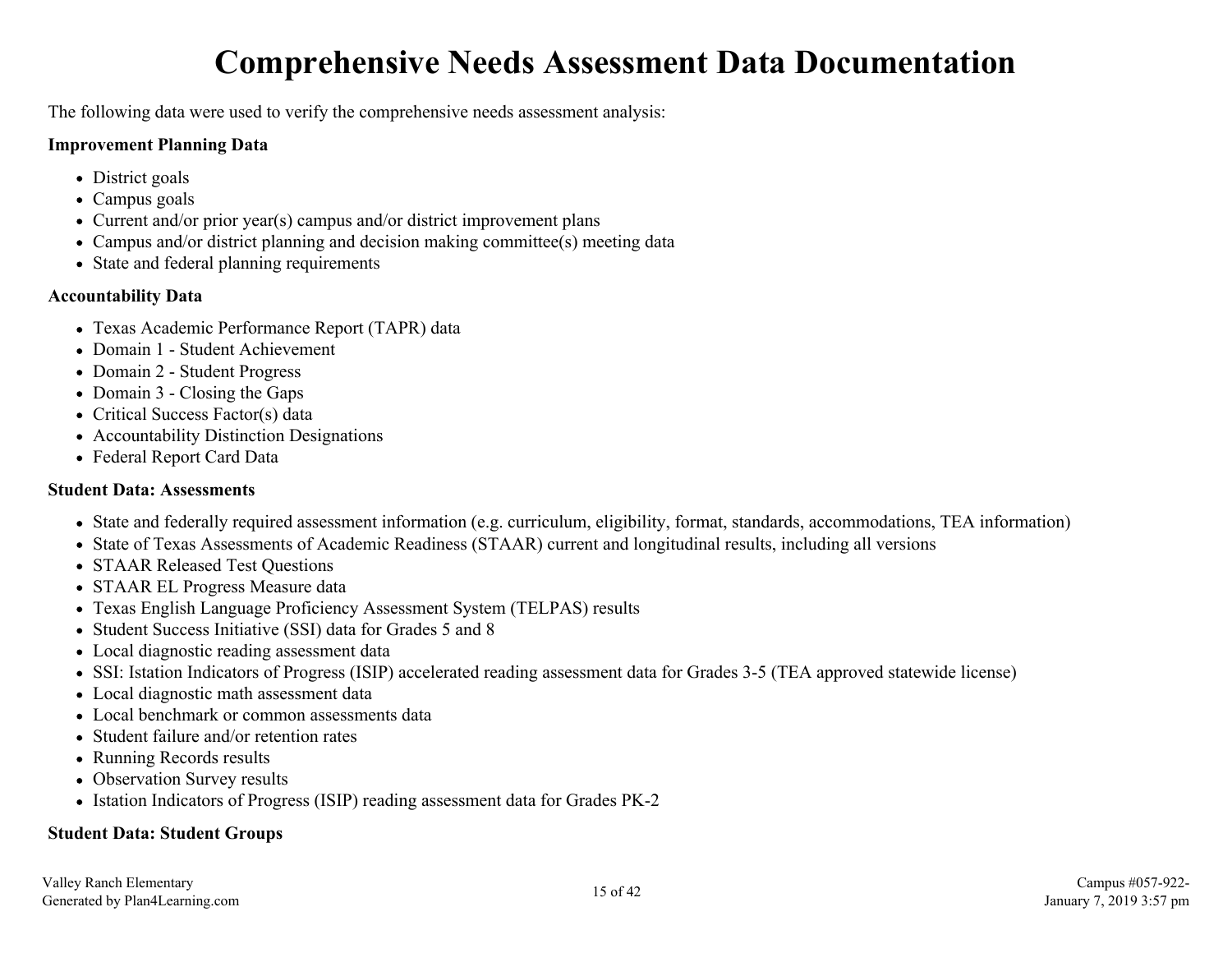- Race and ethnicity data, including number of students, academic achievement, discipline, attendance, and rates of progress for each group
- Special Programs data, including number of students, academic achievement, discipline, attendance, and rates of progress for each student group
- Economically Disadvantaged / Non-economically disadvantaged performance, progress, and participation data,
- Male / Female performance, progress, and participation data
- Special education population, including performance, discipline, progress, and participation data
- At-Risk population, including performance, progress, discipline, attendance, and mobility
- EL or LEP data, including academic achievement, progress, support and accommodation needs, race, ethnicity, gender, etc.
- Section 504 data
- Gifted and talented data
- Response to Intervention (RtI) student achievement data
- Dyslexia Data
- Response to Intervention (RtI) student achievement data

#### **Student Data: Behavior and Other Indicators**

- Completion rates and/or graduation rates data
- Attendance data
- Mobility rate, including longitudinal data
- Discipline records
- Student surveys and/or other feedback
- Class size averages by grade and subject
- School safety data

#### **Employee Data**

- Professional learning communities (PLC) data
- Staff surveys and/or other feedback
- State certified and high quality staff data
- Teacher/Student Ratio
- Campus leadership data
- Campus department and/or faculty meeting discussions and data
- Professional development needs assessment data
- Evaluation(s) of professional development implementation and impact
- T-TESS

#### **Parent/Community Data**

- Parent surveys and/or other feedback
- Parent Involvement Rate
- Community surveys and/or other feedback

#### **Support Systems and Other Data**

Valley Ranch Elementary Valley Ranch Elementary Campus #057-922-<br>Generated by Plan4Learning.com 16 of 42 Campus #057-922-<br>Generated by Plan4Learning.com 3:57 pm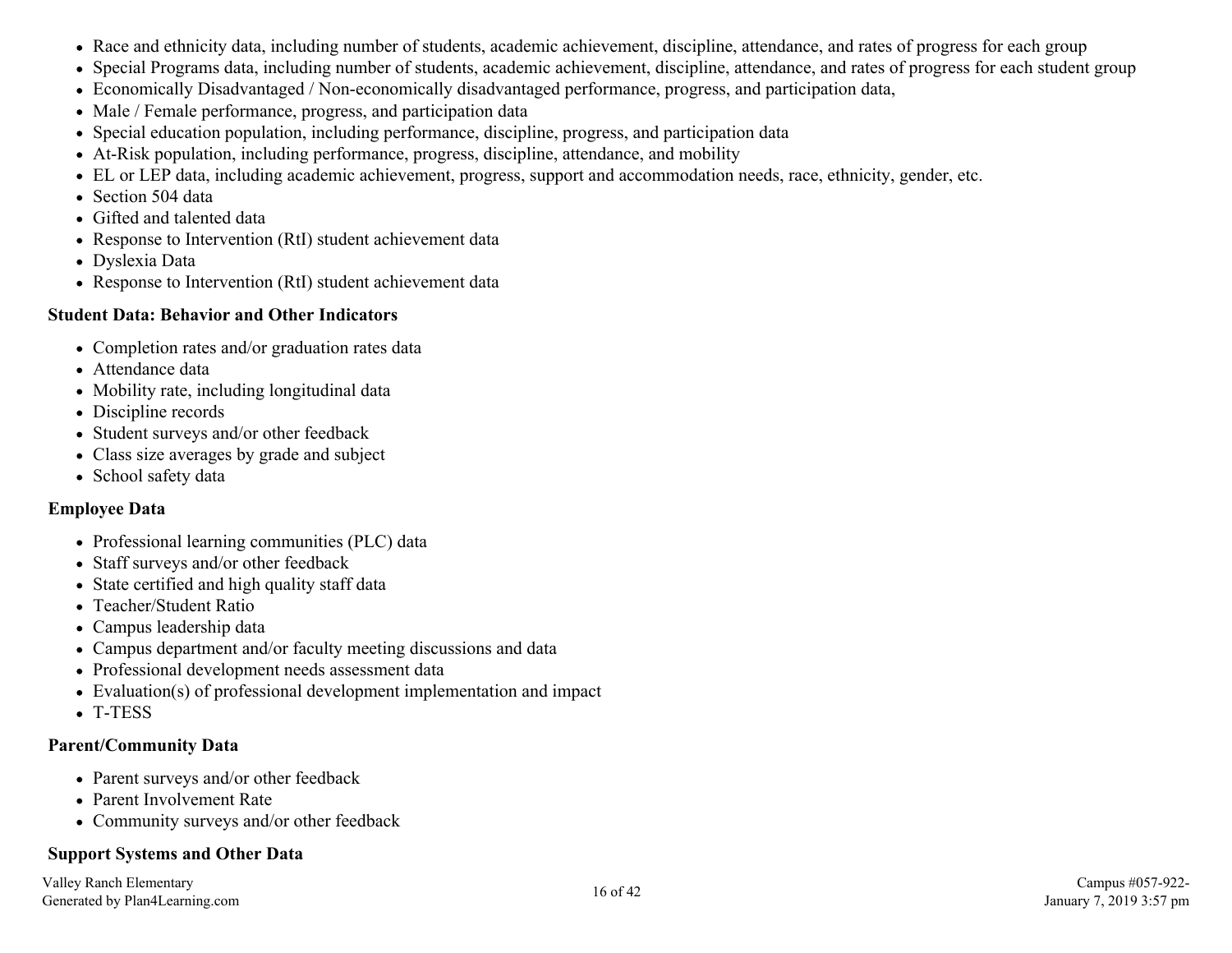- Processes and procedures for teaching and learning, including program implementation
- Capacity and resources data
- Budgets/entitlements and expenditures data
- Study of best practices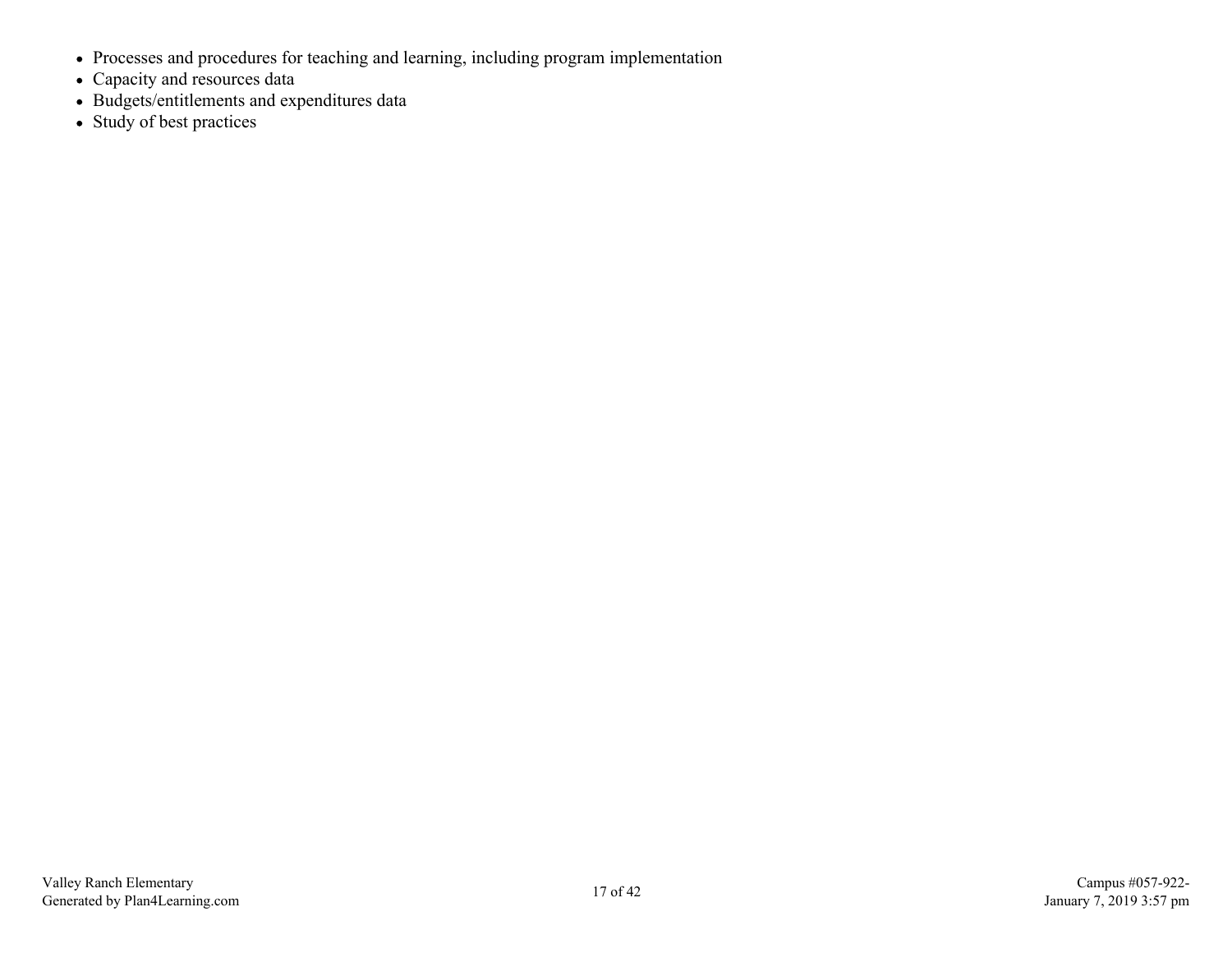# **Goals**

### <span id="page-17-0"></span>**Goal 1: Personal Growth and Experiences: We as CISD will achieve our full potential by learning at high levels and taking ownership of our learning.**

**Performance Objective 1:** All K-5th grade learners will be provided high quality Tier I instruction that is aligned to the TEKS.

**Evaluation Data Source(s) 1:** UbD Units and Plans, CFA data, Classroom Observations, CISD ELAR Look For Document

**Summative Evaluation 1:**

|                                                                                                                                                                                                                                          |                                                                                          |                                                                                                                                                                                  | <b>Reviews</b> |           |                      |                  |
|------------------------------------------------------------------------------------------------------------------------------------------------------------------------------------------------------------------------------------------|------------------------------------------------------------------------------------------|----------------------------------------------------------------------------------------------------------------------------------------------------------------------------------|----------------|-----------|----------------------|------------------|
| <b>Strategy Description</b>                                                                                                                                                                                                              | <b>Monitor</b>                                                                           | <b>Strategy's Expected Result/Impact</b>                                                                                                                                         |                | Formative |                      | <b>Summative</b> |
|                                                                                                                                                                                                                                          |                                                                                          |                                                                                                                                                                                  | <b>Nov</b>     |           | $\mathbf{Feb}$   Apr | June             |
| 1) Educators and administrators will work collaboratively in<br>a continuous cycle to address and respond to the four<br>questions for each Valley Ranch learner through the PLC<br>process.                                             | Campus<br>Administration,<br>Instructional Coach,<br>GTi Facilitator, ESL<br>Facilitator | High quality Tier I instruction for learners<br>Problem Statements: Student Academic Achievement 1 - School Processes & Programs 1, 2                                            | 70%            |           |                      |                  |
| 2) Instructional leaders will provide professional learning<br>and support for classroom educators in implementing Tier I<br>instructional strategies.                                                                                   | Campus<br>Administration,<br>Instructional Coach,<br>GTi Facilitator, ESL<br>Facilitator | High quality Tier I instruction for learners<br>Utilization of a checklist of look fors highlighting specific<br>instructional strategies in all content areas from the district | 34%            |           |                      |                  |
|                                                                                                                                                                                                                                          |                                                                                          | <b>Problem Statements:</b> Student Academic Achievement 1, 3 - School Processes & Programs 1, 2                                                                                  |                |           |                      |                  |
| 3) Educators will utilize PrimeTime to unpack standards,<br>determine what proficiency looks like, develop common<br>assessments, analyze common assessment, and plan for<br>intervention and enrichment on a six-day rotation schedule. | Campus<br>Administration                                                                 | -Learners will demonstrate mastery of grade level standards.<br>-Educators will share and implement best practices based on<br>team collaboration.                               | 74%            |           |                      |                  |
|                                                                                                                                                                                                                                          |                                                                                          | Problem Statements: Student Academic Achievement 1 - School Processes & Programs 1, 2                                                                                            |                |           |                      |                  |
| 100%<br>0%<br>$=$ Accomplished<br>$=$ Continue/Modify<br>$=$ Discontinue<br>$=$ No Progress                                                                                                                                              |                                                                                          |                                                                                                                                                                                  |                |           |                      |                  |

#### **Performance Objective 1 Problem Statements:**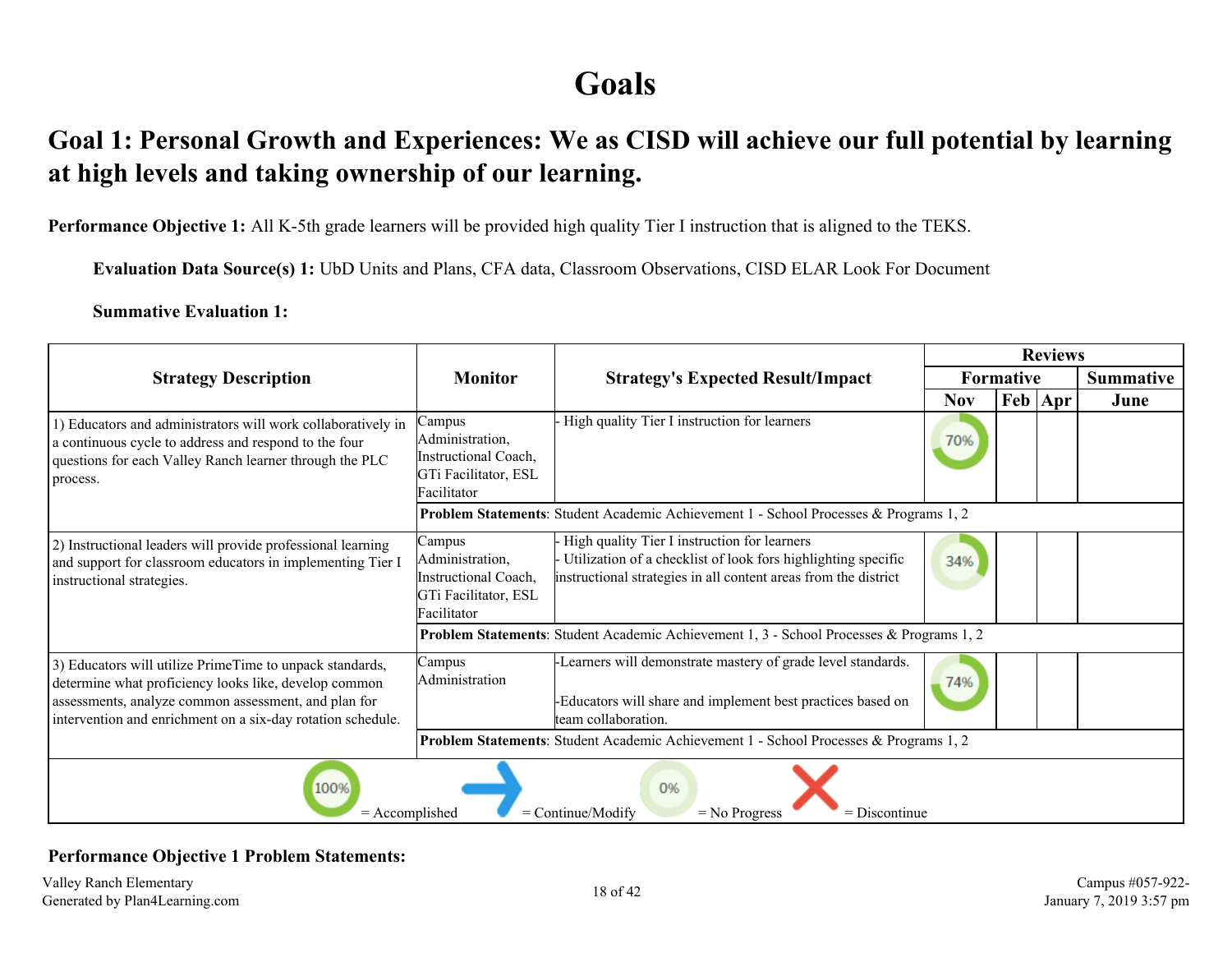#### **Student Academic Achievement**

**Problem Statement 1**: Student performance in the area of writing decreased across student population groups. **Root Cause 1**: Insufficient application of writing strategies across grade levels and content areas.

**Problem Statement 3**: Research shows that between 5-12% of learners have dyslexia. We are significantly below the research identified data for identification of learners with dyslexia. **Root Cause 3**: Based on our high LEP learner population, there is a challenge to determine whether learners who have spelling, writing and/or phonics struggles are language acquisition concerns or dyslexia concerns.

#### **School Processes & Programs**

**Problem Statement 1**: Differentiated instructional practices need to be increased to ensure maximum student growth. **Root Cause 1**: Educators need to be checking for prior knowledge at the beginning of a unit through a pre-assessment process.

**Problem Statement 2**: The Common Formative Assessment (CFA) creation process needs to become more refined. **Root Cause 2**: There is a lack of understanding on how to create a CFA, interpret CFA data and then determine next steps.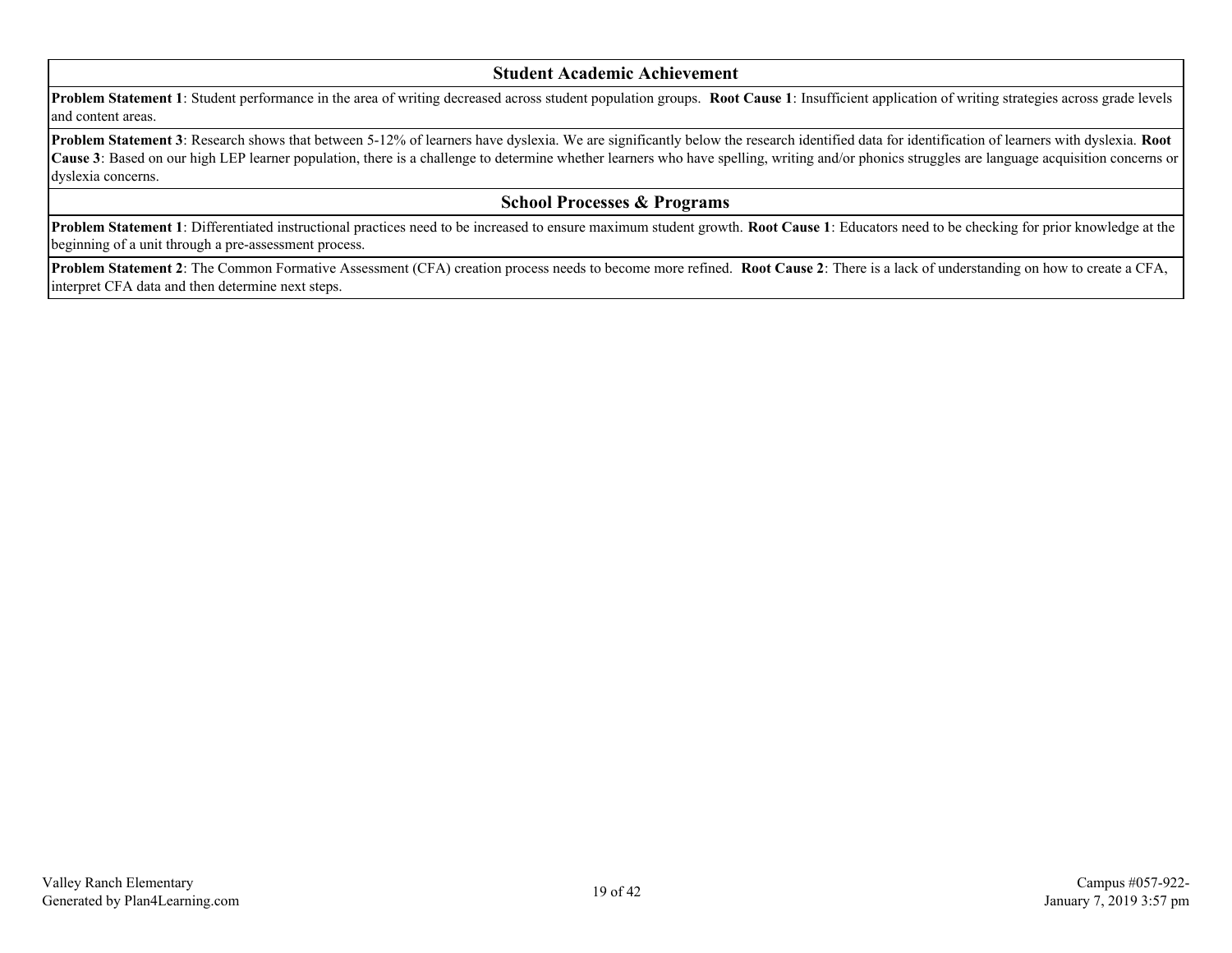Goal 1: Personal Growth and Experiences: We as CISD will achieve our full potential by learning at high levels and taking ownership of our learning.

**Performance Objective 2:** Multiple modalities of qualitative and quantitative data will be analyzed and utilized to respond to the needs of all learners.

**Evaluation Data Source(s) 2:** BOY/MOY/EOY district assessment data, Common formative assessments, flexible groups, Learner interest surveys, RTI data, STAAR Data, TELPAS data

#### **Summative Evaluation 2:**

|                                                                                                                                                                                                                |                                                                                           | <b>Monitor</b><br><b>Strategy's Expected Result/Impact</b>                                                                                                                                                                                                                    | <b>Reviews</b>   |     |               |                  |
|----------------------------------------------------------------------------------------------------------------------------------------------------------------------------------------------------------------|-------------------------------------------------------------------------------------------|-------------------------------------------------------------------------------------------------------------------------------------------------------------------------------------------------------------------------------------------------------------------------------|------------------|-----|---------------|------------------|
| <b>Strategy Description</b>                                                                                                                                                                                    |                                                                                           |                                                                                                                                                                                                                                                                               | <b>Formative</b> |     |               | <b>Summative</b> |
|                                                                                                                                                                                                                |                                                                                           |                                                                                                                                                                                                                                                                               | <b>Nov</b>       | Feb | $ _{\rm Apr}$ | June             |
| 1) Data analysis protocols will be identified and utilized to<br>enhance student learning outcomes                                                                                                             | Campus<br>Administration,<br>Instructional Coach,<br>Educators                            | -Use of data analysis protocol<br>Support for the implementation of data analysis protocols<br>from the Instructional Coach.<br>-Professional Learning Community data                                                                                                         | 47%              |     |               |                  |
|                                                                                                                                                                                                                |                                                                                           | -Increased student achievement                                                                                                                                                                                                                                                |                  |     |               |                  |
|                                                                                                                                                                                                                |                                                                                           | Problem Statements: Student Academic Achievement 1 - School Processes & Programs 1, 2                                                                                                                                                                                         |                  |     |               |                  |
| 2) K-5 educators will complete and review district<br>benchmark assessments, BOY/MOY/EOY, CFAs as well as<br>classroom observations in order to collaboratively provide<br>timely intervention and enrichment. | Campus<br>Administration,<br><b>Instructional Coach,</b><br>GTi Facilitator,<br>Educators | -K-5 educators will complete assessments and track data to<br>determine learners that need additional support and those who<br>heed enrichment.<br>-Common Intervention time will be implemented across grade<br>levels<br>-Learners' instruction is differentiated as needed | 71%              |     |               |                  |
|                                                                                                                                                                                                                |                                                                                           | Problem Statements: Student Academic Achievement 1 - School Processes & Programs 1, 2                                                                                                                                                                                         |                  |     |               |                  |
|                                                                                                                                                                                                                |                                                                                           |                                                                                                                                                                                                                                                                               |                  |     |               |                  |
| 100%<br>0%<br>$=$ Continue/Modify<br>$=$ Accomplished<br>$=$ No Progress<br>$=$ Discontinue                                                                                                                    |                                                                                           |                                                                                                                                                                                                                                                                               |                  |     |               |                  |

#### **Performance Objective 2 Problem Statements:**

| <b>Student Academic Achievement</b>                       |                                                                                                                                                                                                     |                                             |  |  |  |  |  |
|-----------------------------------------------------------|-----------------------------------------------------------------------------------------------------------------------------------------------------------------------------------------------------|---------------------------------------------|--|--|--|--|--|
| and content areas.                                        | <b>Problem Statement 1:</b> Student performance in the area of writing decreased across student population groups. Root Cause 1: Insufficient application of writing strategies across grade levels |                                             |  |  |  |  |  |
| Valley Ranch Elementary<br>Generated by Plan4Learning.com | 20 of 42                                                                                                                                                                                            | Campus #057-922-<br>January 7, 2019 3:57 pm |  |  |  |  |  |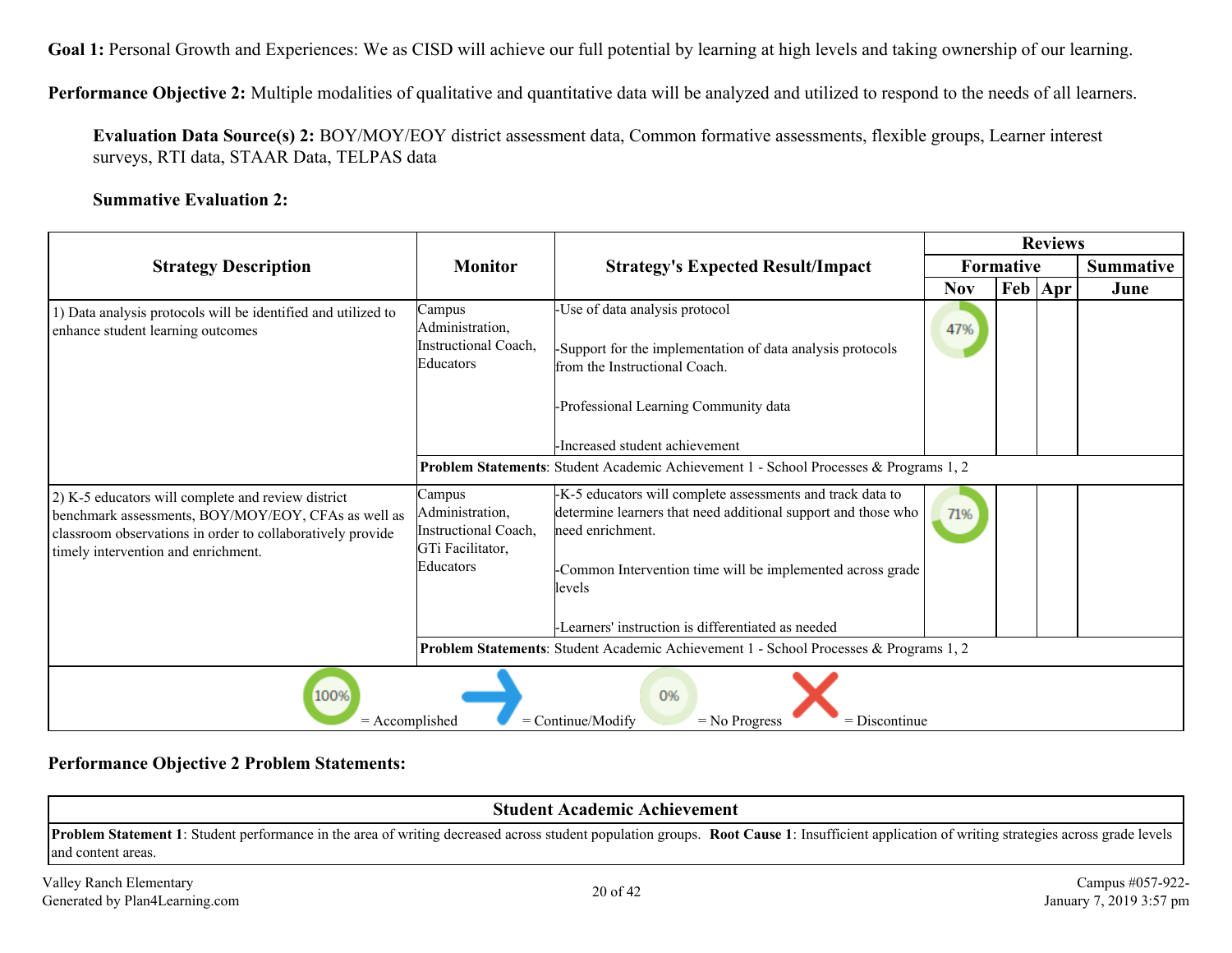#### **School Processes & Programs**

**Problem Statement 1**: Differentiated instructional practices need to be increased to ensure maximum student growth. **Root Cause 1**: Educators need to be checking for prior knowledge at the beginning of a unit through a pre-assessment process.

**Problem Statement 2**: The Common Formative Assessment (CFA) creation process needs to become more refined. **Root Cause 2**: There is a lack of understanding on how to create a CFA, interpret CFA data and then determine next steps.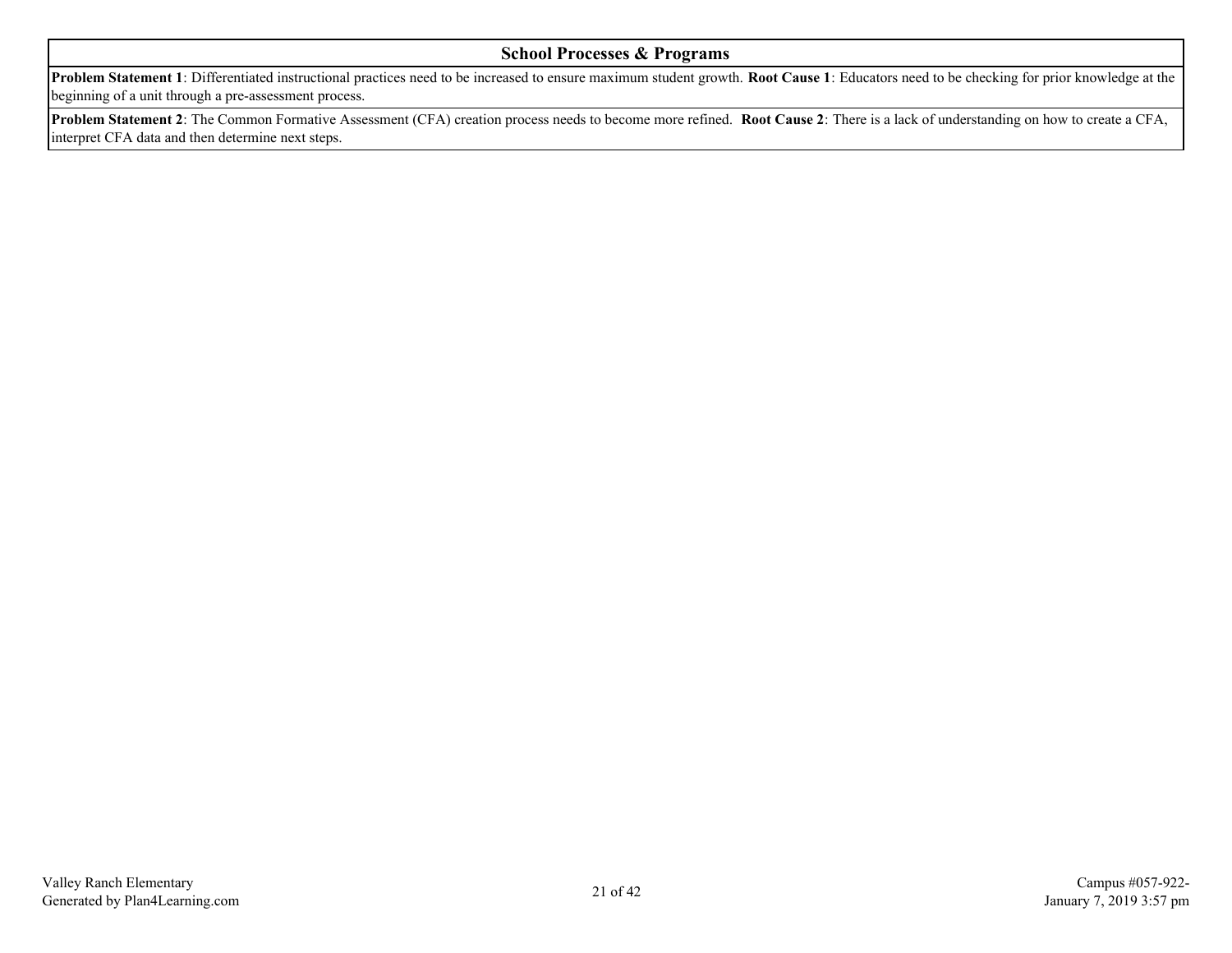Goal 1: Personal Growth and Experiences: We as CISD will achieve our full potential by learning at high levels and taking ownership of our learning.

**Performance Objective 3:** Meaningful relationships that promote efficacy and achievement of all learners will be established and maintained.

**Evaluation Data Source(s) 3:** Educator and learner surveys, Classroom observations

**Summative Evaluation 3:**

|                                                                                                      |                                                                              |                                                                                                                                                                                                                                                                                                                                                   |            |                  | <b>Reviews</b> |                  |
|------------------------------------------------------------------------------------------------------|------------------------------------------------------------------------------|---------------------------------------------------------------------------------------------------------------------------------------------------------------------------------------------------------------------------------------------------------------------------------------------------------------------------------------------------|------------|------------------|----------------|------------------|
| <b>Strategy Description</b>                                                                          | <b>Monitor</b>                                                               | <b>Strategy's Expected Result/Impact</b>                                                                                                                                                                                                                                                                                                          |            | <b>Formative</b> |                | <b>Summative</b> |
|                                                                                                      |                                                                              |                                                                                                                                                                                                                                                                                                                                                   | <b>Nov</b> | Feb   Apr        |                | June             |
| 1) Implementation of Leader In Me program across grade<br>levels with support and parent involvement | Campus<br>Administration, PTO,<br>Educators, Counselor,<br>Community Members | Increased leadership opportunities for learners at all grade<br>levels on campus<br>-Increase opportunities to build leadership with learners,<br>educators and parents<br>-Learners and educators will have daily activities focused<br>around the 7 Habits of Highly Effective People which will<br>enhance the culture of our school community | 42%        |                  |                |                  |
|                                                                                                      |                                                                              | <b>Problem Statements: Demographics 1 - Perceptions 2</b>                                                                                                                                                                                                                                                                                         |            |                  |                |                  |
| 100%<br>0%<br>$=$ Continue/Modify<br>$=$ Accomplished<br>$=$ Discontinue<br>$=$ No Progress          |                                                                              |                                                                                                                                                                                                                                                                                                                                                   |            |                  |                |                  |

#### **Performance Objective 3 Problem Statements:**

| <b>Demographics</b>                                                                                                                                                                                  |  |  |  |  |
|------------------------------------------------------------------------------------------------------------------------------------------------------------------------------------------------------|--|--|--|--|
| <b>Problem Statement 1</b> : There is an increase of learners who continue to be tardy to school on a daily basis. Root Cause 1: Parents don't have an urgency to get their child to school on time. |  |  |  |  |
| <b>Perceptions</b>                                                                                                                                                                                   |  |  |  |  |
| <b>Problem Statement 2:</b> Valley Ranch Elementary experiences a limited engagement on the part of families from other countries with cultural differences. <b>Root Cause 2:</b> Families are often |  |  |  |  |
| unfamiliar with the expectations and practices of the US school system.                                                                                                                              |  |  |  |  |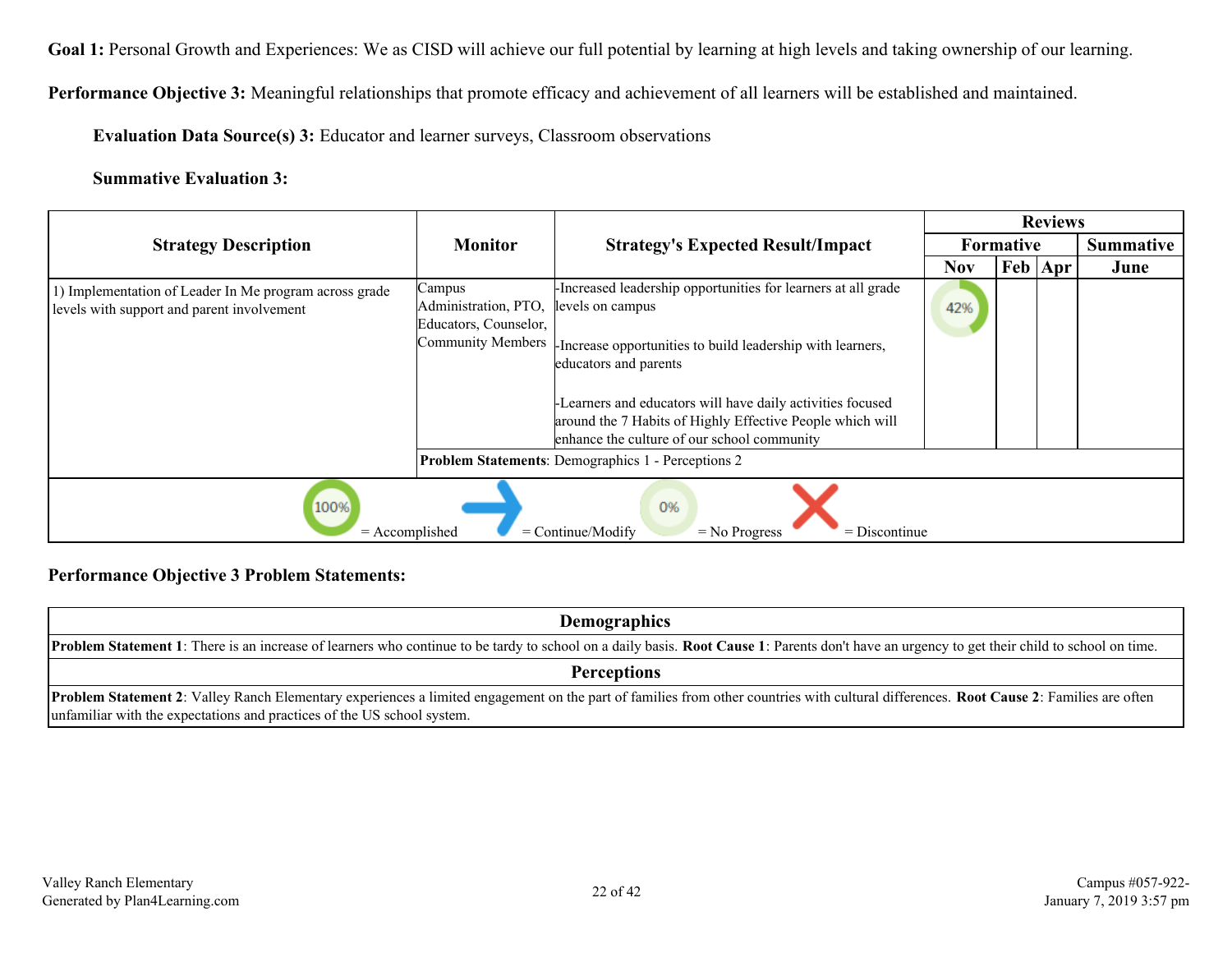Goal 1: Personal Growth and Experiences: We as CISD will achieve our full potential by learning at high levels and taking ownership of our learning.

**Performance Objective 4:** STAAR scores at the approaches or meets standard will increase over the previous year in each subject area assessed.

**Evaluation Data Source(s) 4:** STAAR data

#### **Summative Evaluation 4:**

|                                                             |                      |                                                                                                                         |            |                            | <b>Reviews</b>   |      |
|-------------------------------------------------------------|----------------------|-------------------------------------------------------------------------------------------------------------------------|------------|----------------------------|------------------|------|
| <b>Strategy Description</b>                                 | <b>Monitor</b>       | <b>Strategy's Expected Result/Impact</b>                                                                                | Formative  |                            | <b>Summative</b> |      |
|                                                             |                      |                                                                                                                         | <b>Nov</b> | $ {\rm Feb} \, {\rm Apr} $ |                  | June |
| 1) Provide resources and training to campus educators in    | Campus               | -Trainings developed and implemented                                                                                    |            |                            |                  |      |
| supporting all learners through the Professional Learning   | Administration,      |                                                                                                                         | 49%        |                            |                  |      |
| Community/Response to Intervention process                  | Instructional Coach, | -Response to Intervention process clearly defined and                                                                   |            |                            |                  |      |
|                                                             | Specialist, Digital  | ESL facilitator, Media supported with resources                                                                         |            |                            |                  |      |
| Provide tutoring to support learners in closing achievement | Learning Coach       | -Increase academic achievement and growth for all learners                                                              |            |                            |                  |      |
| gaps across the curriculum.                                 |                      |                                                                                                                         |            |                            |                  |      |
|                                                             |                      | -Provide tutoring in grades 3-5.                                                                                        |            |                            |                  |      |
|                                                             |                      | Problem Statements: Demographics 2 - Student Academic Achievement 1, 2 - School Processes & Programs 1, 2 - Perceptions |            |                            |                  |      |
|                                                             |                      |                                                                                                                         |            |                            |                  |      |
|                                                             |                      | Funding Sources: 199 - State Comp Ed - 5868.00                                                                          |            |                            |                  |      |
| 100%<br>0%<br>$=$ Accomplished                              |                      |                                                                                                                         |            |                            |                  |      |
|                                                             |                      | $=$ Continue/Modify<br>$=$ Discontinue<br>$=$ No Progress                                                               |            |                            |                  |      |

#### **Performance Objective 4 Problem Statements:**

| <b>Demographics</b>                                                                                                                                                                                                |
|--------------------------------------------------------------------------------------------------------------------------------------------------------------------------------------------------------------------|
| <b>Problem Statement 2</b> : Our mobility rate is 17.7%, as compared to the state at 16.2% and the district at 6.9%. Root Cause 2: Job relocation for parents, family in India, purchase a home, visas             |
| have expired.                                                                                                                                                                                                      |
| <b>Student Academic Achievement</b>                                                                                                                                                                                |
| Problem Statement 1: Student performance in the area of writing decreased across student population groups. Root Cause 1: Insufficient application of writing strategies across grade levels<br>and content areas. |
| Problem Statement 2: There is an inadequate number of 3-5 grade learners moving from the "Approaches" standard to the "Meets" standard when analyzing current and longitudinal STAAR                               |
| data. <b>Root Cause 2</b> : There is a high percentage of EL learners and the campus mobility rate $(17.1\%)$ .                                                                                                    |
| Cahool Drogossos & Drograms                                                                                                                                                                                        |

#### **School Processes & Programs**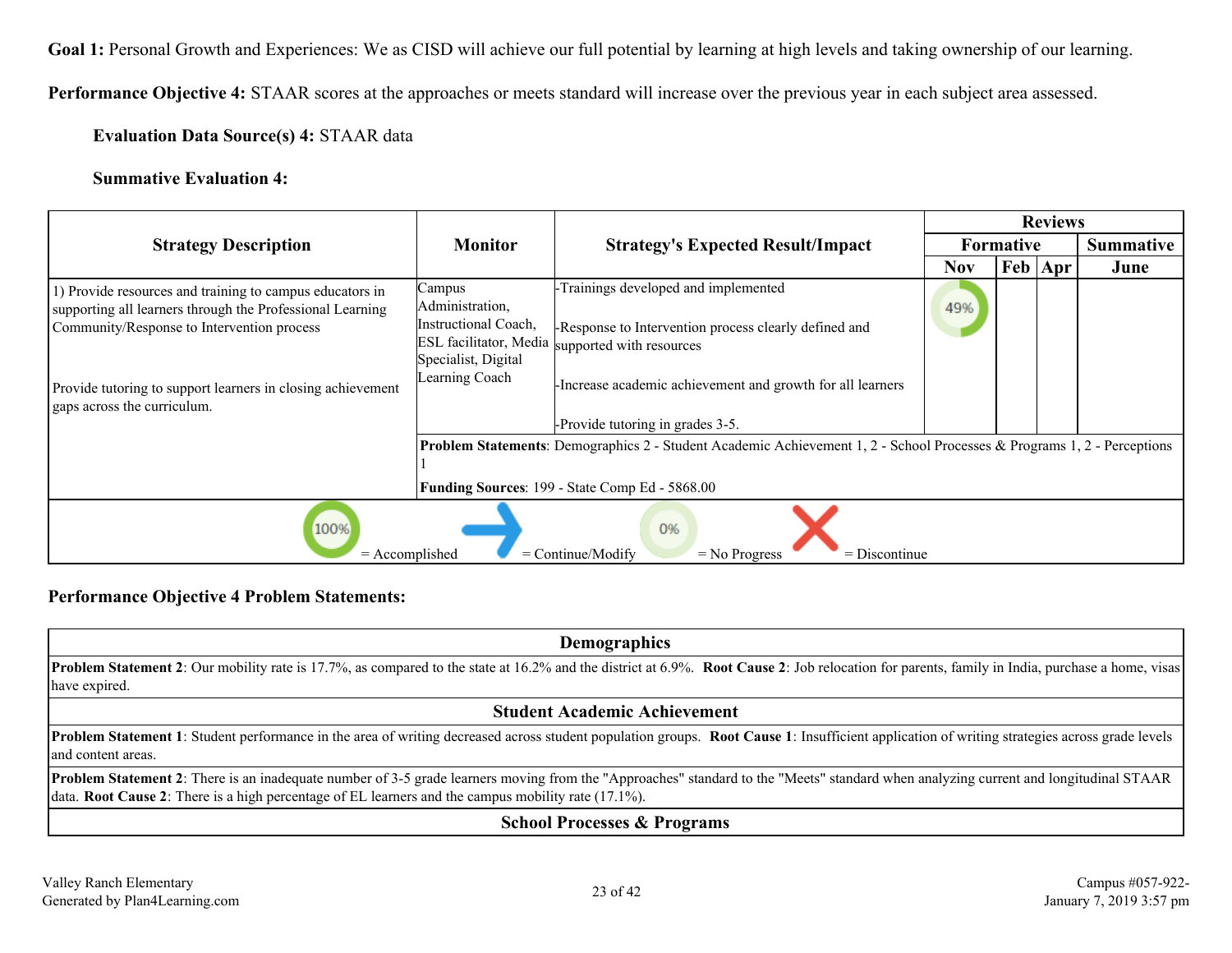**Problem Statement 1**: Differentiated instructional practices need to be increased to ensure maximum student growth. **Root Cause 1**: Educators need to be checking for prior knowledge at the beginning of a unit through a pre-assessment process.

**Problem Statement 2**: The Common Formative Assessment (CFA) creation process needs to become more refined. **Root Cause 2**: There is a lack of understanding on how to create a CFA, interpret CFA data and then determine next steps.

#### **Perceptions**

**Problem Statement 1**: Our school's mobility rate is 17.7% , which is the highest in the district. **Root Cause 1**: Our school is located in a transient area with many apartment complexes and our parents whose employment is determined by work visas.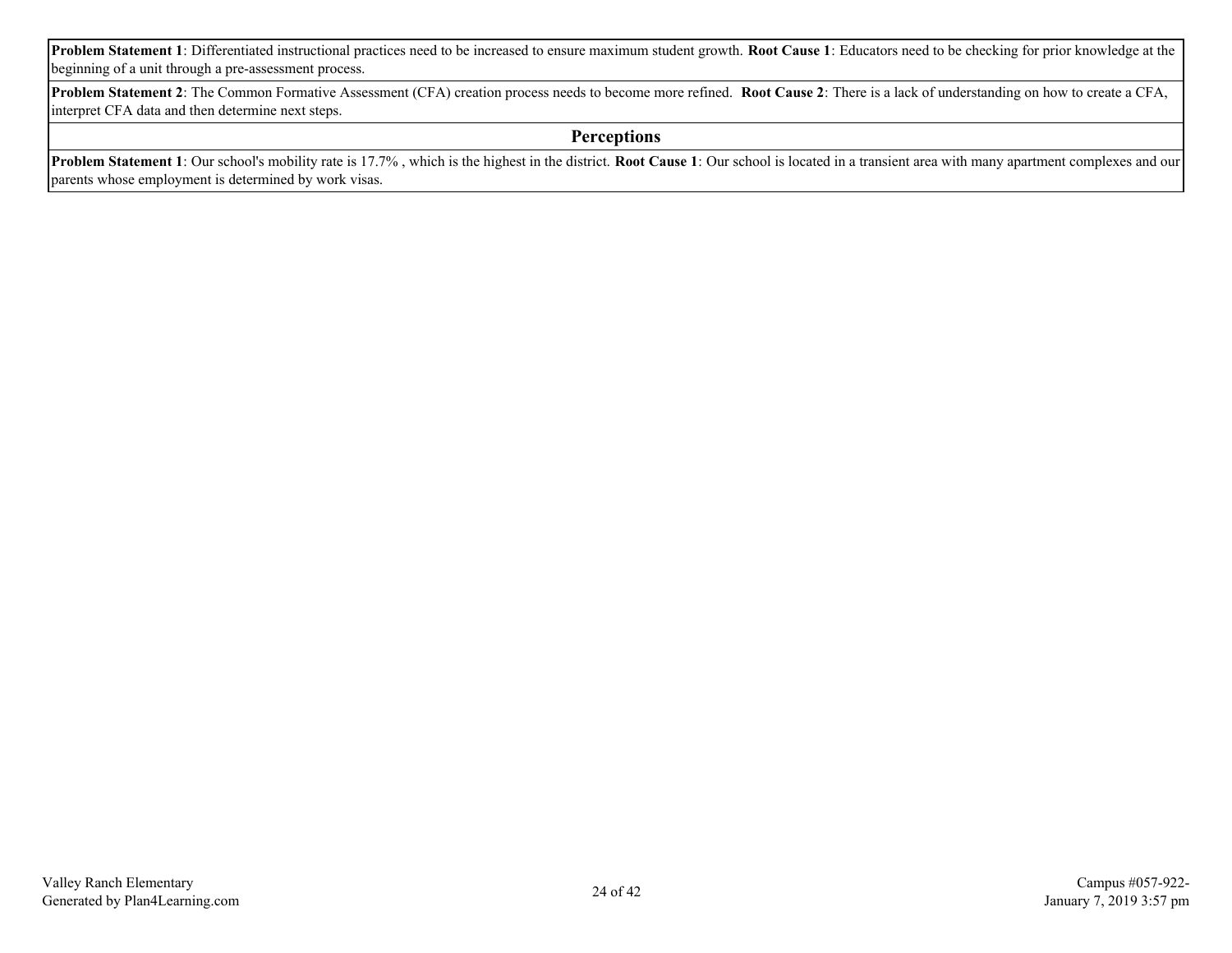Goal 1: Personal Growth and Experiences: We as CISD will achieve our full potential by learning at high levels and taking ownership of our learning.

**Performance Objective 5:** STAAR scores for LEP learners at the "Approaches and Meets" standard will increase over the previous year in areas of reading (3rd-5th) and writing (4th).

**Evaluation Data Source(s) 5:** STAAR data.

**Summative Evaluation 5:**

|                                                                                                                                               |                                                                      |                                                                                                 |                  |                            | <b>Reviews</b>   |      |  |
|-----------------------------------------------------------------------------------------------------------------------------------------------|----------------------------------------------------------------------|-------------------------------------------------------------------------------------------------|------------------|----------------------------|------------------|------|--|
| <b>Strategy Description</b>                                                                                                                   | <b>Monitor</b>                                                       | <b>Strategy's Expected Result/Impact</b>                                                        | <b>Formative</b> |                            | <b>Summative</b> |      |  |
|                                                                                                                                               |                                                                      |                                                                                                 | <b>Nov</b>       | $ {\rm Feb} \, {\rm Apr} $ |                  | June |  |
| 1) Continued training and usage of ELLevation and SIOP<br>training will be provided to emphasize interventions,<br>extensions, and enrichment | Campus<br>Administration, ESL<br>Facilitator,<br>Instructional Coach | -Increase in STAAR scores for EL learners                                                       | 28%              |                            |                  |      |  |
|                                                                                                                                               |                                                                      | <b>Problem Statements:</b> Student Academic Achievement 1, 2 - School Processes & Programs 1, 2 |                  |                            |                  |      |  |
| (2) Provide tutoring during school hours for at-risk EL<br>learners                                                                           | Campus<br>Administration, ESL<br>Facilitator, Instruction<br>Coach   | -Increase in STAAR scores for EL learners                                                       | 54%              |                            |                  |      |  |
|                                                                                                                                               |                                                                      | <b>Problem Statements:</b> Student Academic Achievement 1, 2 - School Processes & Programs 1    |                  |                            |                  |      |  |
| 100%<br>0%<br>$=$ Continue/Modify<br>$=$ Discontinue<br>$=$ Accomplished<br>$=$ No Progress                                                   |                                                                      |                                                                                                 |                  |                            |                  |      |  |

#### **Performance Objective 5 Problem Statements:**

| <b>Student Academic Achievement</b>                                                                                                                                                                                                                                                                             |  |  |  |  |  |
|-----------------------------------------------------------------------------------------------------------------------------------------------------------------------------------------------------------------------------------------------------------------------------------------------------------------|--|--|--|--|--|
| Problem Statement 1: Student performance in the area of writing decreased across student population groups. Root Cause 1: Insufficient application of writing strategies across grade levels<br>and content areas.                                                                                              |  |  |  |  |  |
| <b>Problem Statement 2</b> : There is an inadequate number of 3-5 grade learners moving from the "Approaches" standard to the "Meets" standard when analyzing current and longitudinal STAAR<br>data. <b>Root Cause 2</b> : There is a high percentage of EL learners and the campus mobility rate $(17.1\%)$ . |  |  |  |  |  |
| <b>School Processes &amp; Programs</b>                                                                                                                                                                                                                                                                          |  |  |  |  |  |
| Problem Statement 1: Differentiated instructional practices need to be increased to ensure maximum student growth. Root Cause 1: Educators need to be checking for prior knowledge at the<br>beginning of a unit through a pre-assessment process.                                                              |  |  |  |  |  |
| <b>Problem Statement 2:</b> The Common Formative Assessment (CFA) creation process needs to become more refined. <b>Root Cause 2:</b> There is a lack of understanding on how to create a CFA,<br>interpret CFA data and then determine next steps.                                                             |  |  |  |  |  |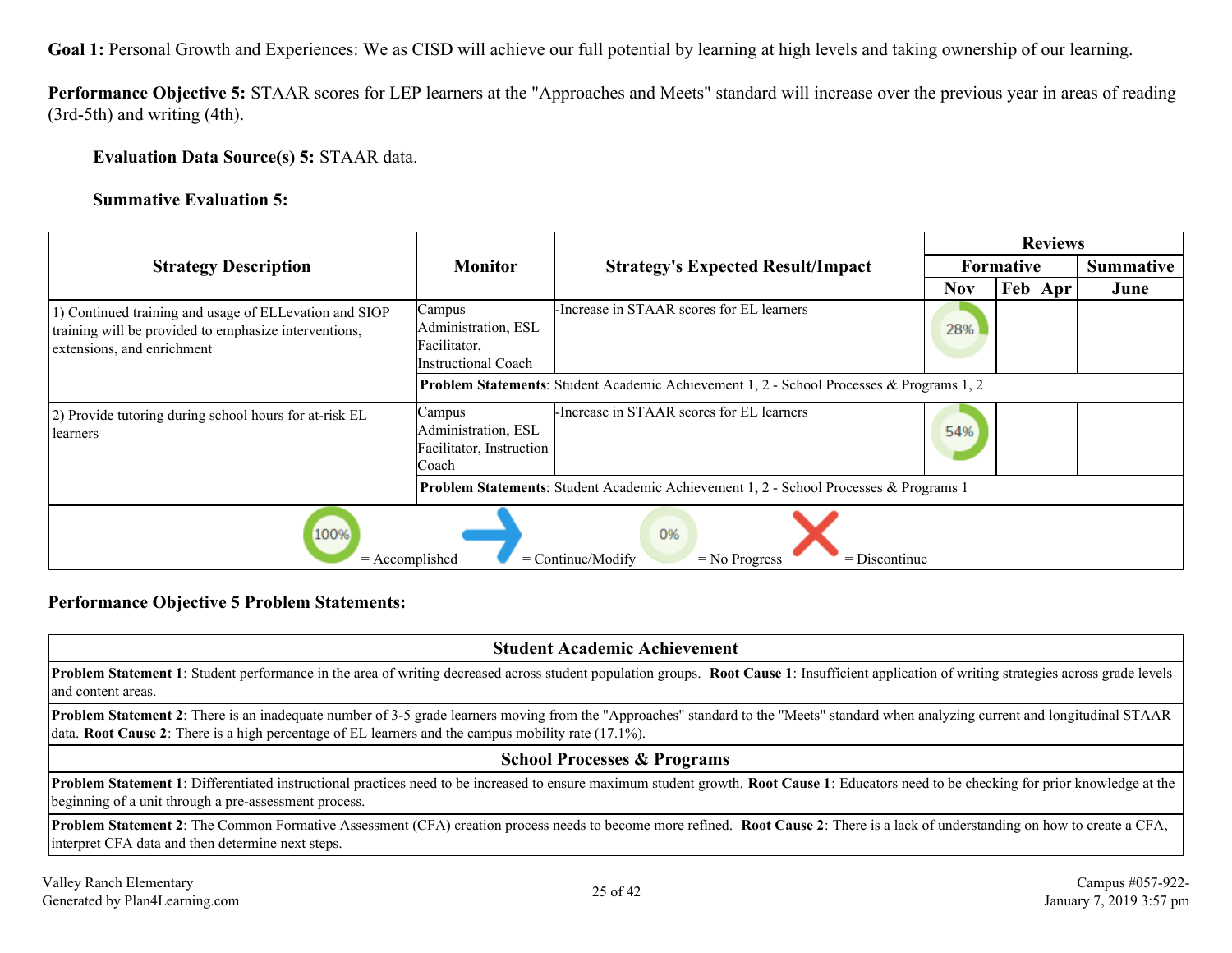Goal 1: Personal Growth and Experiences: We as CISD will achieve our full potential by learning at high levels and taking ownership of our learning.

**Performance Objective 6:** VRE will align our writing instruction with the CISD writing workshop expectations.

**Evaluation Data Source(s) 6:** Writing rubrics, training at staff meeting, STAAR, Aware data, BOY/MOY/EOY data

#### **Summative Evaluation 6:**

|                                                                                                                                                                          |                                                                                                        |                                                                                                                                                                                                 | <b>Reviews</b> |           |                             |                  |  |
|--------------------------------------------------------------------------------------------------------------------------------------------------------------------------|--------------------------------------------------------------------------------------------------------|-------------------------------------------------------------------------------------------------------------------------------------------------------------------------------------------------|----------------|-----------|-----------------------------|------------------|--|
| <b>Strategy Description</b>                                                                                                                                              | <b>Monitor</b>                                                                                         | <b>Strategy's Expected Result/Impact</b>                                                                                                                                                        |                | Formative |                             | <b>Summative</b> |  |
|                                                                                                                                                                          |                                                                                                        |                                                                                                                                                                                                 | <b>Nov</b>     |           | $ {\rm Feb}\, {\rm Apr}\, $ | June             |  |
| 1) Embedded supports within the curriculum and specific<br>training will be provided that emphasize interventions,<br>extensions, and enrichment for the writing process | Campus<br>Administration,<br>Educators,<br>Instructional Coach,<br>GTi Facilitator, ESL<br>Facilitator | -Increased writing proficiency for all learners.<br>-Training for educators on specific classroom strategies to<br>support interventions, extensions and enrichments for the<br>writing process | 41%            |           |                             |                  |  |
|                                                                                                                                                                          |                                                                                                        | <b>Problem Statements:</b> Student Academic Achievement 1, 2 - School Processes & Programs 1, 2                                                                                                 |                |           |                             |                  |  |
| 100%<br>0%<br>$=$ Continue/Modify<br>$=$ Accomplished<br>$=$ No Progress<br>$=$ Discontinue                                                                              |                                                                                                        |                                                                                                                                                                                                 |                |           |                             |                  |  |

#### **Performance Objective 6 Problem Statements:**

#### **Student Academic Achievement**

**Problem Statement 1**: Student performance in the area of writing decreased across student population groups. **Root Cause 1**: Insufficient application of writing strategies across grade levels and content areas.

**Problem Statement 2**: There is an inadequate number of 3-5 grade learners moving from the "Approaches" standard to the "Meets" standard when analyzing current and longitudinal STAAR data. **Root Cause 2**: There is a high percentage of EL learners and the campus mobility rate (17.1%).

#### **School Processes & Programs**

**Problem Statement 1**: Differentiated instructional practices need to be increased to ensure maximum student growth. **Root Cause 1**: Educators need to be checking for prior knowledge at the beginning of a unit through a pre-assessment process.

**Problem Statement 2**: The Common Formative Assessment (CFA) creation process needs to become more refined. **Root Cause 2**: There is a lack of understanding on how to create a CFA, interpret CFA data and then determine next steps.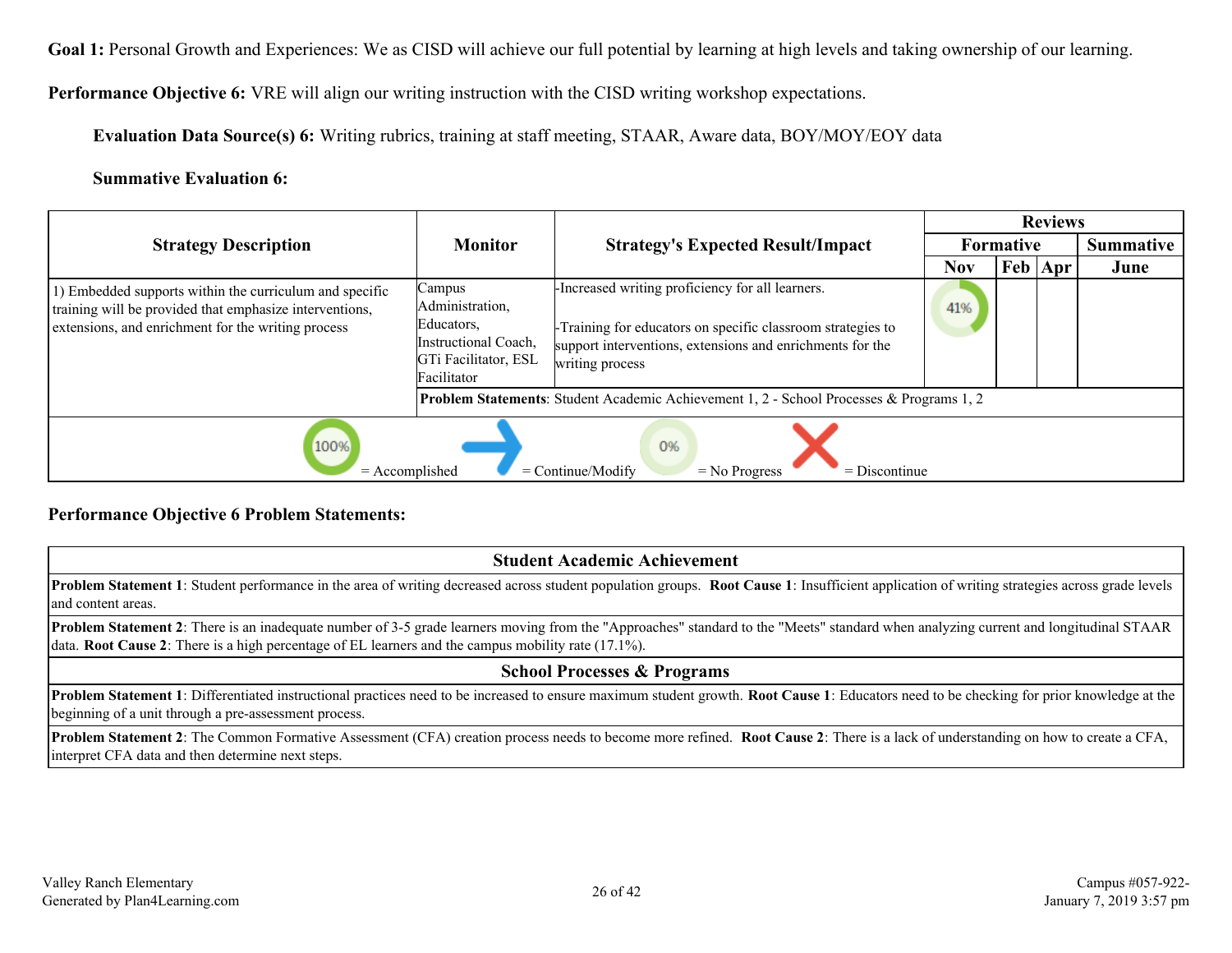# <span id="page-26-0"></span>**Goal 2: Authentic Contributions: We as CISD will demonstrate personal responsibility and integrity by using our unique passions, gifts, and talents as productive members of the global community.**

Performance Objective 1: All K through 5th grade learners will participate in at least two activities focused on career, college and life readiness.

**Evaluation Data Source(s) 1:** Leader In Me, Genius Hour, Career Day, PBL Projects,

**Summative Evaluation 1:**

|                                                                                                                                             |                                                                                                                                             |                                                                                                                                                     |            | <b>Reviews</b>   |           |                  |  |  |  |
|---------------------------------------------------------------------------------------------------------------------------------------------|---------------------------------------------------------------------------------------------------------------------------------------------|-----------------------------------------------------------------------------------------------------------------------------------------------------|------------|------------------|-----------|------------------|--|--|--|
| <b>Strategy Description</b>                                                                                                                 | <b>Monitor</b>                                                                                                                              | <b>Strategy's Expected Result/Impact</b>                                                                                                            |            | <b>Formative</b> |           | <b>Summative</b> |  |  |  |
|                                                                                                                                             |                                                                                                                                             |                                                                                                                                                     | <b>Nov</b> |                  | Feb   Apr | June             |  |  |  |
| 1) Host a career day for learners to learn more about different<br>careers available beyond high school.                                    | Counselor, Educators,<br>Campus<br>Administration                                                                                           | -Increased awareness about different career opportunities                                                                                           | 15%        |                  |           |                  |  |  |  |
|                                                                                                                                             | <b>Problem Statements: Perceptions 2</b>                                                                                                    |                                                                                                                                                     |            |                  |           |                  |  |  |  |
| 2) Implement Leader In Me program through various<br>trainings, Light House committee, Leader In Me mentor, and<br>classroom implementation | Campus<br>Administration,<br>Educators, Light<br>House Committee,<br>parents                                                                | -Increased leadership among learners and educators through a<br>better understanding of Leader In Me and the 7 Habits of<br>Highly Effective People | 46%        |                  |           |                  |  |  |  |
|                                                                                                                                             |                                                                                                                                             | Problem Statements: School Processes & Programs 3                                                                                                   |            |                  |           |                  |  |  |  |
| 3) Utilize PBL projects and genius hour times to increase real<br>world awareness.                                                          | Campus<br>Administration,<br>Educators, GTi<br>Facilitator, ESL<br>Facilitator,<br><b>Instructional Coach,</b><br>Digital Learning<br>Coach | -Increase awareness of college and career opportunities                                                                                             | 70%        |                  |           |                  |  |  |  |
|                                                                                                                                             |                                                                                                                                             | <b>Problem Statements:</b> School Processes & Programs 1 - Perceptions 2                                                                            |            |                  |           |                  |  |  |  |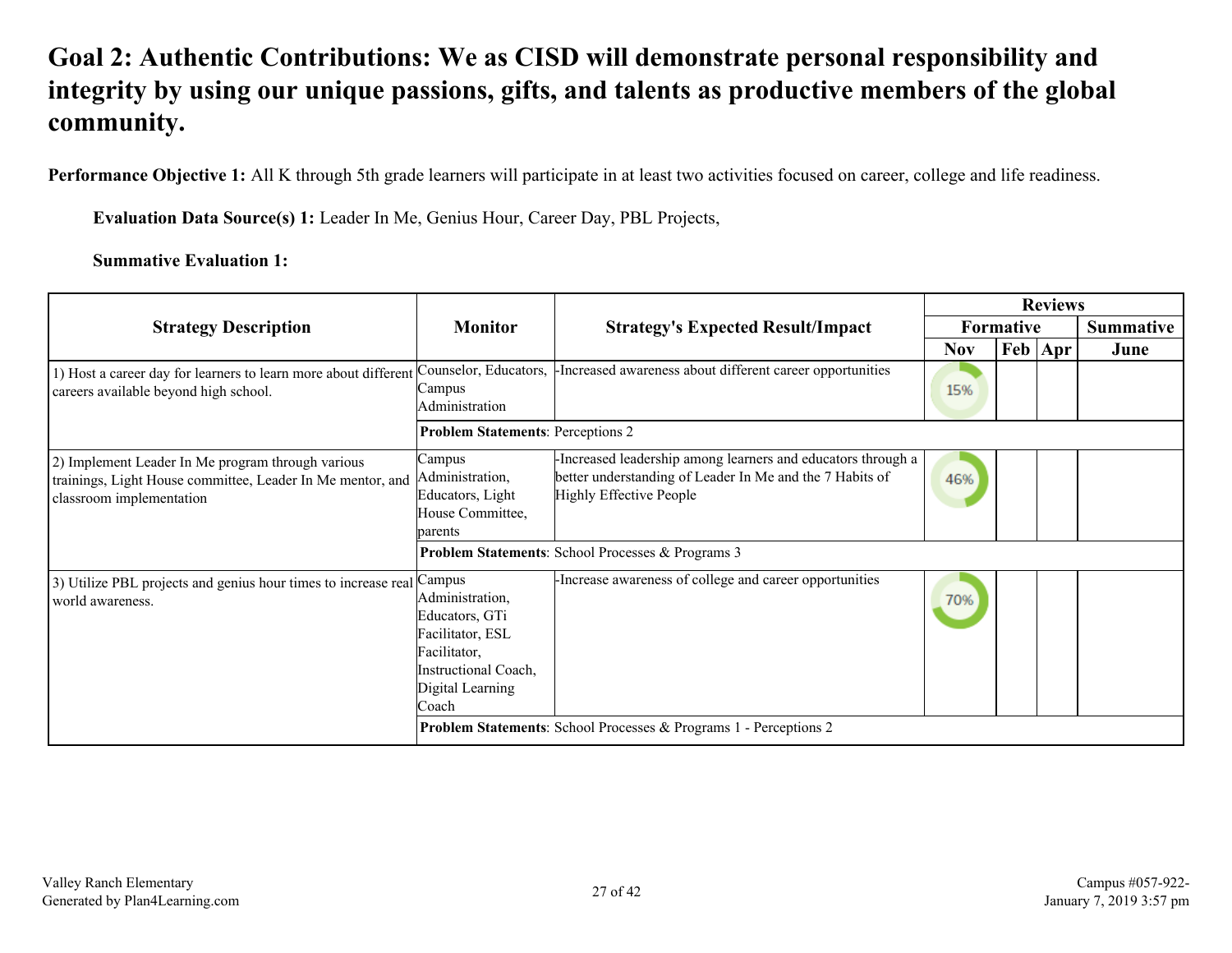| 4) Provide resources to learners enhancing curriculum<br>connections to real-world application in learning | Campus<br>Administration,<br>Educators,  | -Provide opportunities that highlight real world application in<br>lesson design    | 48% |  |
|------------------------------------------------------------------------------------------------------------|------------------------------------------|-------------------------------------------------------------------------------------|-----|--|
|                                                                                                            |                                          | -Use of business partners and resident experts to support<br>curriculum connections |     |  |
|                                                                                                            |                                          | Increase learner awareness of career, college and life<br>readiness opportunities   |     |  |
|                                                                                                            | <b>Problem Statements: Perceptions 2</b> |                                                                                     |     |  |
| 100%<br>$=$ Accomplished                                                                                   |                                          | 0%<br>$=$ Continue/Modify<br>$=$ Discontinue<br>$=$ No Progress                     |     |  |

#### **Performance Objective 1 Problem Statements:**

| <b>School Processes &amp; Programs</b>                                                                                                                                                                                                                            |  |  |  |  |  |  |
|-------------------------------------------------------------------------------------------------------------------------------------------------------------------------------------------------------------------------------------------------------------------|--|--|--|--|--|--|
| Problem Statement 1: Differentiated instructional practices need to be increased to ensure maximum student growth. Root Cause 1: Educators need to be checking for prior knowledge at the<br>beginning of a unit through a pre-assessment process.                |  |  |  |  |  |  |
| <b>Problem Statement 3</b> : There is a need to strengthen the school culture and climate. Root Cause 3: There is not a consistent plan to address strengthening the school culture and climate.                                                                  |  |  |  |  |  |  |
| <b>Perceptions</b>                                                                                                                                                                                                                                                |  |  |  |  |  |  |
| Problem Statement 2: Valley Ranch Elementary experiences a limited engagement on the part of families from other countries with cultural differences. Root Cause 2: Families are often<br>unfamiliar with the expectations and practices of the US school system. |  |  |  |  |  |  |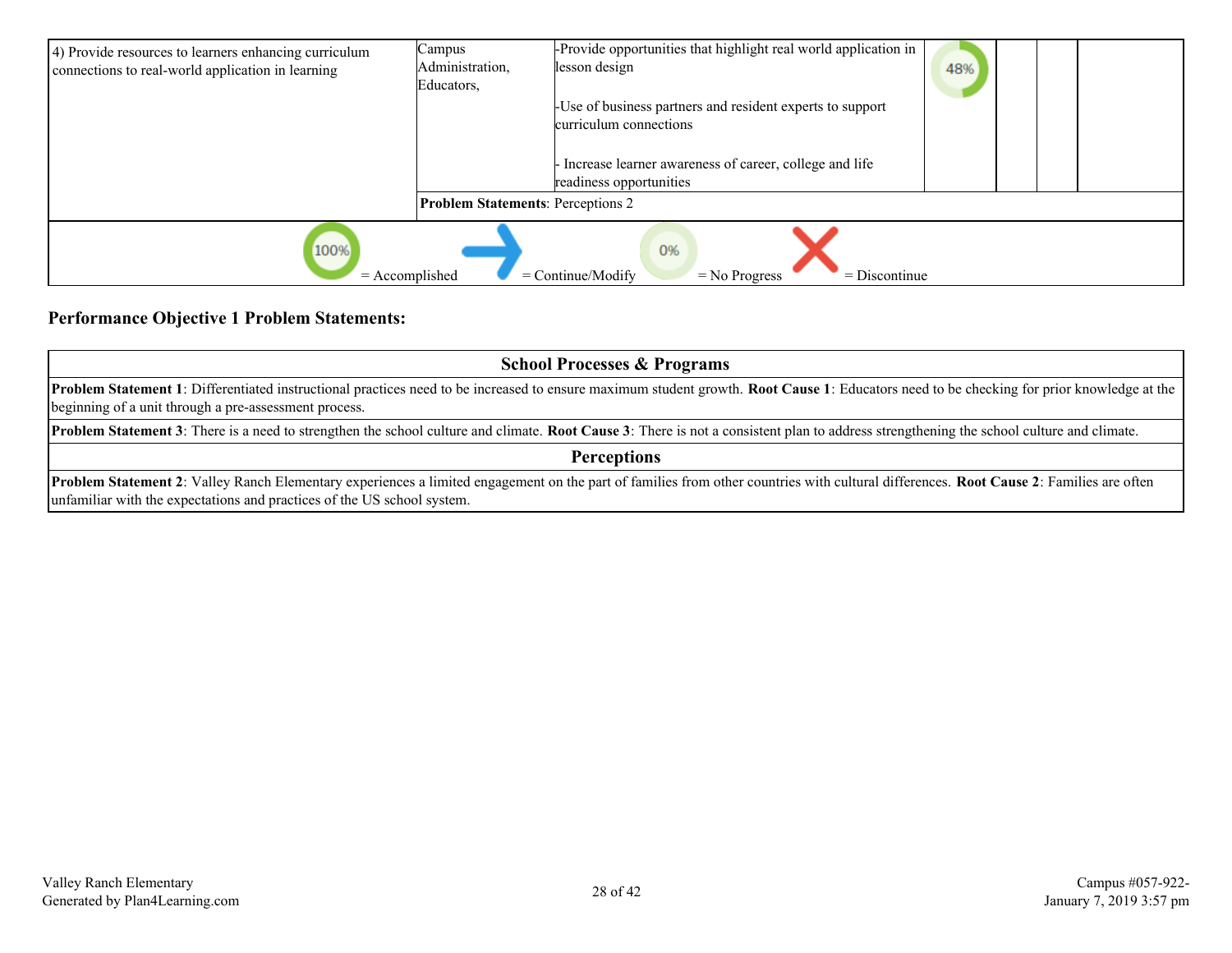Goal 2: Authentic Contributions: We as CISD will demonstrate personal responsibility and integrity by using our unique passions, gifts, and talents as productive members of the global community.

**Performance Objective 2:** All K through 5th grade learners will have multiple opportunities to highlight and showcase evidence of learning. (i.e. service learning, digital portfolios, presentations, etc.)

**Evaluation Data Source(s) 2:** Bulb, SeeSaw, PBL Presentations, Open House, Student Lead Conferences, Fall and Spring Parent Meetings

#### **Summative Evaluation 2:**

|                                                                                                                     |                                                                                        |                                                                               |            |                                   | <b>Reviews</b> |                  |  |
|---------------------------------------------------------------------------------------------------------------------|----------------------------------------------------------------------------------------|-------------------------------------------------------------------------------|------------|-----------------------------------|----------------|------------------|--|
| <b>Strategy Description</b>                                                                                         | <b>Monitor</b>                                                                         | <b>Strategy's Expected Result/Impact</b>                                      |            | <b>Formative</b>                  |                | <b>Summative</b> |  |
|                                                                                                                     |                                                                                        |                                                                               | <b>Nov</b> | $ {\rm\,}$ Feb $ {\rm\,}$ Apr $ $ |                | June             |  |
| 1) Implement digital portfolios to provide opportunities for<br>highlighting the processes and products of learning | Campus<br>Administration,<br>Educators, Media<br>Specialist, Digital<br>Learning Coach | -Learner digital portfolios<br>-Digital Portfolio training on as needed basis | 31%        |                                   |                |                  |  |
|                                                                                                                     |                                                                                        | <b>Problem Statements: Student Academic Achievement 1</b>                     |            |                                   |                |                  |  |
| 100%<br>0%<br>$=$ No Progress<br>$=$ Discontinue<br>$=$ Accomplished<br>$=$ Continue/Modify                         |                                                                                        |                                                                               |            |                                   |                |                  |  |

#### **Performance Objective 2 Problem Statements:**

#### **Student Academic Achievement**

**Problem Statement 1**: Student performance in the area of writing decreased across student population groups. **Root Cause 1**: Insufficient application of writing strategies across grade levels and content areas.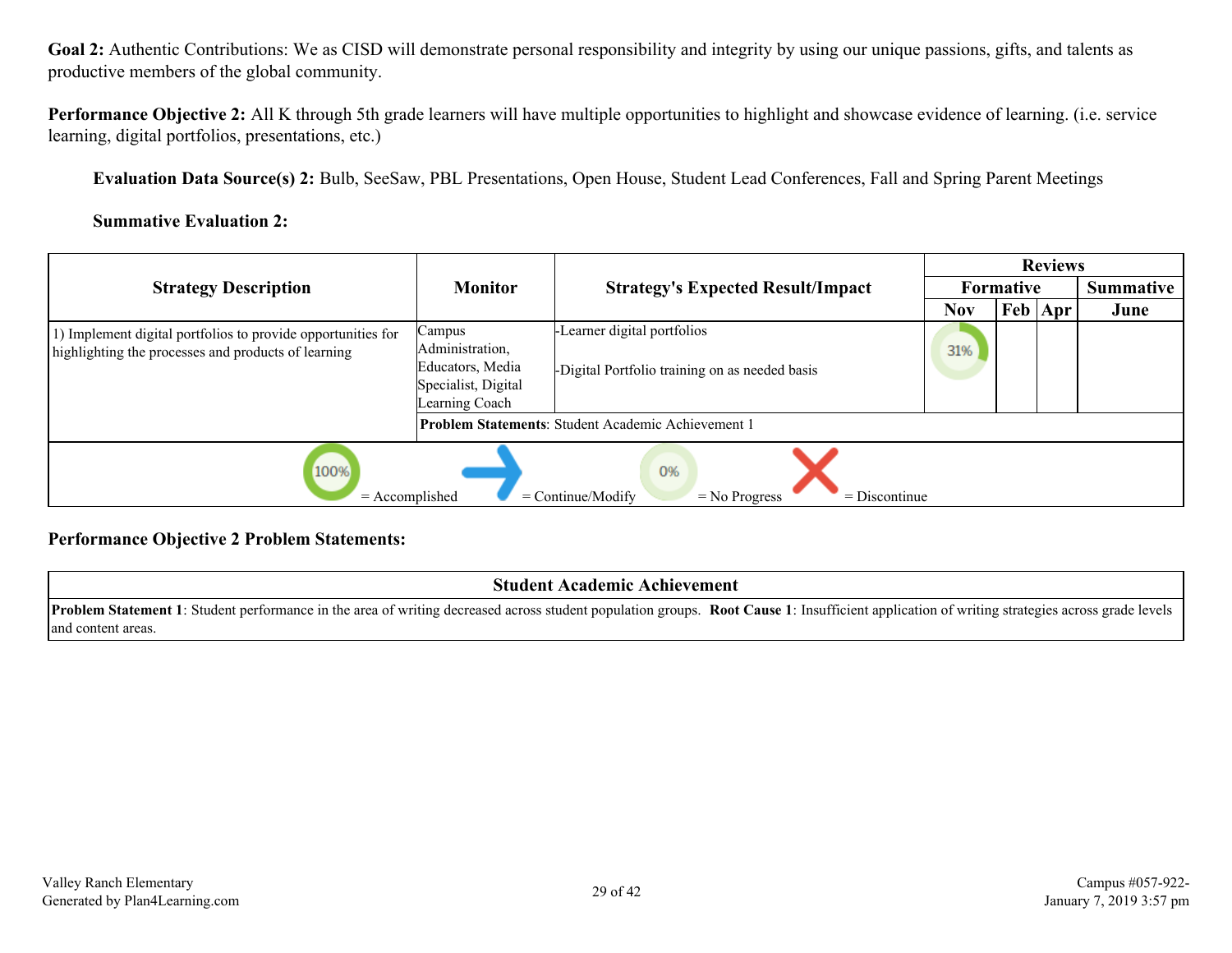<span id="page-29-0"></span>**Performance Objective 1:** All K through 5th grade learners will be provided instruction on digital citizenship, digital safety and information literacy.

**Evaluation Data Source(s) 1:** Digital Learning Coach, digital citizenship website, and Clarity data.

**Summative Evaluation 1:**

|                                                                                                             |                                                                                    |                                                                                                            |            |                           | <b>Reviews</b> |                  |  |
|-------------------------------------------------------------------------------------------------------------|------------------------------------------------------------------------------------|------------------------------------------------------------------------------------------------------------|------------|---------------------------|----------------|------------------|--|
| <b>Strategy Description</b>                                                                                 | <b>Monitor</b>                                                                     | <b>Strategy's Expected Result/Impact</b>                                                                   |            | <b>Formative</b>          |                | <b>Summative</b> |  |
|                                                                                                             |                                                                                    |                                                                                                            | <b>Nov</b> | $\text{Feb}   \text{Apr}$ |                | June             |  |
| 1) Utilize the district-wide Digital Citizenship Schoology<br>course for educator access and implementation | Campus<br>Administration, Media resources<br>Specialist, Digital<br>Learning Coach | -Implementation and documentation of access and usage of<br>-Increase appropriate use of digital resources | 33%        |                           |                |                  |  |
| 100%<br>0%<br>$=$ Continue/Modify<br>$=$ Accomplished<br>$=$ Discontinue<br>$=$ No Progress                 |                                                                                    |                                                                                                            |            |                           |                |                  |  |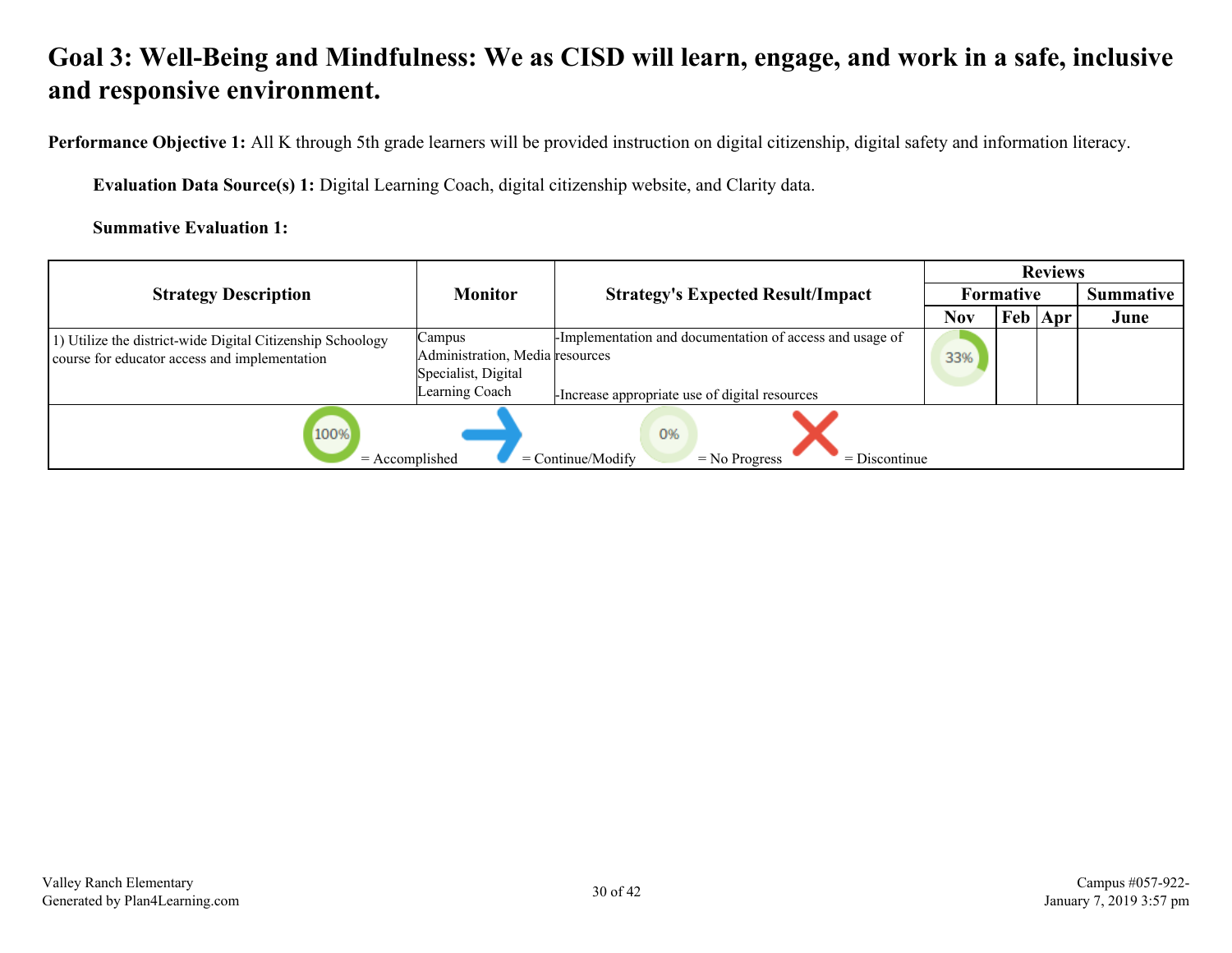**Performance Objective 2:** VRE will continue to investigate, explore and create tools/strategies that support our families ability to enhance and extend their child's learning.

**Evaluation Data Source(s) 2:** Leader In Me parent meetings, fall and spring curriculum meetings, new to VRE parent breakfast, science fair, Star Weekly, web-based curriculum tools (Raz Kids, iXL, Reflex Math, iStation, etc...)

#### **Summative Evaluation 2:**

|                                                                                                                                                                |                                                                                                                                           |                                                                                                                                                                                       |            |                  | <b>Reviews</b> |      |  |
|----------------------------------------------------------------------------------------------------------------------------------------------------------------|-------------------------------------------------------------------------------------------------------------------------------------------|---------------------------------------------------------------------------------------------------------------------------------------------------------------------------------------|------------|------------------|----------------|------|--|
| <b>Strategy Description</b>                                                                                                                                    | <b>Monitor</b>                                                                                                                            | <b>Strategy's Expected Result/Impact</b>                                                                                                                                              | Formative  | <b>Summative</b> |                |      |  |
|                                                                                                                                                                |                                                                                                                                           |                                                                                                                                                                                       | <b>Nov</b> | Feb              | Apr            | June |  |
| 1) When available, receive training and utilize the<br>district's translation tool to provide communication in<br>multiple languages                           | Campus<br>Administration, ESL<br>Facilitator,<br><b>Instructional Coach,</b><br>Digital Learning<br>Coach                                 | -Translate documents and/or resources<br>-Parent satisfaction survey, specifically on district<br>communication                                                                       |            | 100%             | 100%           |      |  |
|                                                                                                                                                                |                                                                                                                                           | Problem Statements: Demographics 2 - Perceptions 2                                                                                                                                    |            |                  |                |      |  |
| 2) Offer a monthly (Oct -April) new to VRE parent<br>meeting to assist with the understanding of VRE culture<br>and school processes and programs.             | Campus<br>Administration,<br>Educators                                                                                                    | -Increased awareness of school processes and programs.                                                                                                                                | 30%        |                  |                |      |  |
|                                                                                                                                                                | Problem Statements: Demographics 2 - Perceptions 1, 2                                                                                     |                                                                                                                                                                                       |            |                  |                |      |  |
| 3) Host BOY/Fall/Spring parent meetings to share about<br>curriculum, PBL, Leader In Me and web-based<br>curriculum tools available to learners.               | Campus<br>Administration,<br>Educators, PTO,<br>Digital Learning<br>Coach, Instructional<br>Coach, GTi<br>Facilitator, ESL<br>Facilitator | -Increased parent engagement<br>-Increased parent understanding of web-based tools and<br>school processes and programs                                                               | 50%        |                  |                |      |  |
|                                                                                                                                                                | <b>Problem Statements:</b> Demographics 1, 2 - School Processes & Programs 3 - Perceptions 1, 2                                           |                                                                                                                                                                                       |            |                  |                |      |  |
| 4) Create a video for parents to watch that explains what<br>digital citizenship looks like at VRE and how parents can<br>support digital citizenship at home. | Campus<br>Administrators,<br>Digital Learning<br>Coach                                                                                    | -Parents and learners have a better understanding of digital<br>citizenship and the use of technology at school.<br>Problem Statements: School Processes & Programs 3 - Perceptions 2 |            |                  |                |      |  |
|                                                                                                                                                                |                                                                                                                                           |                                                                                                                                                                                       |            |                  |                |      |  |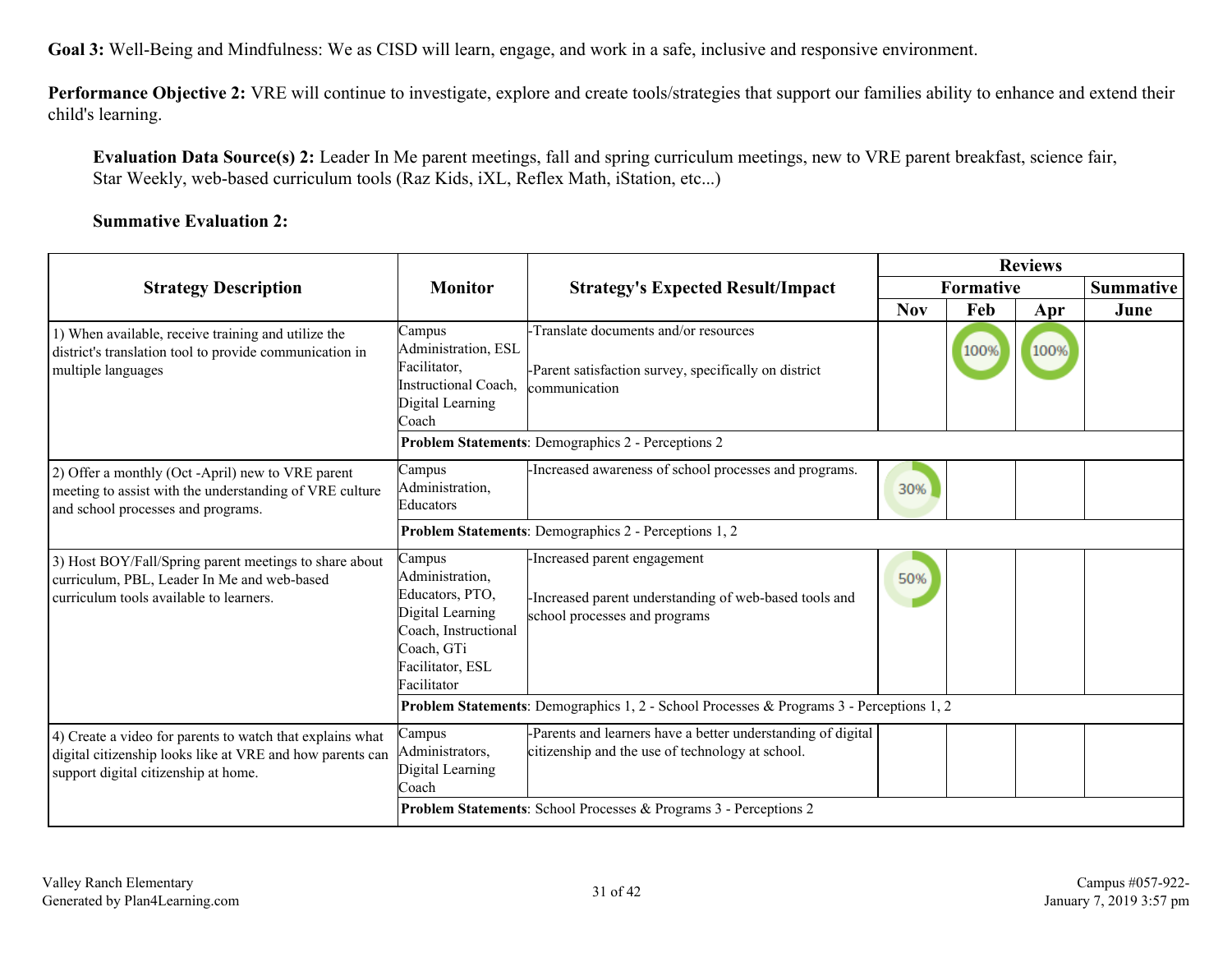

#### **Performance Objective 2 Problem Statements:**

| <b>Demographics</b>                                                                                                                                                                                                                                                    |  |  |  |  |  |
|------------------------------------------------------------------------------------------------------------------------------------------------------------------------------------------------------------------------------------------------------------------------|--|--|--|--|--|
| <b>Problem Statement 1</b> : There is an increase of learners who continue to be tardy to school on a daily basis. <b>Root Cause 1</b> : Parents don't have an urgency to get their child to school on time.                                                           |  |  |  |  |  |
| <b>Problem Statement 2</b> : Our mobility rate is 17.7%, as compared to the state at 16.2% and the district at 6.9%. Root Cause 2: Job relocation for parents, family in India, purchase a home, visas<br>have expired.                                                |  |  |  |  |  |
| <b>School Processes &amp; Programs</b>                                                                                                                                                                                                                                 |  |  |  |  |  |
| <b>Problem Statement 3</b> : There is a need to strengthen the school culture and climate. Root Cause 3: There is not a consistent plan to address strengthening the school culture and climate.                                                                       |  |  |  |  |  |
| <b>Perceptions</b>                                                                                                                                                                                                                                                     |  |  |  |  |  |
| <b>Problem Statement 1</b> : Our school's mobility rate is 17.7%, which is the highest in the district. <b>Root Cause 1</b> : Our school is located in a transient area with many apartment complexes and our<br>parents whose employment is determined by work visas. |  |  |  |  |  |
| <b>Droblem Statement 2:</b> Velley Danak Elementery experiences a limited engagement on the part of familias from other countries with outwrel differences. Doot Cause 2: Equalize are often                                                                           |  |  |  |  |  |

**Problem Statement 2**: Valley Ranch Elementary experiences a limited engagement on the part of families from other countries with cultural differences. **Root Cause 2**: Families are often unfamiliar with the expectations and practices of the US school system.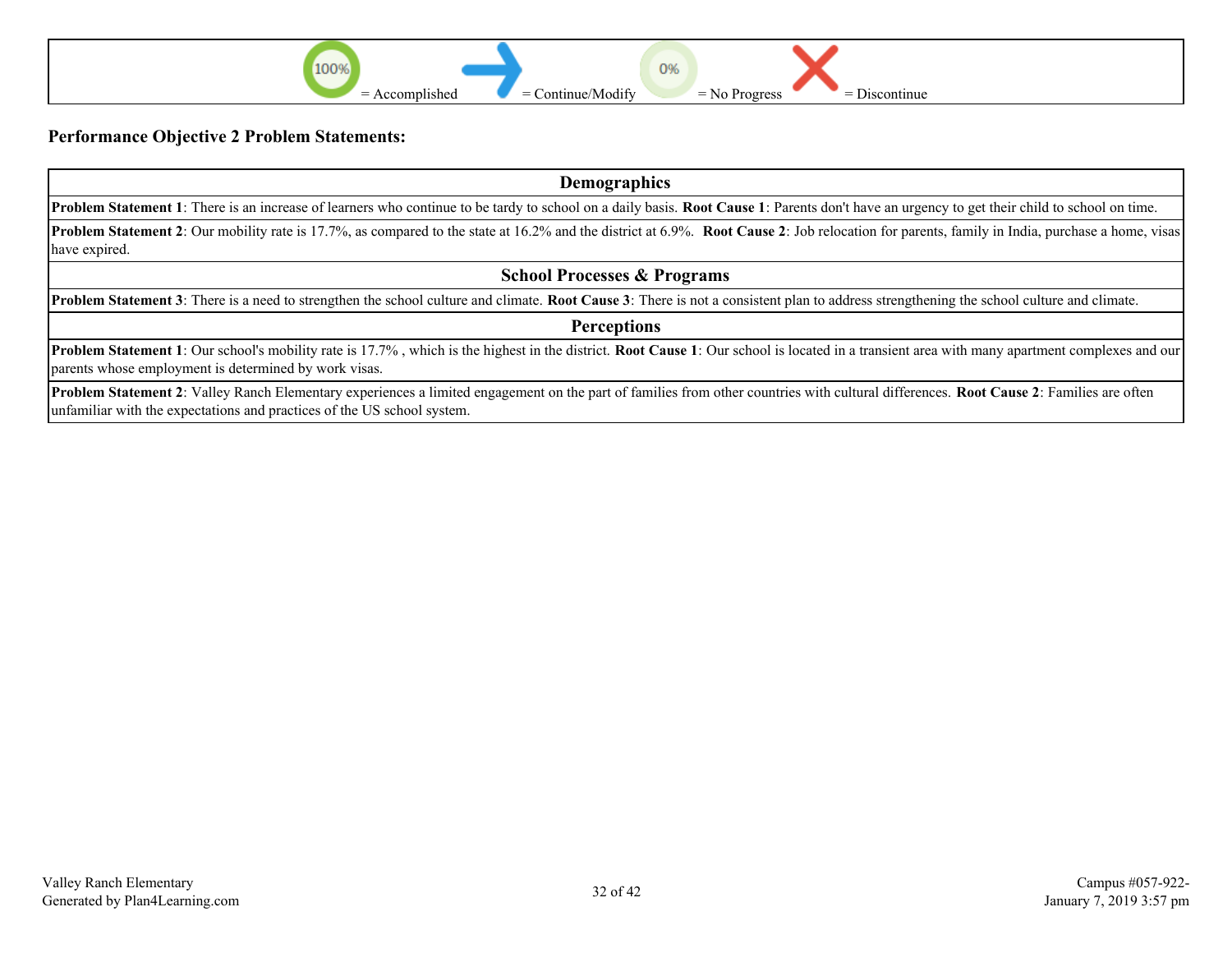**Performance Objective 3:** VRE will continue to support training for stakeholders in order to eliminate bias in instruction, assessment, and communication.

**Evaluation Data Source(s) 3:** In-school workshop on various cultures.

**Summative Evaluation 3:**

|                                                                                             |                                              |                                                                 |                  |  | <b>Reviews</b> |      |  |  |                  |
|---------------------------------------------------------------------------------------------|----------------------------------------------|-----------------------------------------------------------------|------------------|--|----------------|------|--|--|------------------|
| <b>Strategy Description</b>                                                                 | <b>Monitor</b>                               | <b>Strategy's Expected Result/Impact</b>                        | <b>Formative</b> |  |                |      |  |  | <b>Summative</b> |
|                                                                                             |                                              |                                                                 | <b>Nov</b>       |  | Feb Apr        | June |  |  |                  |
| 1) Provide additional cultural awareness training to educators                              | Campus<br>Administration, ESL<br>Facilitator | -Increase awareness of cultural differences                     |                  |  |                |      |  |  |                  |
|                                                                                             |                                              | <b>Problem Statements:</b> Demographics 1, 2 - Perceptions 1, 2 |                  |  |                |      |  |  |                  |
| 100%<br>0%<br>$=$ Accomplished<br>$=$ Continue/Modify<br>$=$ Discontinue<br>$=$ No Progress |                                              |                                                                 |                  |  |                |      |  |  |                  |

#### **Performance Objective 3 Problem Statements:**

| <b>Demographics</b>                                                                                                                                                                                                                                                    |
|------------------------------------------------------------------------------------------------------------------------------------------------------------------------------------------------------------------------------------------------------------------------|
| <b>Problem Statement 1</b> : There is an increase of learners who continue to be tardy to school on a daily basis. <b>Root Cause 1</b> : Parents don't have an urgency to get their child to school on time.                                                           |
| <b>Problem Statement 2:</b> Our mobility rate is 17.7%, as compared to the state at 16.2% and the district at 6.9%. <b>Root Cause 2:</b> Job relocation for parents, family in India, purchase a home, visas<br>have expired.                                          |
| <b>Perceptions</b>                                                                                                                                                                                                                                                     |
| <b>Problem Statement 1</b> : Our school's mobility rate is 17.7%, which is the highest in the district. <b>Root Cause 1</b> : Our school is located in a transient area with many apartment complexes and our<br>parents whose employment is determined by work visas. |

**Problem Statement 2**: Valley Ranch Elementary experiences a limited engagement on the part of families from other countries with cultural differences. **Root Cause 2**: Families are often unfamiliar with the expectations and practices of the US school system.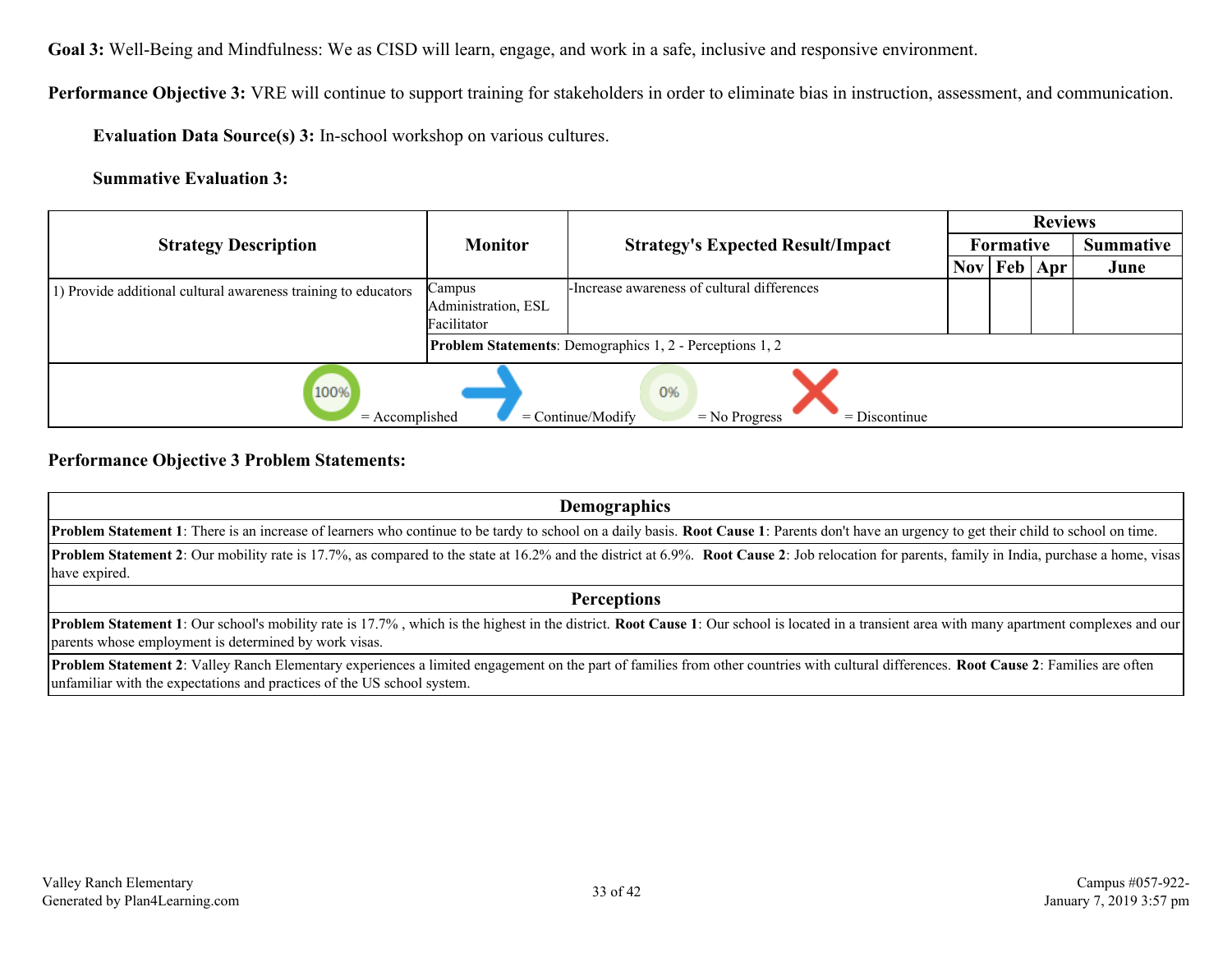**Performance Objective 4:** VRE will provide structures and/or strategies to support the social emotional well-being of learners.

**Evaluation Data Source(s) 4:** Leader In Me, student lead jobs, CISD Classroom Mgmt Framework, monthly classroom visits by the school counselor, new to VRE student lunch program.

#### **Summative Evaluation 4:**

|                                                                                             |                                                                    |                                                                                                                                                 | <b>Reviews</b>   |  |                  |      |  |  |
|---------------------------------------------------------------------------------------------|--------------------------------------------------------------------|-------------------------------------------------------------------------------------------------------------------------------------------------|------------------|--|------------------|------|--|--|
| <b>Strategy Description</b>                                                                 | <b>Monitor</b>                                                     | <b>Strategy's Expected Result/Impact</b>                                                                                                        | <b>Formative</b> |  | <b>Summative</b> |      |  |  |
|                                                                                             |                                                                    |                                                                                                                                                 | <b>Nov</b>       |  | Feb   Apr        | June |  |  |
| 1) Implement resources and training to meet a wide variety<br>of behavioral needs           | Campus<br>Administration,<br>Counselor, Safety<br>Committee, Nurse | - CISD Classroom Management Framework Training<br>-Provide opportunities for training of Leader In Me<br>-Increase in learner positive behavior | 73%              |  |                  |      |  |  |
|                                                                                             |                                                                    | -Decrease number of office referrals for behavior                                                                                               |                  |  |                  |      |  |  |
|                                                                                             |                                                                    | Problem Statements: Demographics 1 - School Processes & Programs 3                                                                              |                  |  |                  |      |  |  |
| 100%<br>0%<br>$=$ Continue/Modify<br>$=$ Accomplished<br>$=$ No Progress<br>$=$ Discontinue |                                                                    |                                                                                                                                                 |                  |  |                  |      |  |  |

#### **Performance Objective 4 Problem Statements:**

| <b>Demographics</b>                                                                                                                                                                                  |  |  |  |  |  |
|------------------------------------------------------------------------------------------------------------------------------------------------------------------------------------------------------|--|--|--|--|--|
| <b>Problem Statement 1</b> : There is an increase of learners who continue to be tardy to school on a daily basis. Root Cause 1: Parents don't have an urgency to get their child to school on time. |  |  |  |  |  |
| <b>School Processes &amp; Programs</b>                                                                                                                                                               |  |  |  |  |  |
| <b>Problem Statement 3</b> : There is a need to strengthen the school culture and climate. Root Cause 3: There is not a consistent plan to address strengthening the school culture and climate.     |  |  |  |  |  |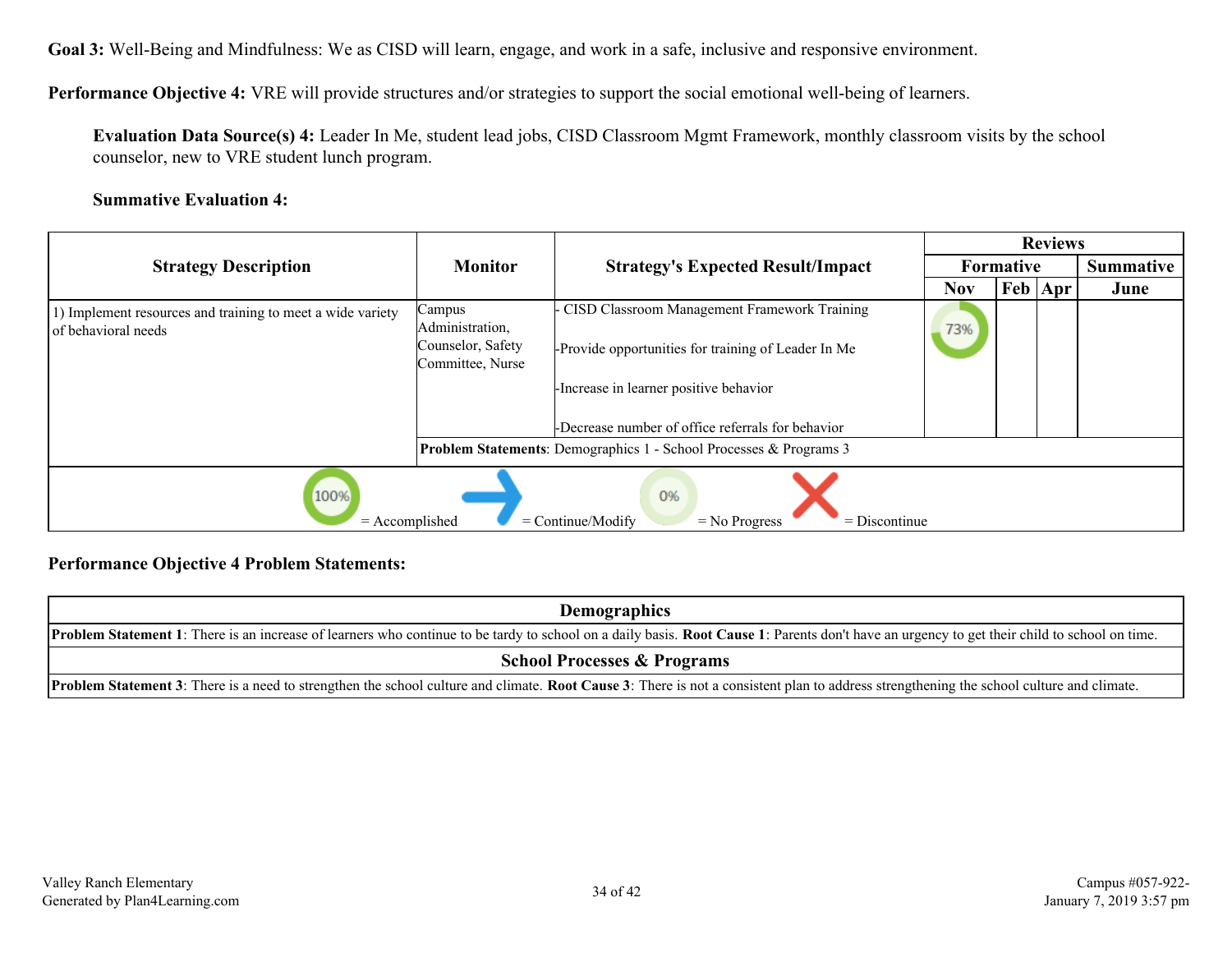**Performance Objective 5:** VRE will continue to implement safety procedures and protocols throughout all facilities.

**Evaluation Data Source(s) 5:** Campus Standard Response Protocol procedures and documentation of drills, safety team meeting (including MAT team)

#### **Summative Evaluation 5:**

|                                                                                                     |                                             |                                                                                                                          |            | <b>Reviews</b> |             |                  |
|-----------------------------------------------------------------------------------------------------|---------------------------------------------|--------------------------------------------------------------------------------------------------------------------------|------------|----------------|-------------|------------------|
| <b>Strategy Description</b>                                                                         | <b>Monitor</b>                              | <b>Strategy's Expected Result/Impact</b>                                                                                 | Formative  |                |             | <b>Summative</b> |
|                                                                                                     |                                             |                                                                                                                          | <b>Nov</b> |                | Feb   Apr ' | June             |
| 1) Provide awareness of Standard Response Protocol at a<br>staff training.                          | Campus<br>Administration,<br>Educators, SRO | -Awareness of Standard Response Protocol<br>-Campus Standard Response Protocol procedures and<br>documentation of drills | 33%        |                |             |                  |
|                                                                                                     |                                             | Intentional planning for individuals with disabilities if<br>needed                                                      |            |                |             |                  |
|                                                                                                     |                                             | Problem Statements: School Processes & Programs 4                                                                        |            |                |             |                  |
| 2) We will work with CISD to secure a School Resource<br>Officer from the Irving Police Department. | Campus<br>Administration                    | -Improved security and safety on campus.                                                                                 | 74%        |                |             |                  |
|                                                                                                     |                                             | <b>Problem Statements:</b> School Processes & Programs 4                                                                 |            |                |             |                  |
| 100%<br>$=$ Accomplished                                                                            |                                             | 0%<br>$=$ Continue/Modify<br>$=$ No Progress<br>$=$ Discontinue                                                          |            |                |             |                  |

#### **Performance Objective 5 Problem Statements:**

| <b>School Processes &amp; Programs</b>                                                                                                                           |
|------------------------------------------------------------------------------------------------------------------------------------------------------------------|
| <b>Problem Statement 4</b> : There is not a School Resource Officer assigned to our school. Root Cause 4: We are a Coppell ISD school, located in Irving, Texas. |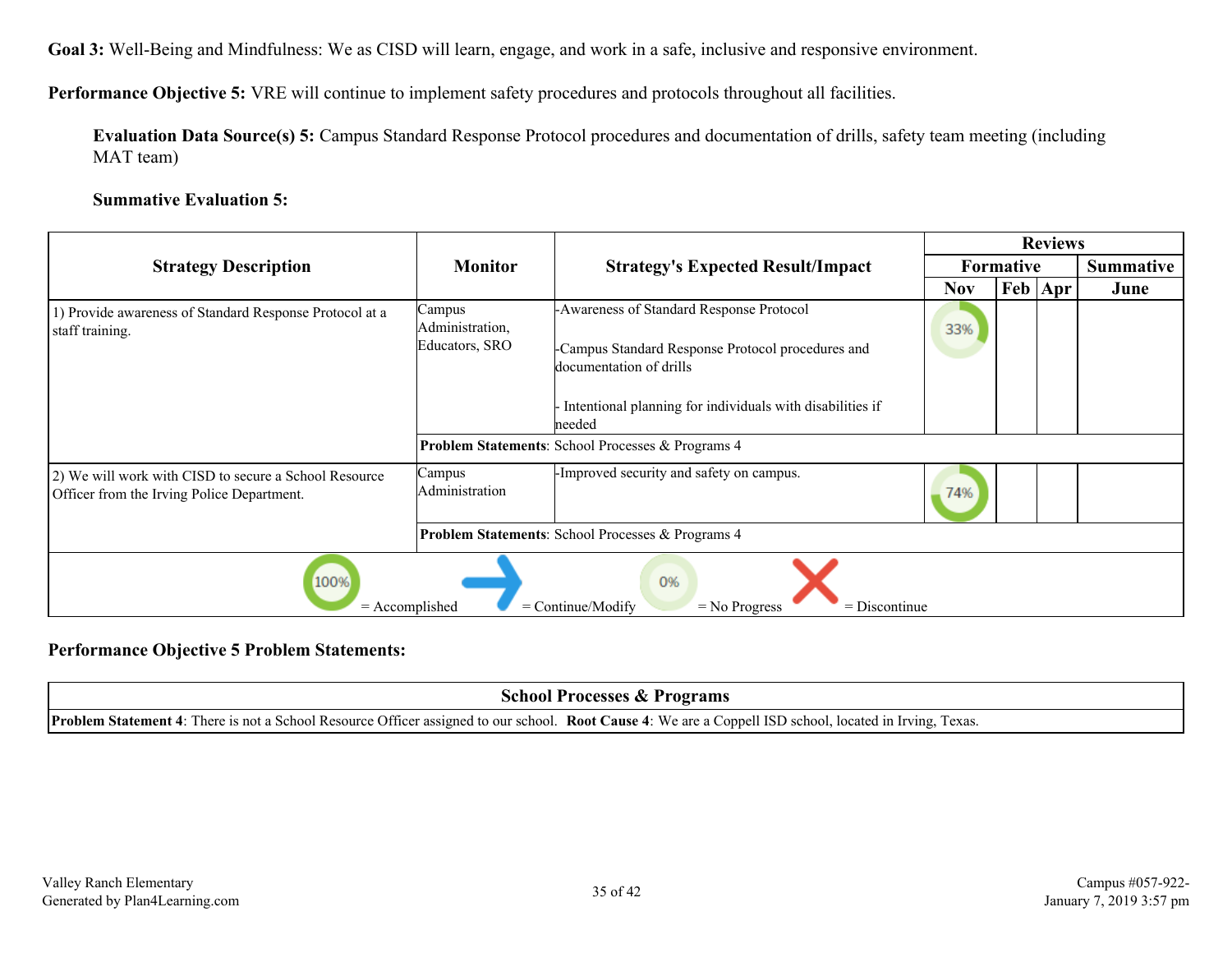## <span id="page-35-0"></span>**Goal 4: Organizational Improvement and Strategic Design: We as CISD will engage in the continuous improvement process for the betterment of the learning community by utilizing data for planning, evaluation and performance needs.**

**Performance Objective 1:** VRE will provide professional learning for the continued implementation of Professional Learning Communities (PLCs).

**Evaluation Data Source(s) 1:** PrimeTime schedule, faculty meetings, professional learning, PLC resource kit and books, Solution Tree training and website.

**Summative Evaluation 1:**

|                                                                                                                   |                                        |                                                                                                                                          |            |             | <b>Reviews</b> |      |
|-------------------------------------------------------------------------------------------------------------------|----------------------------------------|------------------------------------------------------------------------------------------------------------------------------------------|------------|-------------|----------------|------|
| <b>Strategy Description</b>                                                                                       | <b>Monitor</b>                         | <b>Strategy's Expected Result/Impact</b>                                                                                                 |            | Formative   |                |      |
|                                                                                                                   |                                        |                                                                                                                                          | <b>Nov</b> | $Feb  $ Apr |                | June |
| 1) Attend training provided by Solution Tree for our district<br>Professional Learning Community Coaching Academy | Campus<br>Administration,<br>Educators | Implementation of Professional Learning Communities<br>throughout the campus<br>Increase use of data to support evidence-based decisions |            |             |                |      |
| 100%<br>$=$ Accomplished                                                                                          |                                        | 0%<br>$=$ Continue/Modify<br>$=$ No Progress<br>$=$ Discontinue                                                                          |            |             |                |      |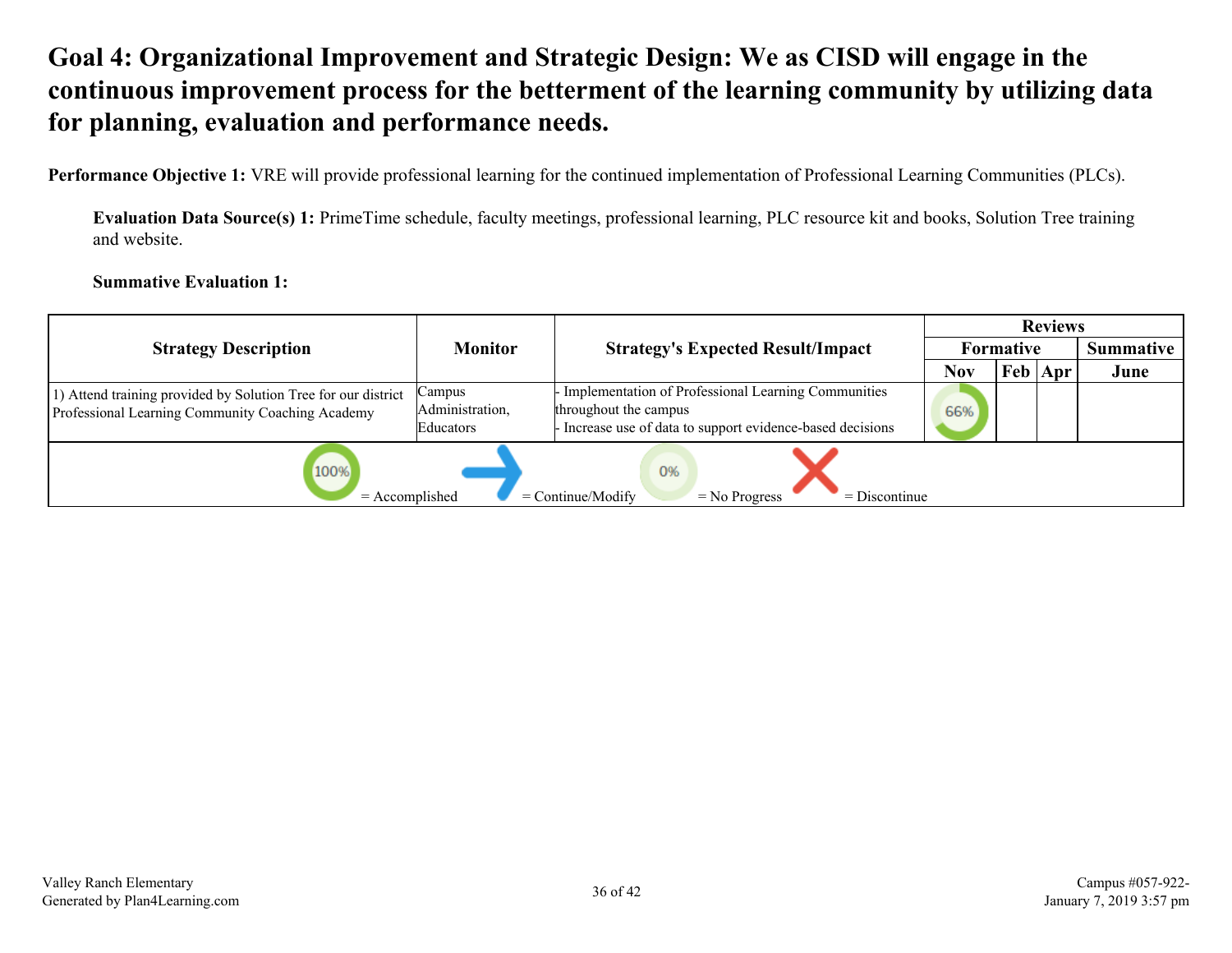**Goal 4:** Organizational Improvement and Strategic Design: We as CISD will engage in the continuous improvement process for the betterment of the learning community by utilizing data for planning, evaluation and performance needs.

**Performance Objective 2:** VRE will calibrate and streamline the RTI System to integrate with our Professional Learning Community practices to provide additional supports for all learners.

**Evaluation Data Source(s) 2:** Answer the 4 PLC questions.

#### **Summative Evaluation 2:**

|                                                                                                                                                             |                                                                                                        |                                                                                                                                                                            | <b>Reviews</b><br>Formative |  |                           |      |
|-------------------------------------------------------------------------------------------------------------------------------------------------------------|--------------------------------------------------------------------------------------------------------|----------------------------------------------------------------------------------------------------------------------------------------------------------------------------|-----------------------------|--|---------------------------|------|
| <b>Strategy Description</b>                                                                                                                                 | <b>Monitor</b>                                                                                         | <b>Strategy's Expected Result/Impact</b>                                                                                                                                   |                             |  | <b>Summative</b>          |      |
|                                                                                                                                                             |                                                                                                        |                                                                                                                                                                            | <b>Nov</b>                  |  | $\text{Feb}   \text{Apr}$ | June |
| 1) Streamline RtI process (including data analysis,<br>standardized intervention tools, and progress monitoring) and<br>make connections to the PLC process | Campus<br>Administration,<br><b>Instructional Coach</b>                                                | Increase effectiveness of tiered interventions<br>Increase usage of data to make evidence-based decisions<br>Increase use of aligned resources to monitor learner progress | 75%                         |  |                           |      |
|                                                                                                                                                             |                                                                                                        | -Increase the use of Common Formative Assessments<br>-Increase the effectiveness of common intervention time                                                               |                             |  |                           |      |
|                                                                                                                                                             |                                                                                                        | <b>Problem Statements:</b> Student Academic Achievement 1, 2 - School Processes & Programs 1, 2                                                                            |                             |  |                           |      |
| 2) Provide training and resources to support dedicated<br>enrichment and intervention time                                                                  | Campus<br>Administration,<br>Instructional Coach.<br>Digital Learning<br>Coach, GTI,<br>Counselor, ESL | Usage of intervention and enrichment time<br>Increase learner achievement and growth                                                                                       |                             |  |                           |      |
|                                                                                                                                                             |                                                                                                        | Problem Statements: Student Academic Achievement 1, 2 - School Processes & Programs 1, 2                                                                                   |                             |  |                           |      |
| 0%<br>100%<br>$=$ Continue/Modify<br>$=$ Accomplished<br>$=$ Discontinue<br>$=$ No Progress                                                                 |                                                                                                        |                                                                                                                                                                            |                             |  |                           |      |

#### **Performance Objective 2 Problem Statements:**

| <b>Student Academic Achievement</b>                       |                                                                                                                                                                                                     |                                             |  |  |  |  |
|-----------------------------------------------------------|-----------------------------------------------------------------------------------------------------------------------------------------------------------------------------------------------------|---------------------------------------------|--|--|--|--|
| and content areas.                                        | <b>Problem Statement 1:</b> Student performance in the area of writing decreased across student population groups. Root Cause 1: Insufficient application of writing strategies across grade levels |                                             |  |  |  |  |
| Valley Ranch Elementary<br>Generated by Plan4Learning.com | 37 of 42                                                                                                                                                                                            | Campus #057-922-<br>January 7, 2019 3:57 pm |  |  |  |  |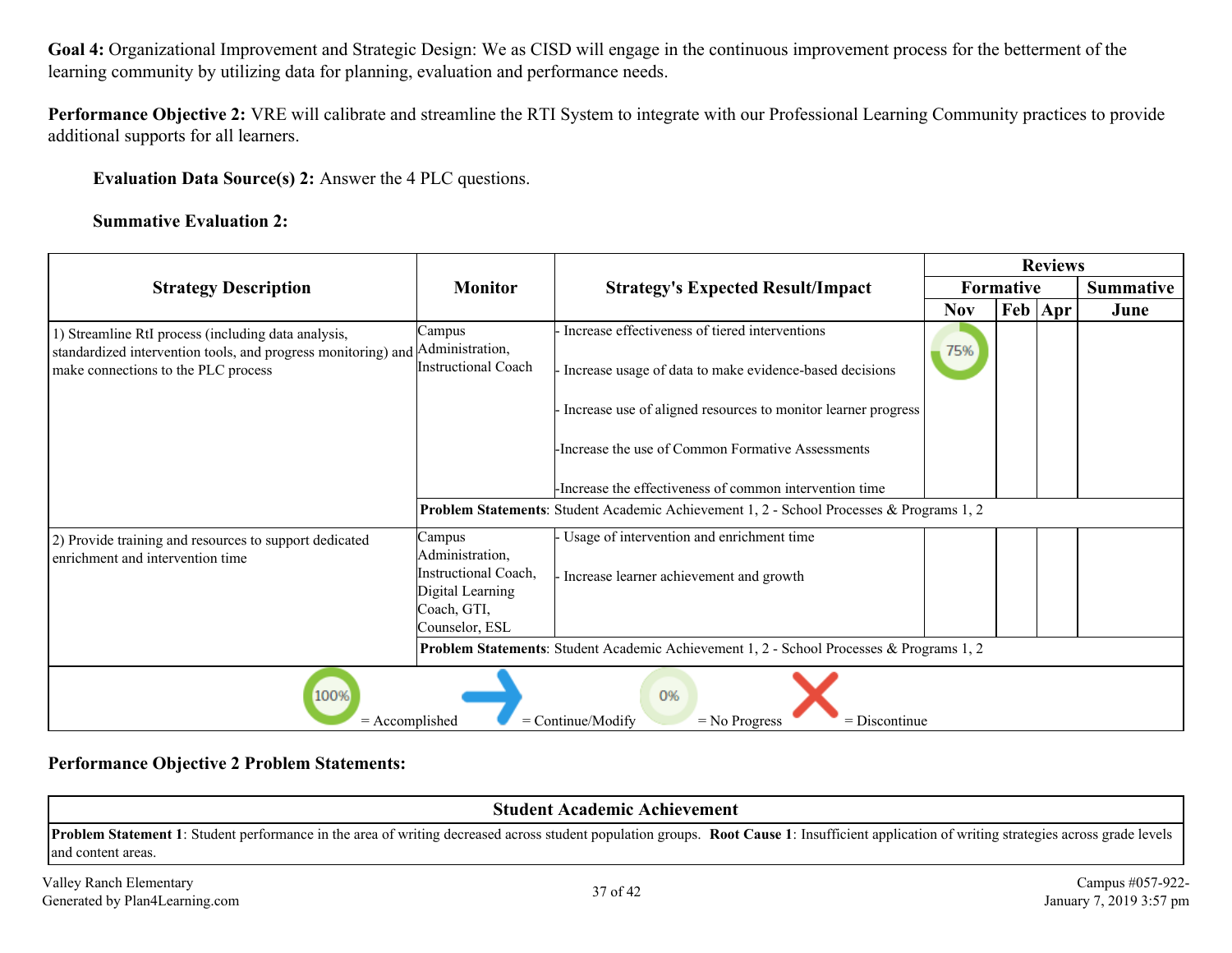**Problem Statement 2**: There is an inadequate number of 3-5 grade learners moving from the "Approaches" standard to the "Meets" standard when analyzing current and longitudinal STAAR data. **Root Cause 2**: There is a high percentage of EL learners and the campus mobility rate (17.1%).

#### **School Processes & Programs**

**Problem Statement 1**: Differentiated instructional practices need to be increased to ensure maximum student growth. **Root Cause 1**: Educators need to be checking for prior knowledge at the beginning of a unit through a pre-assessment process.

**Problem Statement 2**: The Common Formative Assessment (CFA) creation process needs to become more refined. **Root Cause 2**: There is a lack of understanding on how to create a CFA, interpret CFA data and then determine next steps.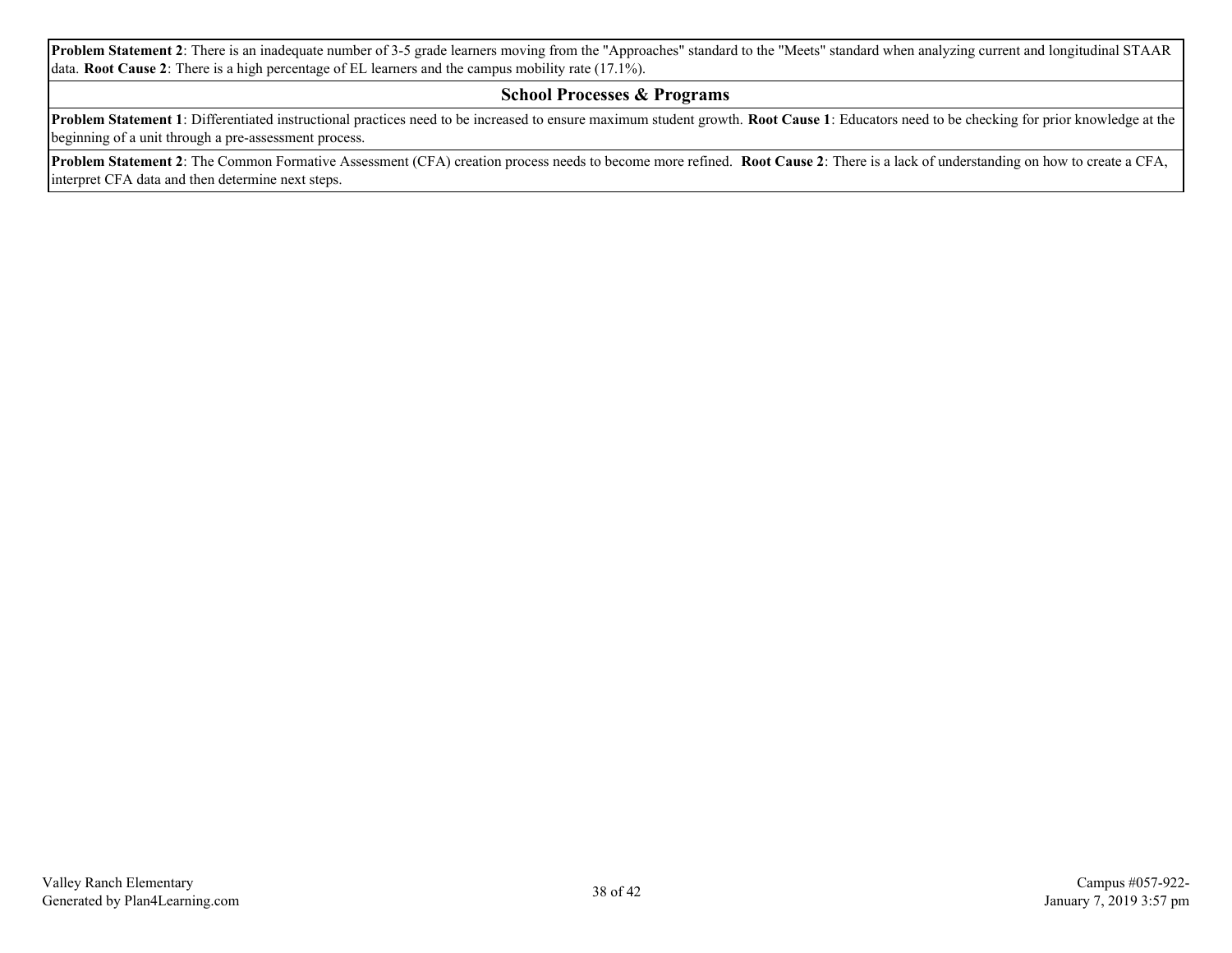**Goal 4:** Organizational Improvement and Strategic Design: We as CISD will engage in the continuous improvement process for the betterment of the learning community by utilizing data for planning, evaluation and performance needs.

**Performance Objective 3:** VRE will create professional learning informed by qualitative and quantitative data sources.

**Evaluation Data Source(s) 3:** Professional learning is based on data collected by the campus (Clarity, STAAR, TELPAS, DRA, PLC surveys, etc...).

#### **Summative Evaluation 3:**

|                                                                                             |                                                                                                                                                                         |                                                                                                                        | <b>Reviews</b> |                  |  |                  |  |
|---------------------------------------------------------------------------------------------|-------------------------------------------------------------------------------------------------------------------------------------------------------------------------|------------------------------------------------------------------------------------------------------------------------|----------------|------------------|--|------------------|--|
| <b>Strategy Description</b>                                                                 | <b>Monitor</b>                                                                                                                                                          | <b>Strategy's Expected Result/Impact</b>                                                                               |                | <b>Formative</b> |  | <b>Summative</b> |  |
|                                                                                             |                                                                                                                                                                         |                                                                                                                        | <b>Nov</b>     | Feb   Apr        |  | June             |  |
| 1) Utilize data to create an evidence-based campus<br>Professional Learning Plan            | Campus<br>Administrators, Site-<br><b>Based Decision</b><br>Making Committee,<br>Instructional Coach,<br>GTi Facilitator, ESL<br>Facilitator, Digital<br>Learning Coach | Create and implement a campus professional learning plan<br>Relevant professional learning based on individual goals   | 49%            |                  |  |                  |  |
|                                                                                             |                                                                                                                                                                         | Problem Statements: Student Academic Achievement 1, 2 - School Processes & Programs 1, 3                               |                |                  |  |                  |  |
| 2) Utilize Schoology as a campus repository of professional<br>learning experiences         | Campus<br>Administration,<br><b>Instructional Coach,</b><br>GTi Facilitator, ESL<br>Facilitator, Digital<br>Learning Coach                                              | - Create and implement a campus professional learning plan<br>Relevant professional learning based on individual goals | 74%            |                  |  |                  |  |
| 100%<br>0%<br>$=$ Continue/Modify<br>$=$ Accomplished<br>$=$ Discontinue<br>$=$ No Progress |                                                                                                                                                                         |                                                                                                                        |                |                  |  |                  |  |

#### **Performance Objective 3 Problem Statements:**

#### **Student Academic Achievement**

**Problem Statement 1**: Student performance in the area of writing decreased across student population groups. **Root Cause 1**: Insufficient application of writing strategies across grade levels and content areas.

**Problem Statement 2**: There is an inadequate number of 3-5 grade learners moving from the "Approaches" standard to the "Meets" standard when analyzing current and longitudinal STAAR data. **Root Cause 2**: There is a high percentage of EL learners and the campus mobility rate (17.1%).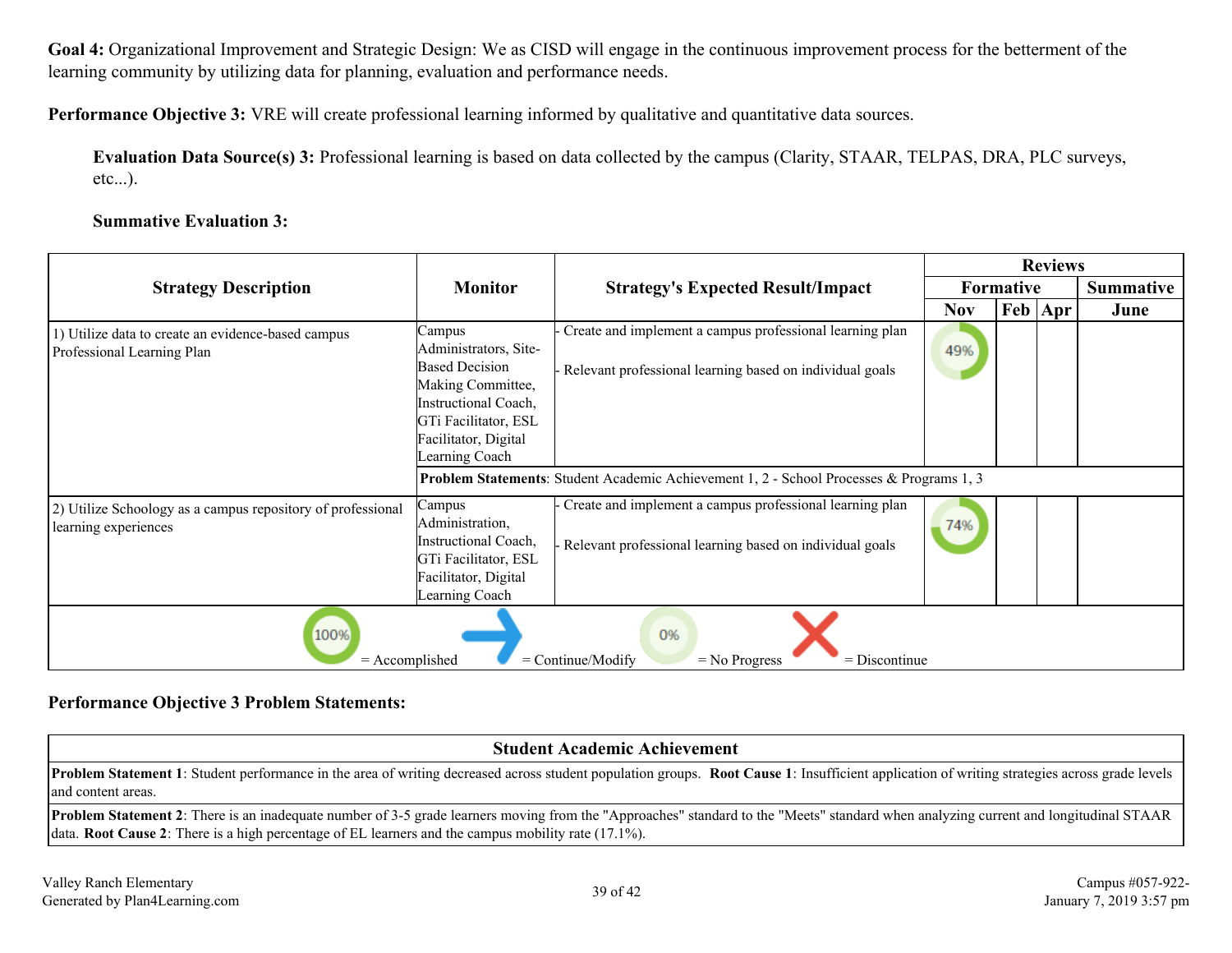#### **School Processes & Programs**

**Problem Statement 1**: Differentiated instructional practices need to be increased to ensure maximum student growth. **Root Cause 1**: Educators need to be checking for prior knowledge at the beginning of a unit through a pre-assessment process.

**Problem Statement 3**: There is a need to strengthen the school culture and climate. **Root Cause 3**: There is not a consistent plan to address strengthening the school culture and climate.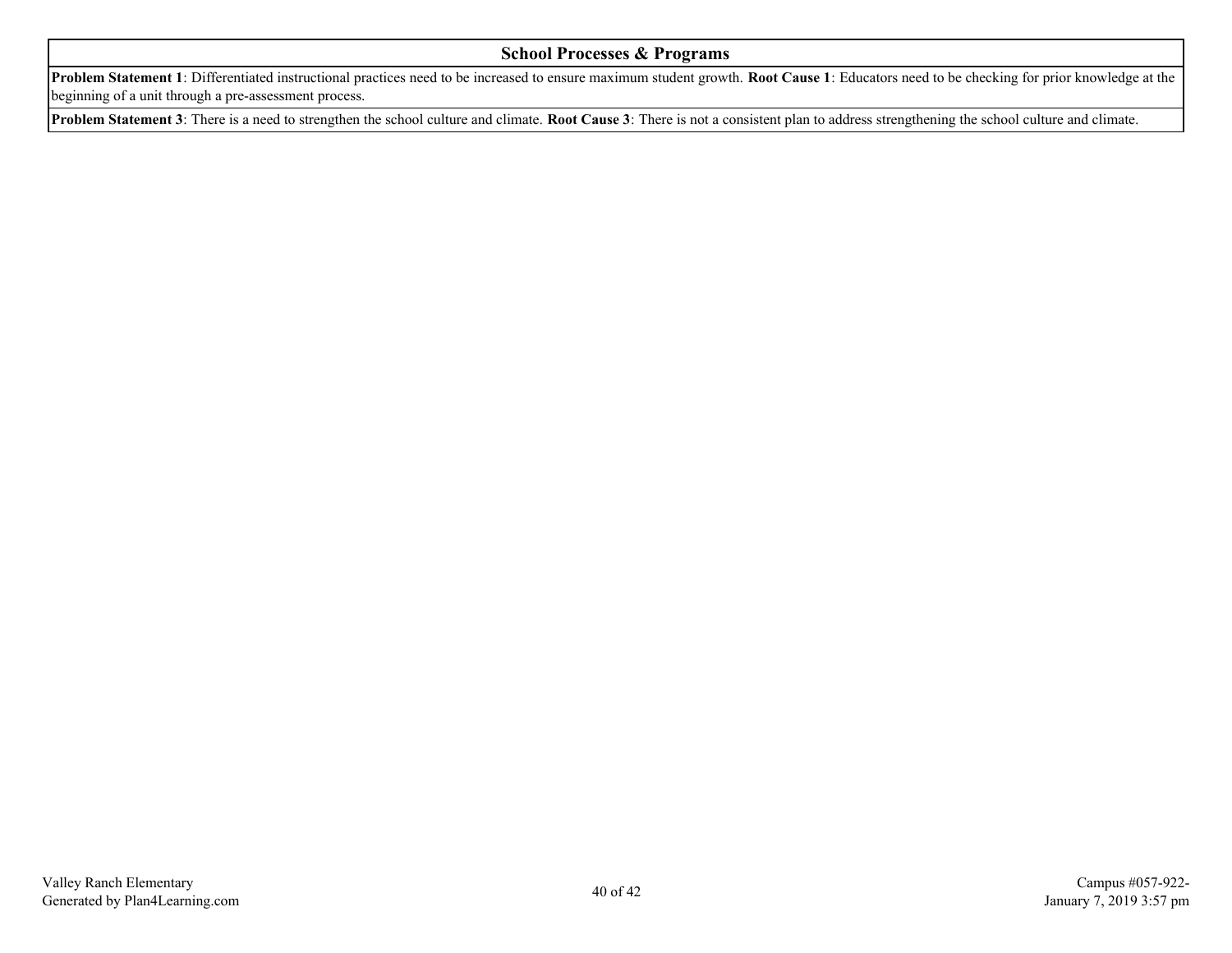# **A Site Based Committee**

<span id="page-40-0"></span>

| <b>Committee Role</b>           | <b>Name</b>          | <b>Position</b>                   |
|---------------------------------|----------------------|-----------------------------------|
| Administrator                   | Cynthia Arterbery    | Principal                         |
| Administrator                   | Mary Myles French    | <b>Assistant Principal</b>        |
| <b>Classroom Teacher</b>        | Jeff Matthews        | 5th grade team lead               |
| <b>Classroom Teacher</b>        | Tammy Olsen          | 4th grade team lead               |
| <b>Classroom Teacher</b>        | Nadya Gulam          | 3rd grade team lead               |
| <b>Classroom Teacher</b>        | Ashley Knutson       | 2nd grade team lead               |
| <b>Classroom Teacher</b>        | Shannon Duggan       | 1st grade team lead               |
| Classroom Teacher               | Sandra Braden        | Kinder team lead                  |
| Classroom Teacher               | Kathleen Winfrey     | <b>ELAR Content Specialist</b>    |
| <b>Classroom Teacher</b>        | Kyle Steele          | Social Studies Content Specialist |
| Classroom Teacher               | Catherine Hatley     | Math Content Specialist           |
| Classroom Teacher               | Sarah Frances Mickle | <b>Science Content Specialist</b> |
| <b>Business Representative</b>  | Susie Mayes          | member                            |
| <b>Community Representative</b> | Cathy Bennett        | member                            |
| Parent                          | Meenakshi Sharma     | parent member                     |
| Parent                          | Kily Malden          | parent member                     |
| District-level Professional     | Nancy Garvey         | Director of Digital Learning      |